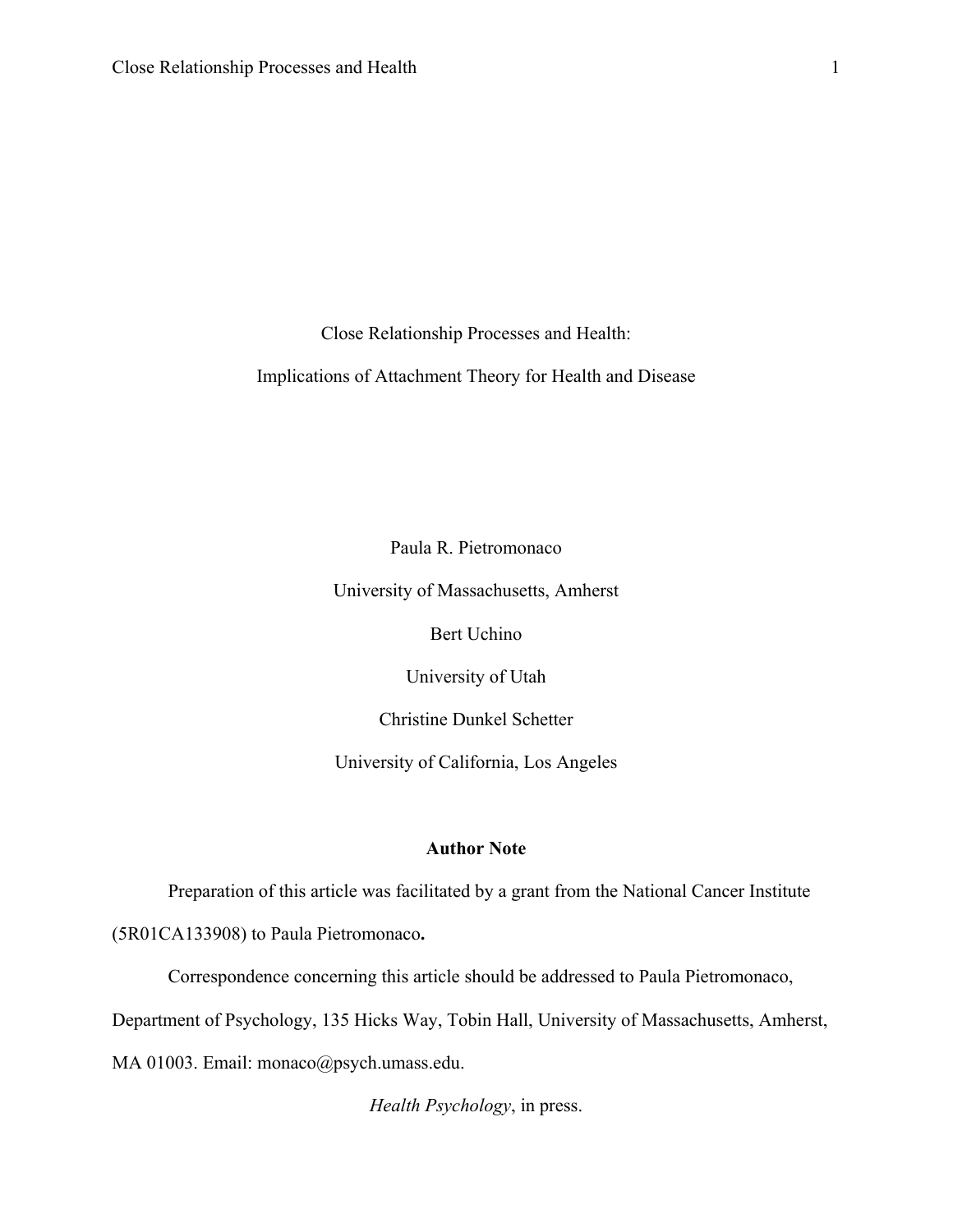#### Abstract

*Objectives*: Health psychology has contributed significantly to understanding the link between psychological factors and health and well-being, but it has not often incorporated advances in relationship science into hypothesis generation and study design. We present one example of a theoretical model following from a major relationship theory (attachment theory) that integrates relationship constructs and processes with biopsychosocial processes and health outcomes. *Methods*: We briefly describe attachment theory and present a general framework linking it to dyadic relationship processes (relationship behaviors, mediators and outcomes) and health processes (physiology, affective states, health behavior and health outcomes). We discuss the utility of the model for research in several health domains (e.g., self-regulation of health behavior, pain, chronic disease) and its implications for interventions and future research. *Results*: This framework revealed important gaps in knowledge about relationships and health. Future work in this area will benefit from taking into account individual differences in attachment, adopting a more explicit dyadic approach, examining more integrated models that test for mediating processes, and incorporating a broader range of relationship constructs that have implications for health.

*Conclusions*: A theoretical framework for studying health that is based in relationship science can accelerate progress by generating new research directions designed to pinpoint the mechanisms through which close relationships promote or undermine health. Furthermore, this knowledge can be applied to develop more effective interventions to help individuals and their relationship partners with health-related challenges.

Keywords: close relationships, attachment style, social support, health, biopsychosocial processes, health behavior, relationship quality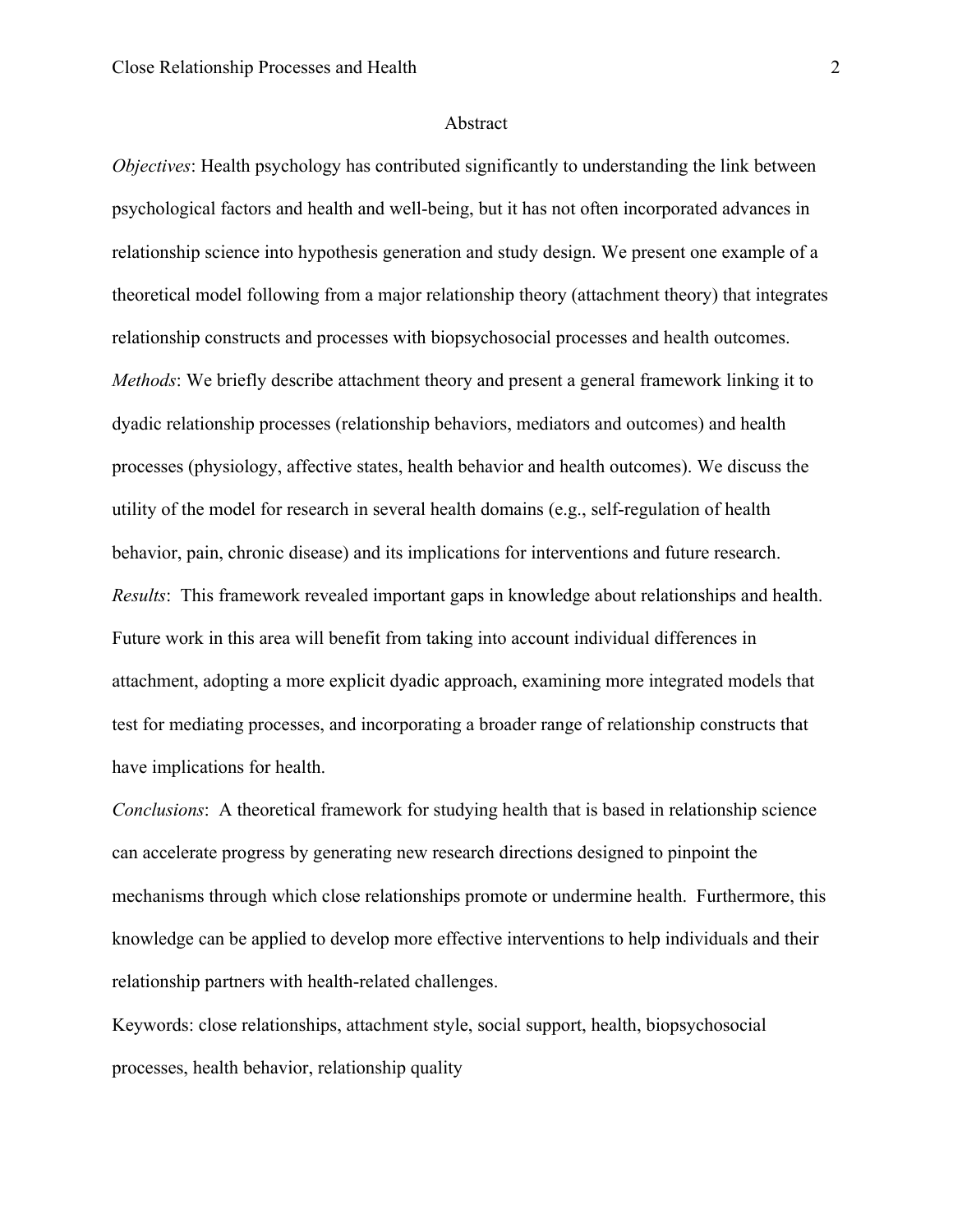Implications of Attachment Theory for Health and Disease

Supportive relationships are health protective (e.g., Berkman, Glass, Brissette,  $\&$ Seeman, 2000; Cohen, 2004; Uchino, 2009). People who lack social ties or social integration experience higher mortality rates especially from cardiovascular disease but also from other diseases such as cancer (see Holt-Lunstad, Smith, & Layton, 2010). Although the connections between relationships and health are well-established, less is known about the interpersonal processes through which relationships influence health outcomes, despite a call for this type of research more than 20 years ago (e.g., House, Landis, & Umberson, 1988). Progress has been made on the biological mediators (e.g. Miller, Chen, & Cole, 2009**),** but cutting edge research in relationship science typically has not been integrated into health psychology. In this article, we draw on recent theory and research from the study of adult attachment theory in relationship science to develop an integrative framework for investigating how relationship constructs and processes influence health-related outcomes.

The field of relationship science has expanded considerably in the past three decades, and it has yielded a number of rich theories of close relationships that have generated multiple innovative lines of research (for reviews, see Clark & Lemay, 2010 and Reis, in press). During approximately the same time period, health psychology also emerged as a distinct and rapidly expanding and developing subfield of psychology. Although many theories and empirical findings from relationship science are relevant for understanding a range of health-related issues, relationship science and health psychology have often progressed in parallel or independently with a few exceptions (e.g., Belcher et al., 2011; Kim, Carver, Deci, & Kasser, 2008; Manne et al., 2004a). Many specific ideas drawn from the social and personality literature on close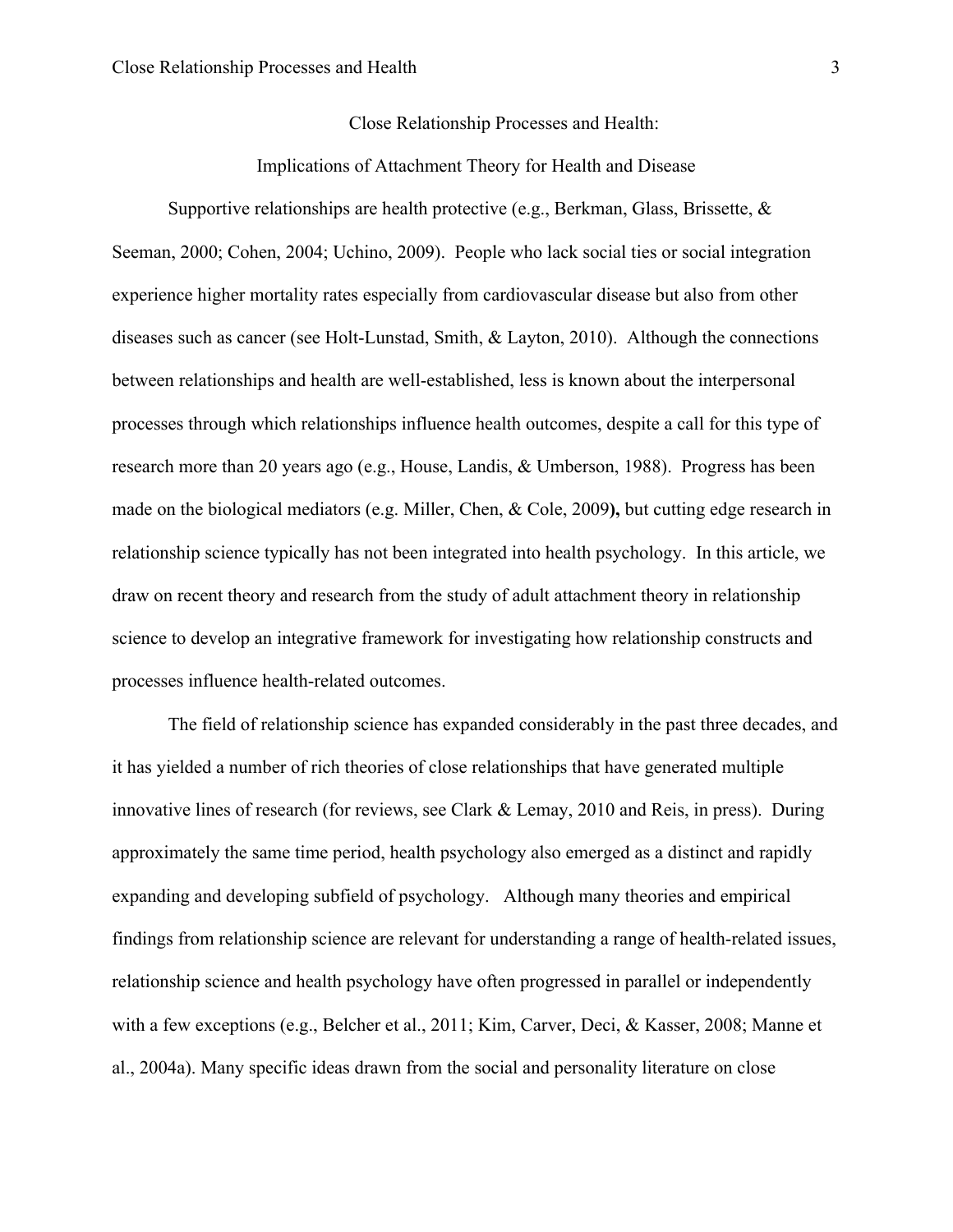relationships appear in the health literature, but overall, health psychology generally has not incorporated relationship science theories to generate hypotheses or integrated relationship science paradigms into research design and methodology. The goals of this article are threefold: To present one example of a theoretical model that integrates key relationship constructs and processes with biopsychosocial processes and health outcomes, to illustrate how the model can be applied to several specific health areas, and to offer recommendations to guide future relationship research designed to understand and promote health and well-being.

Three major theoretical frameworks have guided most contemporary social and personality research on close personal relationships: attachment theory, interdependence theory, and theories based in evolutionary approaches (Reis, in press). In addition, relationships research has been informed by a variety of more specific theories such as the communalexchange framework (Clark & Mills, 1979) and the intimacy process model (Reis & Shaver, 1988), and more recent approaches include the self-expansion model (Aron & Aron, 2001), the risk regulation model (Murray, Holmes, & Collins, 2006), and relationship goal approaches (Canevello & Crocker, 2011; Gable & Impett, in press). In this article, we selectively focus on one major theoretical perspective, *adult attachment theory*, because it is has driven a disproportionately large segment of research on relationship processes and outcomes over the past 25 years, has been shown to have wide explanatory power, and has clear relevance for health-related behavior and outcomes (see Mikulincer & Shaver, 2007).

In the following sections, we first provide a brief overview of adult attachment theory. Second, we present a theoretical model incorporating components of attachment theory to specify how key relationship variables may predict health behavior and outcomes and highlight how this attachment-based model can generate novel lines of research to understand and promote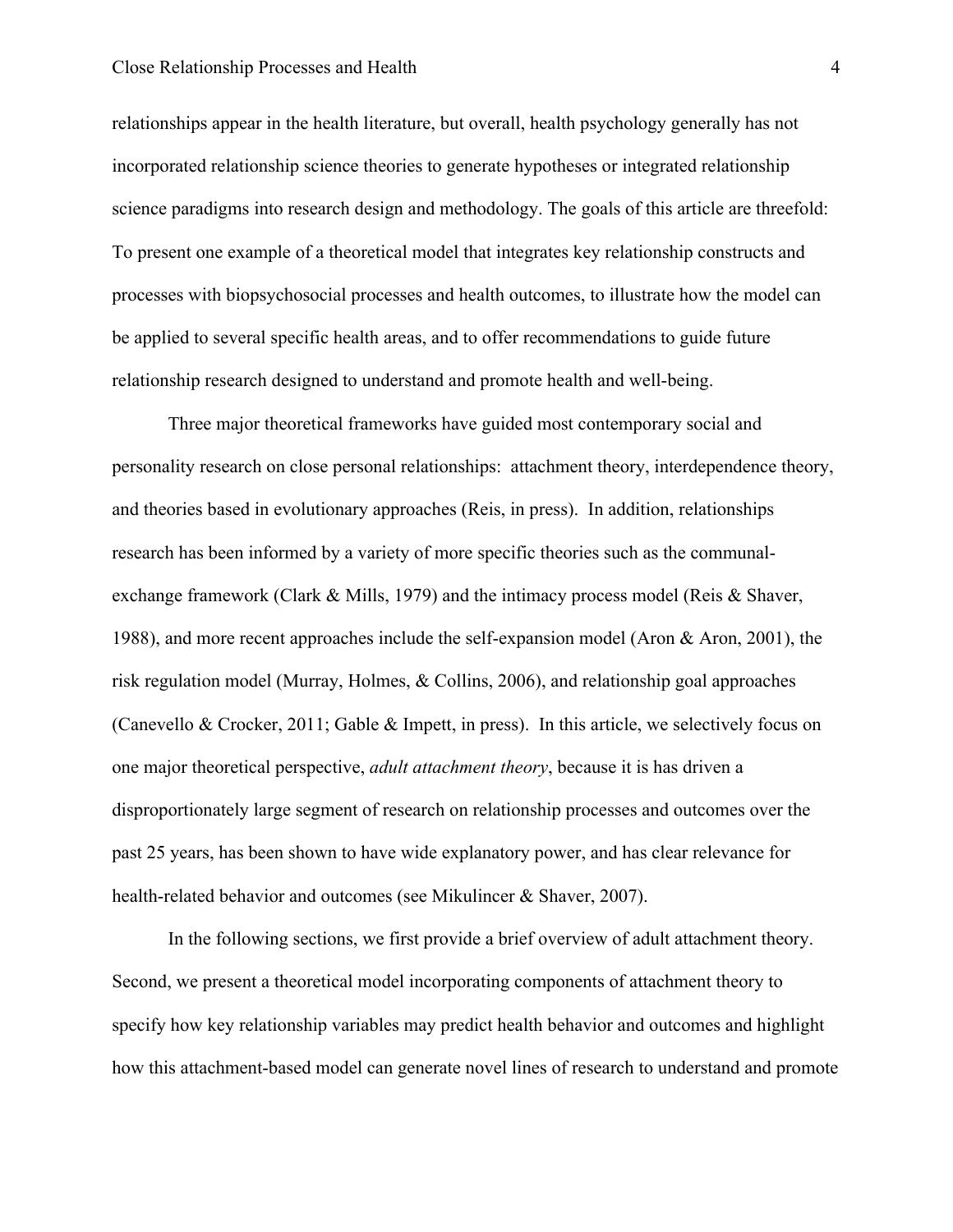health and well-being. Third, we discuss specific applications of the model to investigate connections between relationship processes and health (e.g., health behavior, coping with pain) in adults. Fourth, we offer examples of how the model might inform interventions. Finally, we provide a roadmap for future research. We focus on connections between *close* relationships and health and, because of space constraints as well as the centrality of close connections to our lives, we do not discuss other types of potentially relevant relationships such as broader social networks, buddy systems, or social connectivity (e.g., see Kawachi & Subramanian, 2008 and Smith & Christakis, 2008, all worthy of relationship science and health psychology integration as well.

## **Attachment Theory**

Although a detailed overview of attachment theory is beyond the scope of this article (for reviews, see Collins & Feeney, 2010 and Mikulincer & Shaver, 2007), here we describe briefly the core principles, and in subsequent sections, we elaborate on their relevance for health research. *Attachment theory* (e.g., Bowlby, 1969, 1973; Mikulincer & Shaver, 2007) focuses on understanding the functions of a close bond with an attachment figure such as a parent or spouse. Although the original theory concerned infant-caregiver bonds, it has been elaborated and extended to other attachment relationships over the lifespan especially romantic partners (see Mikulincer & Shaver, 2007). Our emphasis is on attachment theory as applied to adult relationships, as they have received the most attention in social and personality research; applications in childhood are health relevant but not included here.

The *attachment behavioral system* is conceptualized as a biologically-based, innate system that protects individuals by keeping them close to caregivers in the face of danger (Bowlby, 1969). It serves the evolutionary goal of helping infants survive and enables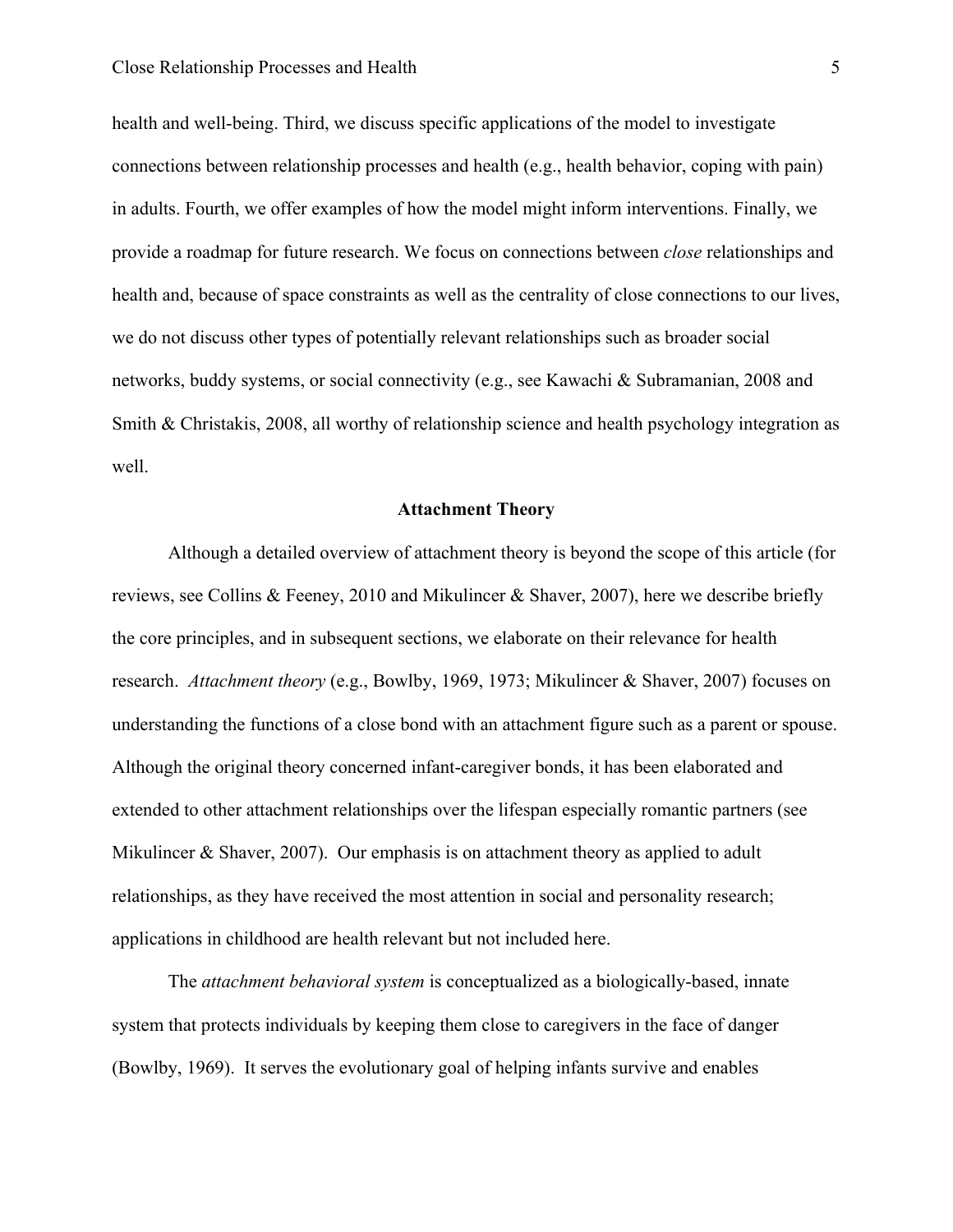individuals of *any age* who feel threatened to reestablish emotional security through contact and comfort from an attachment figure. Threats to an attachment bond, such as illness, pain, or stressors such as separation, will activate attachment behavior, for example, seeking proximity to the caregiver, aimed to reestablish and maintain the bond (see Mikulincer  $\&$  Shaver, 2007).

The *attachment system* triggers behaviors designed to protect individuals from physical harm but also to help regulate affect (e.g., distress) (Bowlby, 1973; see Mikulincer & Shaver, 2007). This regulatory function is evident when frightened infants seek proximity to their caregiver, and when caregivers respond by providing comfort and reassurance, thereby helping infants to regulate distress and to regain a feeling of security. Paralleling the process observed in children, adults who are distressed may seek out an attachment figure (often their spouse) in an attempt to restore emotional well-being, and adult partners often respond by providing care through reassurance, comfort, and/or tangible support (Collins & Feeney, 2010). These attachment-related relationship dynamics also require the ability to *regulate behavior* in relation to the caregiver (e.g., seeking proximity) and deciding when to approach or disengage from a goal (see Mikulincer & Shaver, 2007). In addition, the attachment behavioral system works together with other postulated behavioral systems (e.g., caregiving, sexual behavior, exploration; see Mikulincer & Shaver, 2007). For example, the *caregiving system* generally leads individuals to be attuned to their relationship partner's distress signals, and it typically triggers behaviors that will protect, support, and promote the well-being of the relationship partner. In contrast to normative parent-child relationships, in adult relationships, both partners may rely on each other to fulfill attachment needs and both partners also may act as caregivers; thus, attachment and caregiving processes are highly interrelated in adults (see Collins & Feeney, 2010).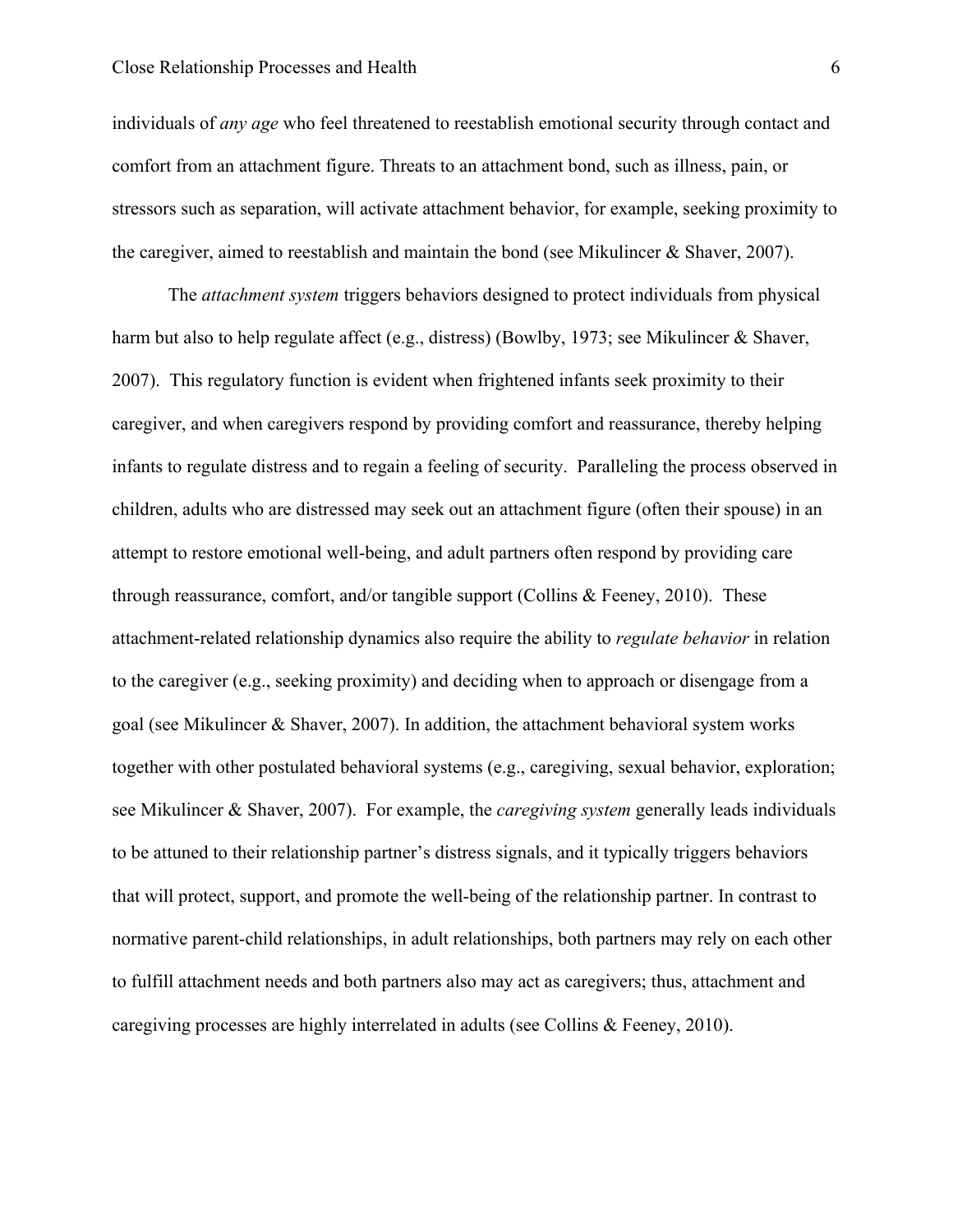According to attachment theory, individual differences arise in how the attachment system operates as a result of different experiences in recurring interactions with attachment figures. These individual differences are reflected in what are termed *working models* that consist of expectations about the worthiness of the self in relation to significant others, and the availability and responsiveness of attachment figures (Bowlby, 1973). Working models show some continuity from childhood to adulthood, although they may change as a function of experience and across different relationships (Mikulincer & Shaver, 2007; Pietromonaco & Barrett, 2000). In adults, individual differences in *attachment style* are typically captured by two dimensions: *attachment anxiety and avoidance* (see Mikulincer & Shaver, 2007). *Anxious attachment* refers to a pattern of hyperactivation in the face of threat, including heightened distress and persistently seeking proximity and reassurance from others. *Attachment avoidance* refers to a pattern of deactivation in response to threat, including minimizing distress, turning attention away from the threat, and being overly self-reliant. *Attachment security,* a key concept in the theory*,* refers to the combination of *low anxiety and low avoidance* reflecting feeling comfortable with closeness and trusting that a partner will be available and responsive when needed. These attachment styles have been shown to predict whether and how people seek support from close others as well as the ability to provide comfort and reassurance when their partner needs it (i.e., caregiving; Collins & Feeney, 2010) and many other aspects of relationship functioning (see Mikulincer & Shaver, 2007). In fact, the explanatory power of these individual differences has been remarkably broad and consistent.

We decided to focus on attachment theory as an exemplar of relationship science theory because of its potential to generate a multitude of interesting hypotheses relevant to the connection between relationships and health behavior and outcomes. Specifically, it offers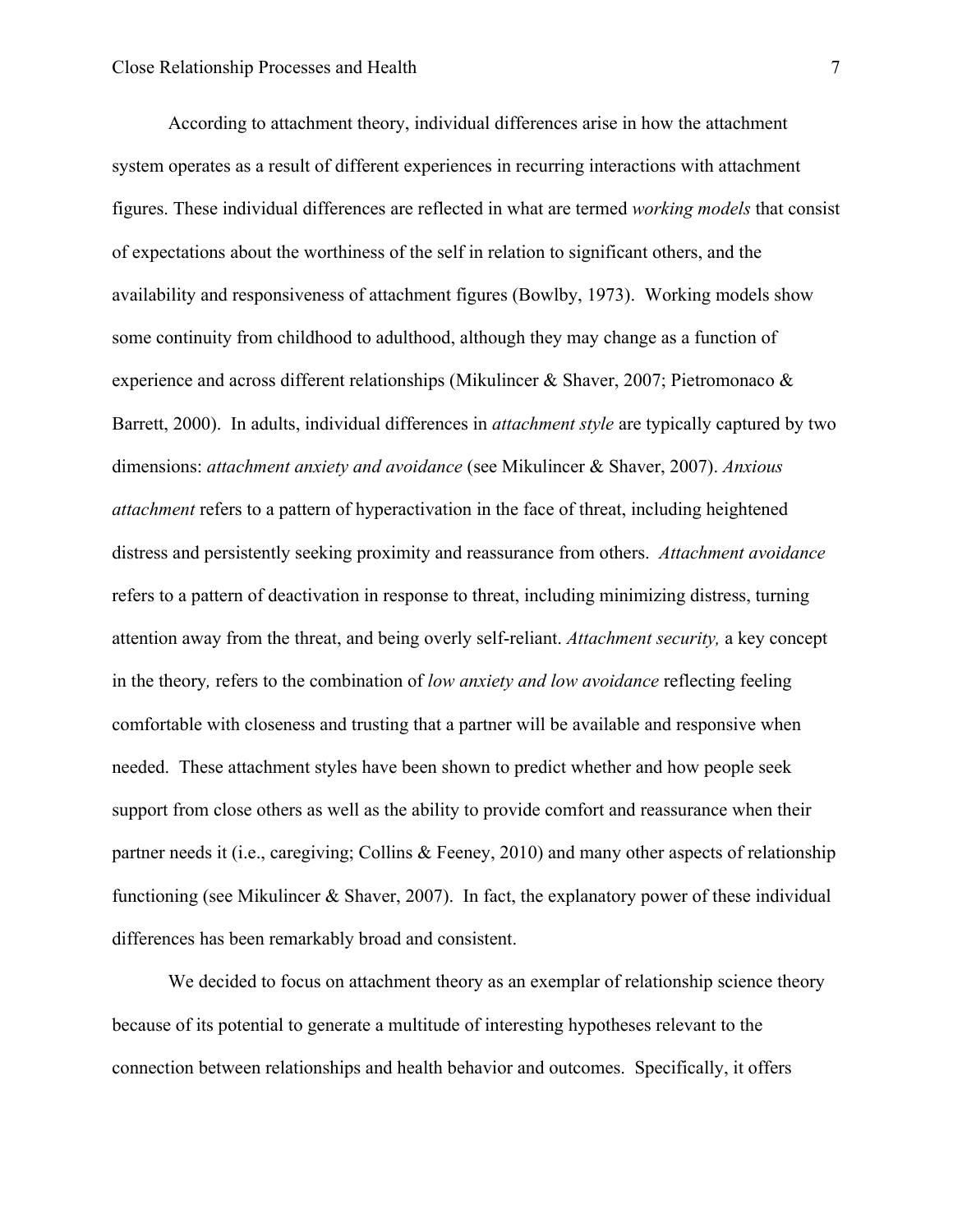insights into both normative processes of careseeking and caregiving that are highly significant in the context of health threats and individual differences in attachment style that can shape individuals' health behaviors and outcomes across the life span.

## **Theoretical Framework for Investigating Relationship Processes and Health**

Figure 1 presents a theoretical framework for representing existing research and for guiding future work. It incorporates both relationship processes and health processes. We drew from the major elements of attachment theory regarding how mental representations of relationships may contribute to relationship processes especially careseeking and caregiving, and we illustrate the consequences of relationship processes for physiological responses, affective states, health behavior, and further, for health outcomes. First and foremost, this theoretical schema is a general one from which researchers can derive variations and specific more detailed models, and importantly, hypotheses and research questions. Second, it involves attachment style as the major originating construct, although the general approach could be altered to model other relationship constructs (e.g., relationship goals; see Canevello & Crocker, 2011 and Gable & Impett, in press). Third, it is fundamentally a dyadic model, although similar approaches for groups such as families or social networks are also possible to link relationship science to health psychology. Fourth, it encompasses a dynamic set of processes that are unfolding over time between relationship partners as well as their health-related events. Fifth, it may be applied at various stages of the lifespan but here we consider it primarily within adult partner dyads.

Figure 1 illustrates a prototypical dyadic relationship in which relationship orientations (attachment style) can shape dyadic processes (see Paths a/b). Dyadic processes include *relationship behaviors* (e.g., support-seeking, caregiving) and *relationship mediators and outcomes* (e.g., partner responsiveness, relationship satisfaction, commitment), which can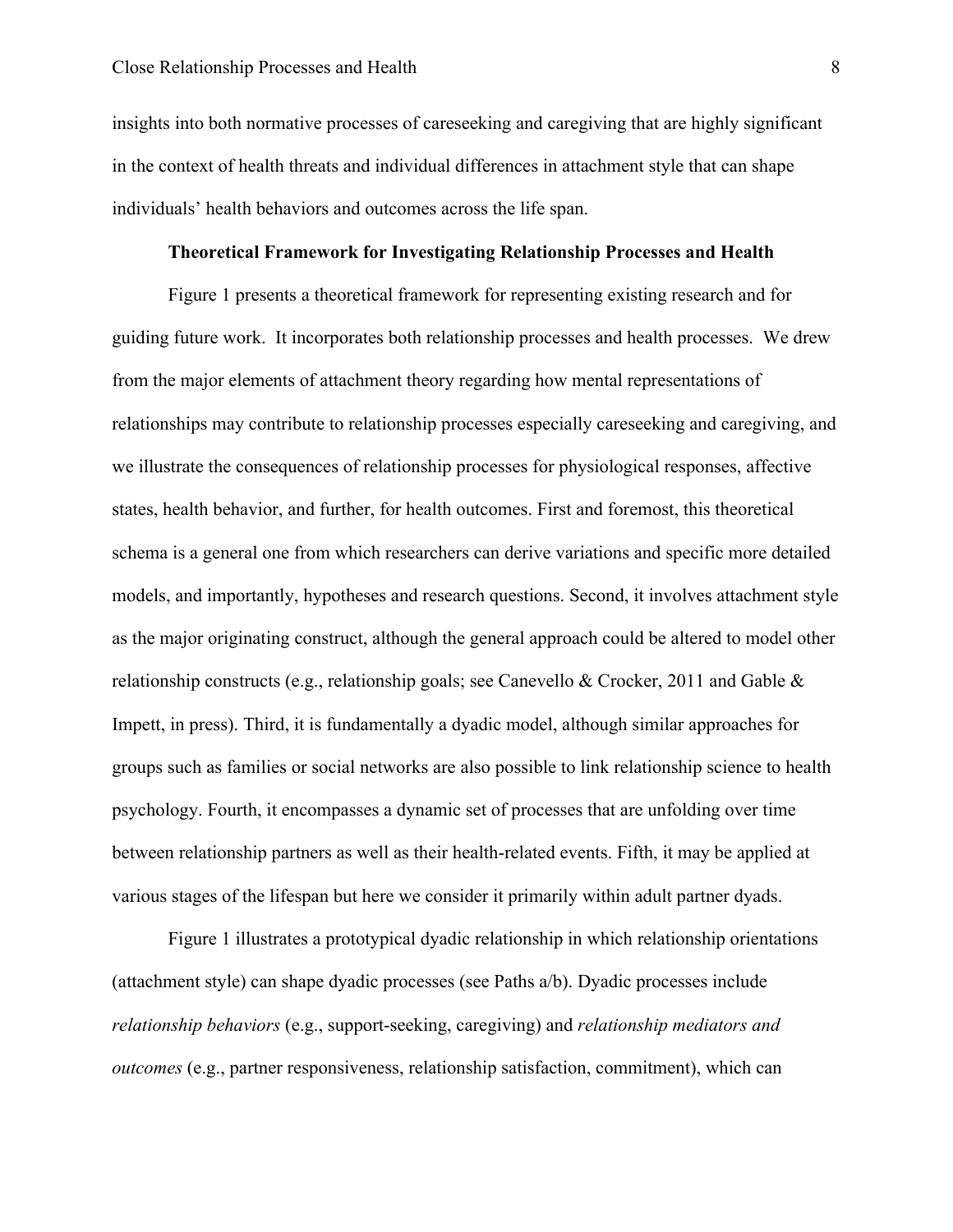mutually influence each other (Paths c/d). *Partner responsiveness* is a key concept in relationship science and refers individuals' perceptions that their partners are accepting, understanding, and caring (Reis & Shaver, 1988). Note that both positive and negative dyadic processes (e.g., caregiving, social negativity) are included because they have distinct effects. For example, social negativity (conflict, insensitivity) predicts adverse health-related outcomes above and beyond the absence of support (Brooks & Dunkel Schetter, 2011). Each partner's dyadic processes can influence and are influenced by physiological responses, affect, and health behavior (Paths f/g) and health and disease outcomes (Paths k/l).

The framework also includes examples of pathways through which each partner can influence the other (Paths e, h-j). For simplicity, only some partner effects are depicted but others are possible (e.g., Partner A's attachment style may affect Partner B's relationship mediators and outcomes and vice versa; Partner B's health and disease outcomes may affect Partner A's physiology, affect and health behavior and so on). Partner effects such as these are directly modeled in detail in many social psychological approaches to relationship processes (Badr, Carmack, Kashy, Cristofanilli, & Revenson, 2010; Butler, 2011; Lemay & Clark, 2008; Iida, Stephens, Rook, Franks, & Salem, 2010). We focus here on how attachment and dyadic processes contribute to health-related processes and outcomes because these relationship science exemplars have not been fully elaborated in the health psychology literature. The health processes in the framework are general, reflecting similar ones in models found in the health literature (Paths m/n, Berkman et al., 2000; Cohen, 2004; Smith, 2006; Uchino, 2009). For example, a large literature examines physiological responses and affective states as predictors of health and behavior outcomes (Chida & Steptoe, 2010; Dickerson, 2008; Kiecolt-Glaser, McGuire, Robles, & Glaser, 2002; Smith, 2006; Uchino, 2009). Thus, although a thorough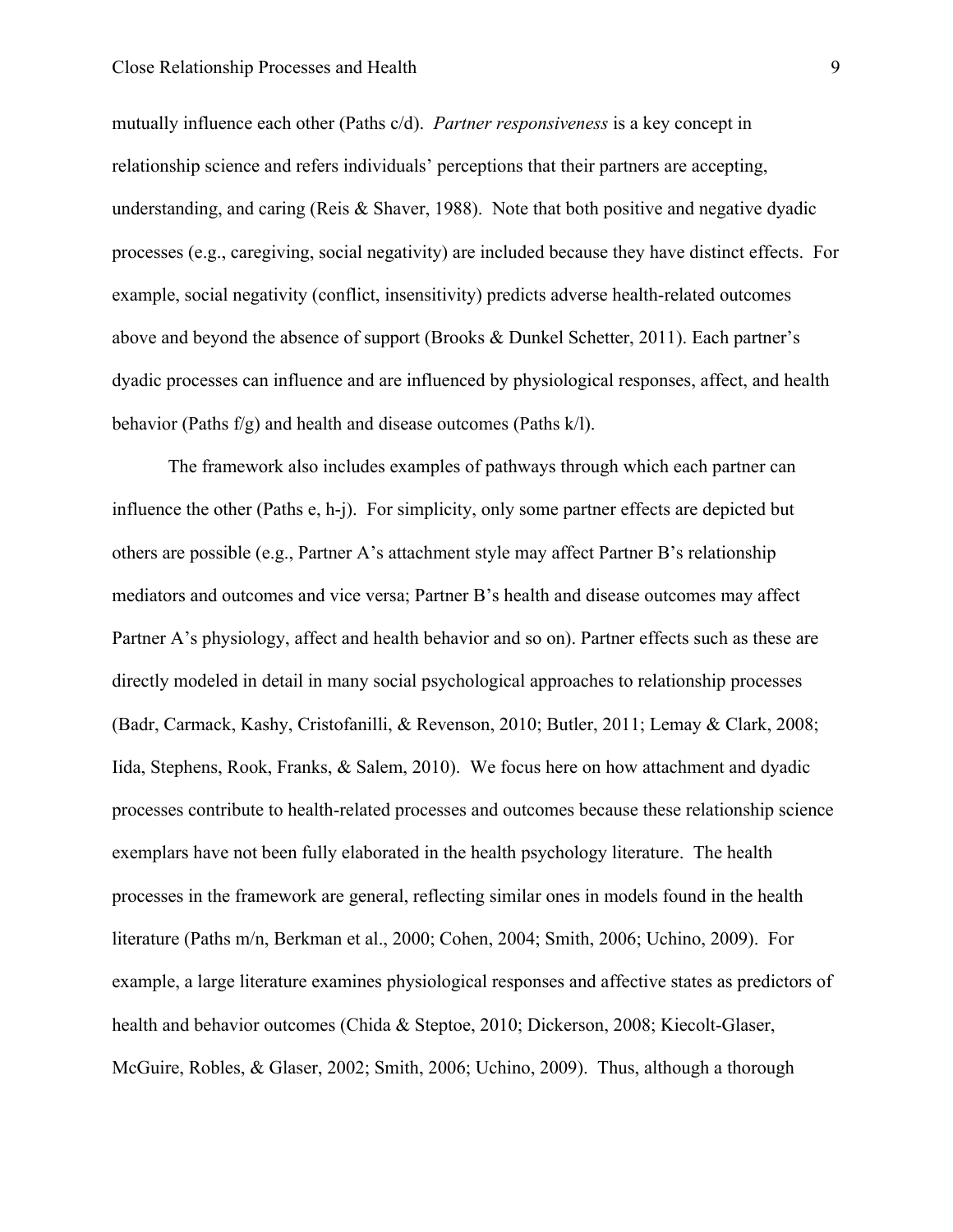discussion of all relevant relationship science processes or health processes is outside the scope of this article, our goal is to illustrate the utility of integration to spur more detailed approaches.

**Dyadic Component**. At a conceptual level, adult attachment theory, akin to other major relationship science theories such as interdependence theory, emphasizes that relationships are dynamic and reciprocal; the reactions of one partner influence and are influenced by those of the other partner. To adequately capture these dyadic processes, research must be designed in a way that allows for an assessment of both partners' characteristics and outcomes. In addition, special data analytic methods are required that adjust for nonindependence between dyad members' responses (i.e., the correlation between partners' responses), and that allow for an evaluation of the extent to which each person's own characteristics, those of their partner, and the interaction between their own and their partner's characteristics predict outcomes of interest (see Kenny, Kashy, & Cook, 2006). For example, the Actor-Partner Interdependence Model (APIM; see Kenny et al., 2006) enables researchers to test the extent to which (a) characteristics of each relationship partner influence his or her own outcomes (actor effects), (b) characteristics of one relationship partner influence the other partner's outcomes (partner effects), and (c) characteristics of one relationship partner interact with those of the other member in predicting one or both partners' outcomes (interactive actor X partner effects). Ideally, these effects are modeled over time enhancing causal inferences. The APIM is one example of a family of models that can take into account nonindependence between partners as well as reveal distinct effects for actors, partners, and their interaction (e.g., Lyons & Sayer, 2005).

Although dyadic perspectives have become more common in some segments of health psychology (e.g., Badr, 2004; Hong et al., 2005; Roberts, Smith, Jackson, & Edmonds, 2009), many other health literatures have not completely capitalized on this perspective. For example,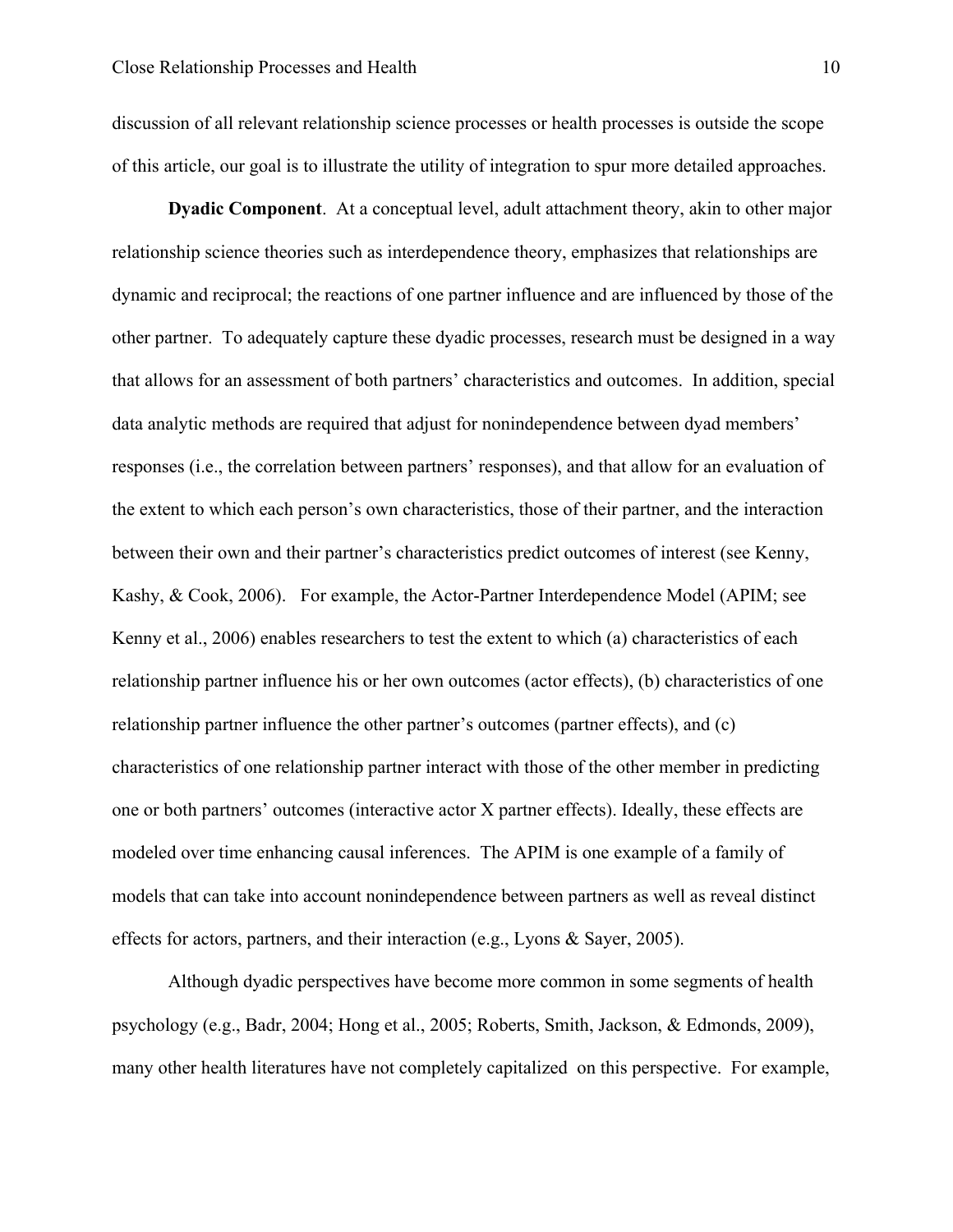many couple intervention studies include both partners but assess outcomes for patients only - even though patient outcomes may depend heavily on a partner's reactions and behaviors (see Martire, Helgeson, & Saghafi, 2010). Furthermore, even in those health studies assessing actor and partner effects, it is rare for researchers to examine how characteristics of one partner when examined in combination with those of the other partner (i.e., an interactive actor X partner effect) might produce unique outcomes (c.f., Badr, 2004). This type of analysis, however, allows researchers to more fully capture how the relationship context might influence health outcomes. To illustrate, anxiously attached individuals may have more difficulty with adjustment to cancer when their partner is avoidant and therefore unlikely to provide a high level of reassurance and support in contrast to when their partner is secure and therefore better able to meet their need for reassurance and support. In the former case, interactions between spouses may become strained or conflictual, thereby exacerbating the anxiously attached patients' worries and potentially leading to poorer adjustment outcomes for both the patient and caregiver. Important interactive effects such as these would not be revealed when looking only at actor and partner effects in a study; instead, researchers must examine how the patient's attachment style, their partner's attachment style, and the interaction between the two predict outcomes for patients and for caregivers. In the sections to follow, we highlight the added value of relying on a dyadic approach in the conceptualization, design and analysis of health research.

**Gender.** Although we have not specifically depicted different processes for men and women in Figure 1, gender differences should be considered when evaluating links within our proposed model. For instance, men and women differ when coping with chronic disease in the context of their relationships (Badr, 2004). Across lab studies on social negativity, women also tend to show stronger cardiovascular and neuroendocrine reactions during marital conflict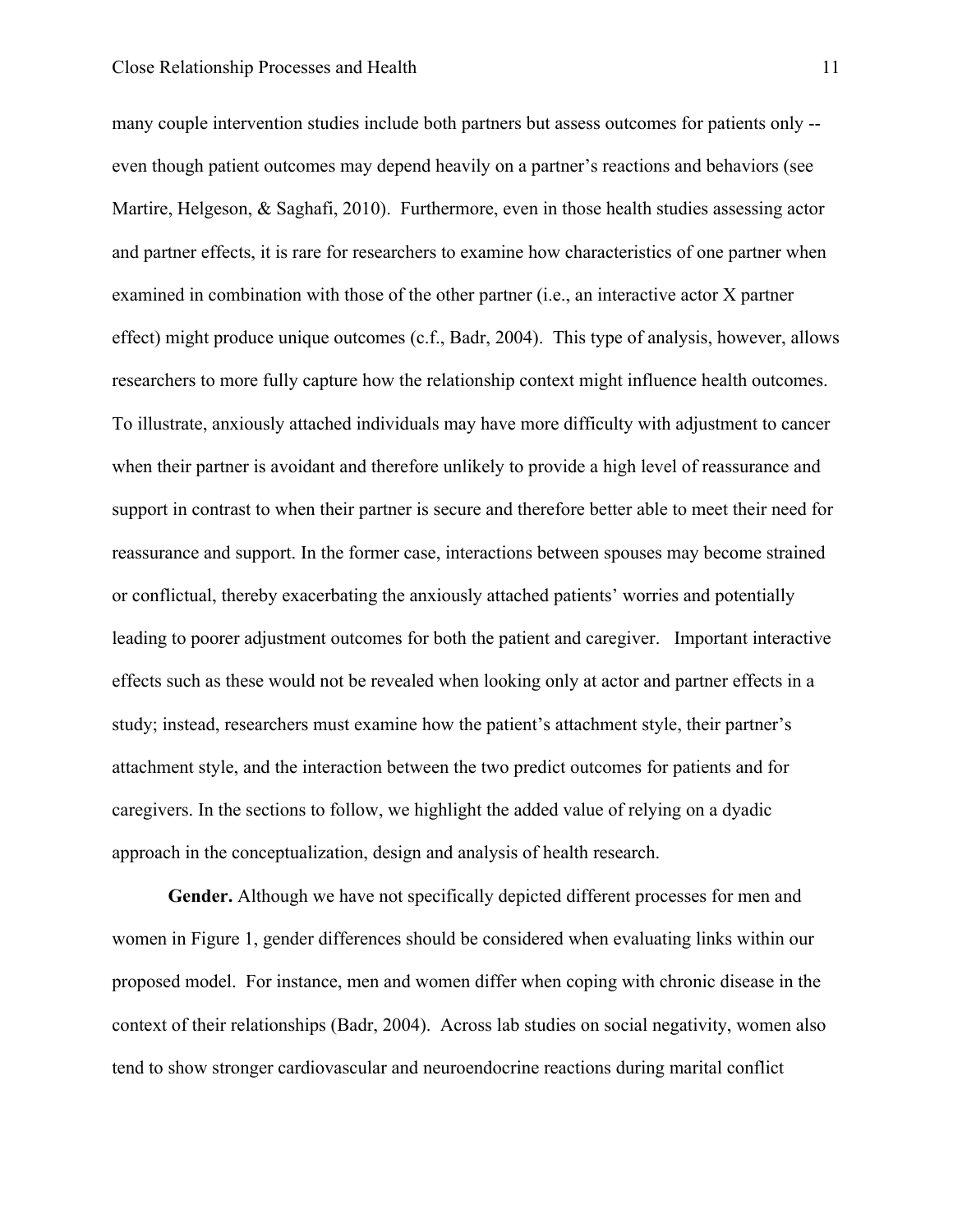compared to men (Kiecolt-Glaser & Newton, 2001). In contrast, men who engage in dominant behavior as a result of lab-based manipulations show heightened affective and physiological reactions compared to women, suggesting that dominance may be more consequential for men's health (Smith, Limon, Gallo, & Ngu, 1996). These gender differences may reflect a combination of biological (e.g., Taylor et al., 2000) and socialization processes (e.g., agency / communion, Helgeson, 2003), which result in greater sensitivity and effort in response to specific relationship transactions and coping with stressful events (e.g., Smith et al., 2011).

**Novel features.** The proposed model is the only integrated framework of which we are aware that examines mechanisms through which relationship concepts such as attachment may influence physiological processes, health behavior, and thereby impact health and disease outcomes. Furthermore, it emphasizes not only dyadic influences in understanding the connection between relationships and health but also points to the value of measuring mediating variables (e.g., relationship mechanisms, physiological processes). Few studies in the health literature have directly tested for mediation but such tests are essential for determining how relationship processes translate into better or worse health behaviors and outcomes (for current recommendations for mediational analyses, see Rucker, Preacher, Tormala, & Petty, 2011). In addition, this general framework offers a launching point for generating a variety of specific hypotheses and more specific models. For example, researchers might examine the effects of individual differences in communal/exchange orientation (Clark & Mills, 1979) or relational goals (Canevello & Crocker, 2011), either alone or together with attachment style (e.g., Clark, Lemay, Graham, Pataki, & Finkel, 2010) on downstream outcomes in the model.

## **Applications of the Model to Adult Health Issues**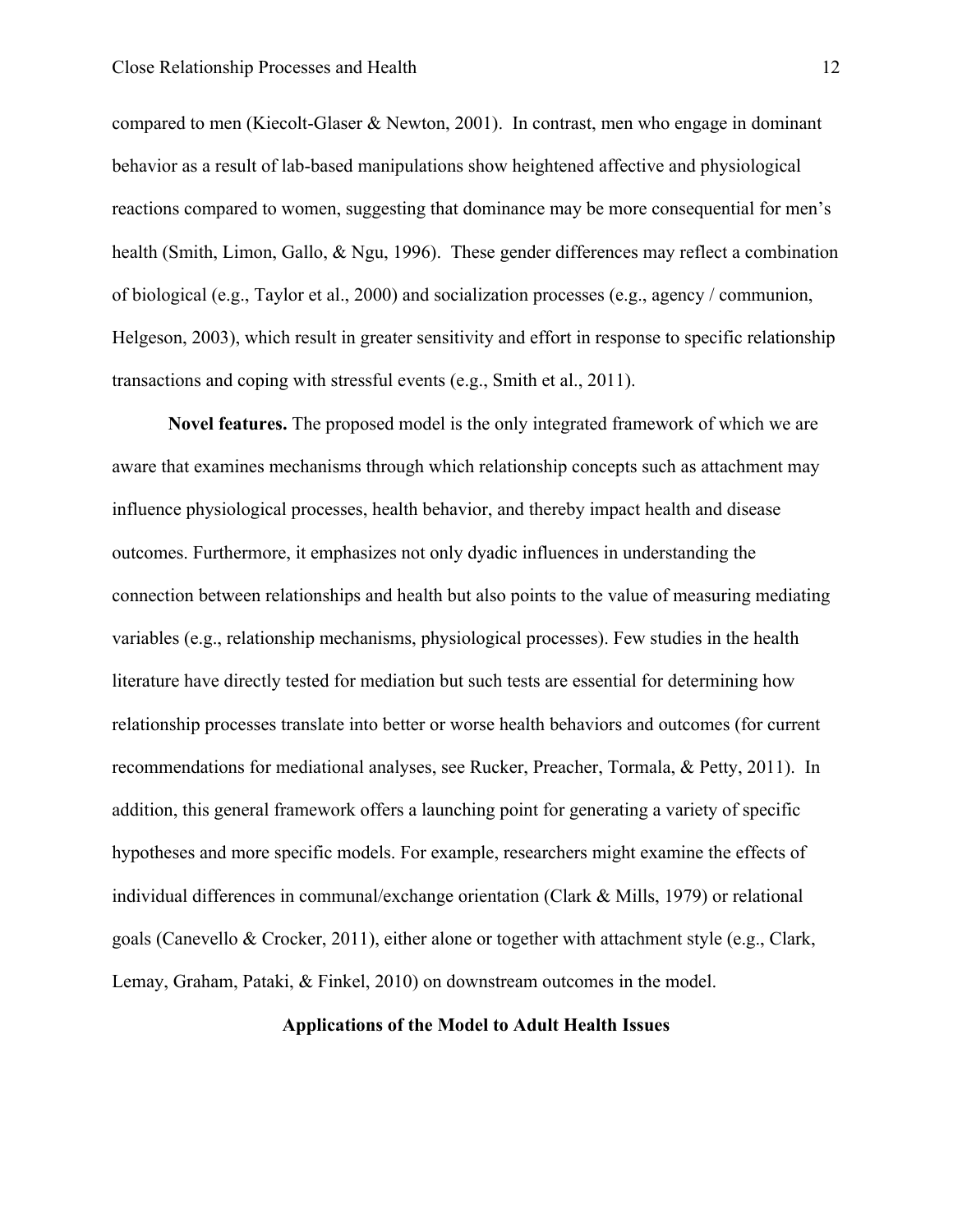In the following sections, we examine the utility of our model for selected health domains. Consistent with our focus on adult attachment, we emphasize research with young and older adults. Space limits preclude a more comprehensive examination of all relevant areas in health psychology. However, we focus on several active areas of research that vary considerably in the degree to which they have incorporated attachment and other relationship science theories, methods, and findings, with some areas drawing more heavily on relationship science and others less so or not at all. Even when relationship perspectives are incorporated, they are rarely integrated with other health-related processes in the model (e.g., biological pathways).

**Pregnancy / Birth Effects.** Pregnancy is an ideal time to study interpersonal processes because it is a time when family, friends and partners are likely to be involved. It can also be a time of stress for couples during which attachment-related processes (seeking and providing care/support) may be particularly relevant (Rholes et al., 2011). However, the existing literature on infant and maternal health has not been guided by any strong theoretical frameworks for understanding relationships such as that provided by attachment theory.

Social support has captured the lion's share of attention, but it has not been consistently linked to birth outcomes in either observational or intervention research due to theoretical and methodological weaknesses (Dunkel Schetter, 2010). A few observational prospective studies have shown that greater prenatal support predicts more optimal fetal growth, higher infant birth weight, and reduced risk of low birth weight (e.g. Buka et al., 2003; Dejin-Karlsson et al., 2000; Hedegaard et al, 1996, reviewed in Dunkel Schetter et al., 2000; Dunkel Schetter, 2010). For example, in one study, social support from both baby's father and family mediated the beneficial effects of marriage on infant birth weight controlling for ethnicity (Latina vs. White), education, medical risk, and sex of the infant (Feldman et al., 2000). However, there are also many non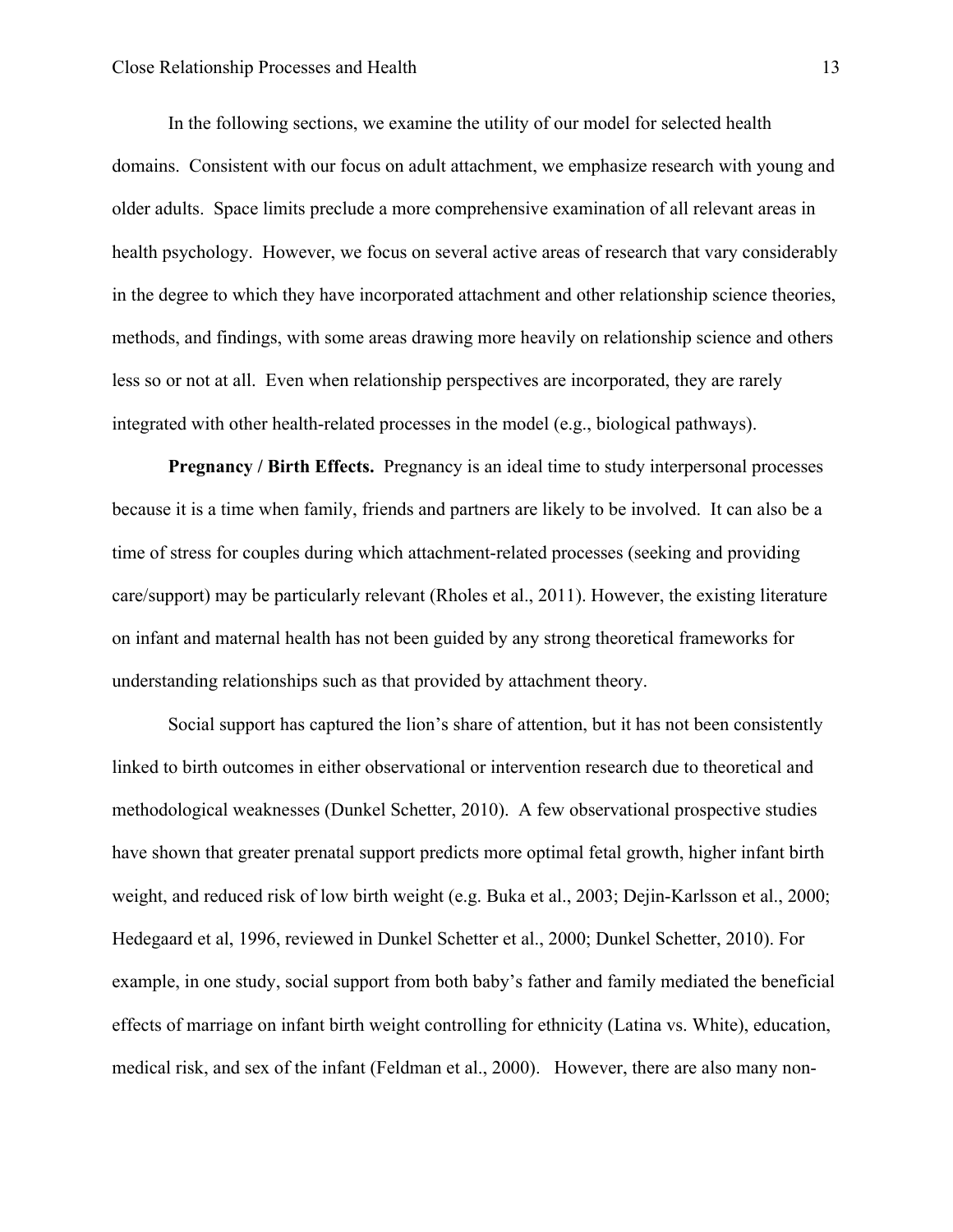replications, and support effects are typically stronger in subgroups such as African Americans, Latinas, or low SES women (Dunkel Schetter, 2010). Inconsistent findings may be due to different conceptions of social support. Many studies measure perceived support (which reflects more of an individual difference factor) rather than attempting to study supportive interactions. Our framework would argue that both are necessary, especially from a dyadic approach that takes into account both members of the couple, mother and father, their support exchanges, and detailed attention to relationship moderators and mediators.

Although pregnancy researchers recognize the importance of the couple relationship, few have drawn from relationship science concepts or theory to understand how the mother/father relationship during or after pregnancy influences maternal health, birth or child outcomes. An exception is a study in which partner support was carefully conceptualized and measured, and relationship factors were examined, together with individual dispositional predictors of support including attachment style (Rini et al., 2006). Pregnant women ( $N=176$ ) who were more securely attached reported receiving more effective emotional, task, and informational support from their partners (quality and quantity relative to needs), and less negativity in support interactions with the partner. More securely attached women also reported more reliance on their network, stronger kin collectivism, more emotional expression, and stronger conflict management skills. Furthermore, women who perceived more effective social support from their partners in mid-pregnancy had lower anxiety during pregnancy and postpartum, and reported less fearful and distressed infant behavior (Rini et al., 2006; Tanner et al., 2012). Additional research with 23 partners from this study indicated that when men evidenced a more positive caregiving style, a stronger interpersonal orientation, and/or greater relationship satisfaction, female partners rated their support as more effective (Rini & Dunkel Schetter, 2010). This study is a rare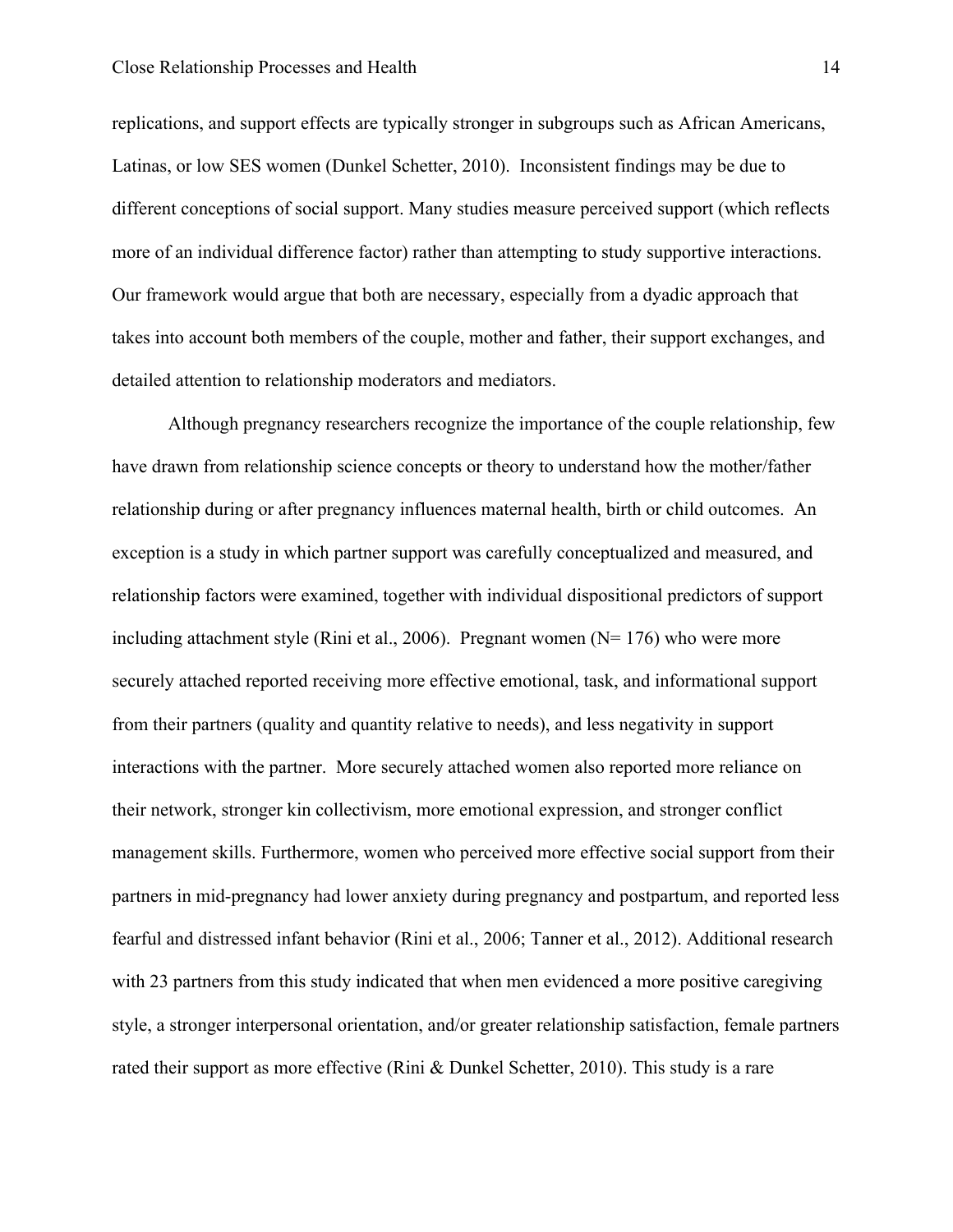example of a more elaborated relationship science approach to a health issue aligned with our framework in that it studied some of the pathways (Paths a/b, f/g, e), but not relationship mediators or outcomes.

In contrast to most studies of social support in pregnancy, research on the transition to parenthood has included both members of couples but with a primary interest in the time period *after* birth and on the topic of adjustment to parenting and parent well-being (e.g., Simpson et al., 2003). For example, Rholes et al. (2011) followed 192 couples having a first child from 6 weeks before birth through the first two years of the transition to parenting. This study concerned attachment and depressive symptoms following birth and is a prime example of how couples can be studied from a relationship science perspective using attachment theory. One finding of interest, for example, is that, when anxiously attached individuals perceived less support from their partners, men's depression increased over time and women's depression remained at a high level; however, when anxiously attached men and women perceived more support, their depressive symptoms decreased over time, illustrating Paths a/b and f/g of the framework. Extending this work earlier into pregnancy and measuring birth outcomes and postpartum health would be ideal from the standpoint of testing our framework.

By focusing on attachment style in both partners, and on both partners' perspectives of relationship processes, research on social support in pregnancy can identify which aspects of these processes are most valuable to target in pregnancy interventions. Past prenatal social support interventions have been plagued by an inability to improve outcomes even when they were large randomized controlled trials (Hodnett & Fredericks, 2003; Lu, Lu & Dunkel Schetter, 2005). However, none have used theory and predictive models to determine what aspects of a pregnant woman's social context are most potent and which processes may be instrumental in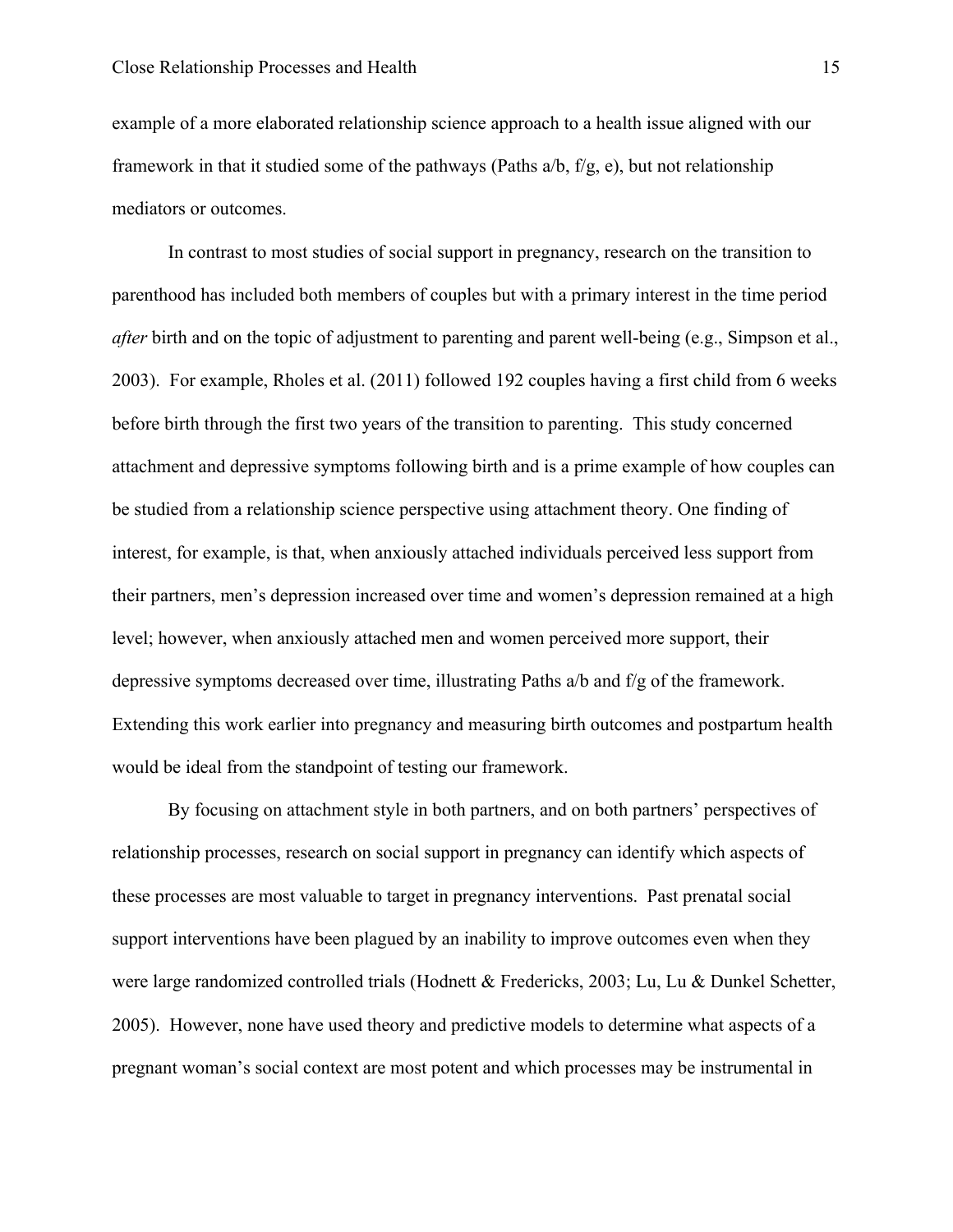influencing outcomes. By focusing on specific relationships (partner and mother of pregnant woman) and specific support needs, one study was more sophisticated than others and reduced low birth weight (Norbeck, DeJoseph & Smith, 1996). However, neither this nor other interventions have been specifically concerned with the dynamics of dyadic relationships, or intervened using a predictive model indicating what aspects of dyadic support or relationship processes are expected to influence outcomes with an intervention designed to improve those mechanisms. High risk pregnant women are low income, low educated and African American requiring transference of relationship science theory to new populations and contexts with skill and sensitivity. Limited knowledge is available on attachment in these populations, and addressing this gap represents a challenge and exciting opportunity for future researchers.

**Self-regulation and Health Behaviors.** Attachment processes are integrally related to how people regulate their emotions and behavior and therefore are likely to be important in predicting health behaviors. Although research connecting attachment style to specific health behaviors is sparse, the findings indicate that insecure attachment (anxiety, avoidance, or both) predicts health risks such as greater drug use, poorer body image, risky sexual behavior, greater alcohol use, poorer diet and less exercise in both adolescents (e.g., Cooper, Shaver, & Collins, 1998) and young adults (e.g., Feeney, Peterson, Gallois, & Terry, 2000). This work has generally focused on individual-level processes rather than examining connections between attachment and health behavior at the dyadic level, which could be fruitful. For example, studies might focus more on how teens' dyadic peer relationships (e.g., best friends, romantic partners) influence substance use and risky behavior. Furthermore, few studies have examined the processes through which attachment influences people's ability to regulate health behavior, (e.g., Paths a-i).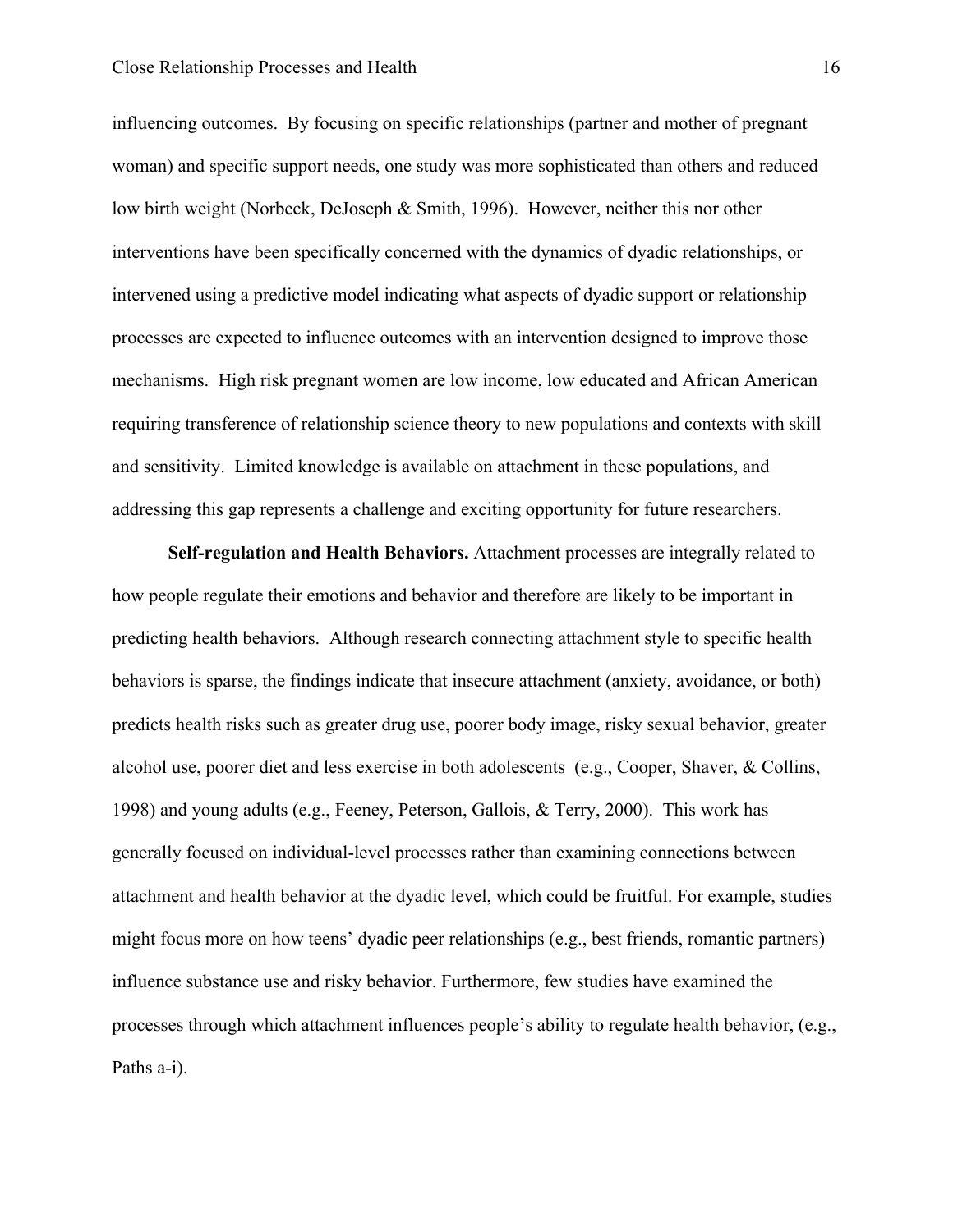A growing literature in health psychology focuses how dyadic processes contribute to adult health behavior (Paths f/g) in areas such as weight control (e.g., Dailey, Romo,  $\&$ Thompson, 2011), diabetes (Stephens, Rook, Franks, Khan, & Iida, 2010), HIV prevention (e.g., Burton, Darbes, & Operario, 2010), and smoking (e.g., in couples including a male cardiac patient, Vilchinsky et al., 2011). For example, one study examined whether specific social control strategies used by one spouse predicted the partner's self-reported change in a health behavior such as exercising, eating healthier foods, and quitting smoking (Lewis & Butterfield, 2007). Partners more effectively promoted change when they used positive control tactics (e.g., modeling the behavior) than when they used negative ones (e.g., inducing fear), suggesting that the quality of partners' communication may contribute to individuals' ability to adopt and maintain healthy behaviors. Similarly, when the spouses of diabetic patients reported using a negative control strategy, patients adhered less to their diet, whereas when spouses reported using positive control strategies, patients adhered more (Stephens et al., 2010). Notably, it was spouses' reports of their control strategies rather than patients' perceptions of spouses' strategies that predicted patients' dietary adherence (i.e., the findings revealed a partner effect), underscoring the importance of dyadic approaches that assess both partners' perceptions.

Although behavioral health research has already incorporated a dyadic approach to adult health concerns to some extent and examined some relationship processes, our model allows for the generation of additional potentially interesting questions about how members of couples might influence each other's health behaviors. Given the documented links between insecure attachment and risky health behaviors, for example, investigations of these issues in the context of couple dynamics will yield insights into how partners may help or hinder each other's efforts to change health-relevant behavior. An attachment perspective suggests that all individuals will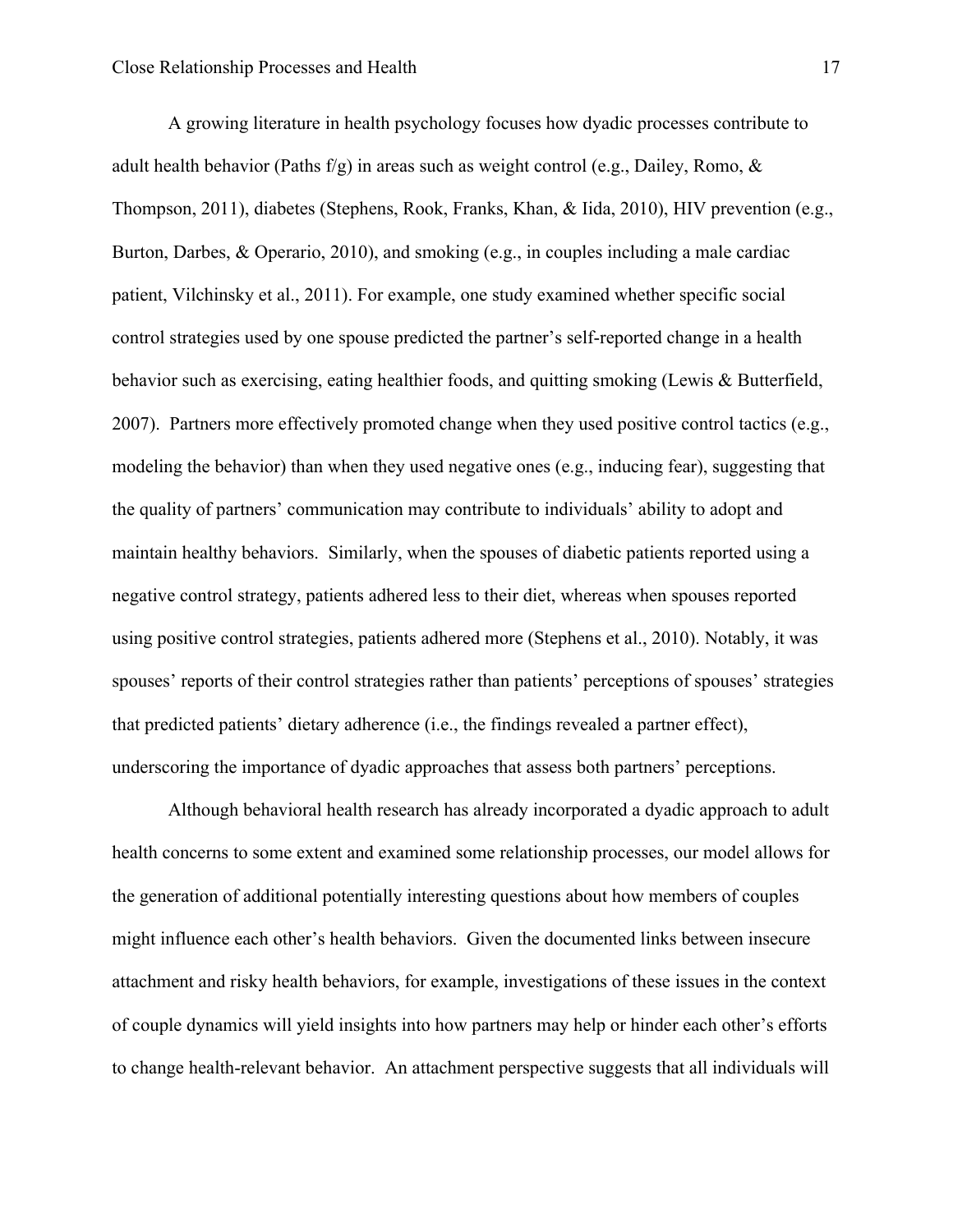not benefit equally from a partner's overt attempts to encourage them to change their health behavior. One possibility is that avoidant individuals may not be receptive to partners' obvious attempts to influence their behavior because they are uncomfortable with depending on others, but they may respond more positively to more subtle attempts. Individuals' attachment styles, however, are only one piece of the picture, and the model calls for an investigation of how attachment together with a wide range of relationship mediators and outcomes such as partner responsiveness, commitment, and relationship quality might shape health behavior (Paths a-g).

**Adult cancer/chronic disease.** Health research on adults coping with illnesses such as cancer has examined the link between relationship processes and outcomes and affective states (Path f/g). For example, women adjusting to early stage breast cancer experienced less distress in discussing a cancer-related topic when their partners offered a reciprocal disclosure, showed humor or did not offer solutions (Manne et al., 2004b). In addition, breast cancer patients who engaged in protective buffering (e.g., hid worries from their partner) and their partners were more distressed if they also perceived the relationship as satisfying (Manne et al., 2007).

Although research on adjustment to illness has involved studies of couples, most of it has not utilized theories from relationship science to generate hypotheses, with some notable exceptions. For example, in work following from the interpersonal process model of intimacy (e.g., Laurenceau, Barrett, & Pietromonaco, 1998; see Reis & Shaver, 1988), cancer patients reported greater intimacy when they perceived greater partner disclosure, and this effect was mediated by perceived partner responsiveness (e.g., feeling understood, cared for; Manne et al., 2004a). In a 7-day diary study, breast cancer patients felt greater intimacy on days when their spouses reported providing support (vs. on days when they did not provide support), and spouses showed a parallel pattern (Belcher et al., 2011). Overall, partner responsiveness and support,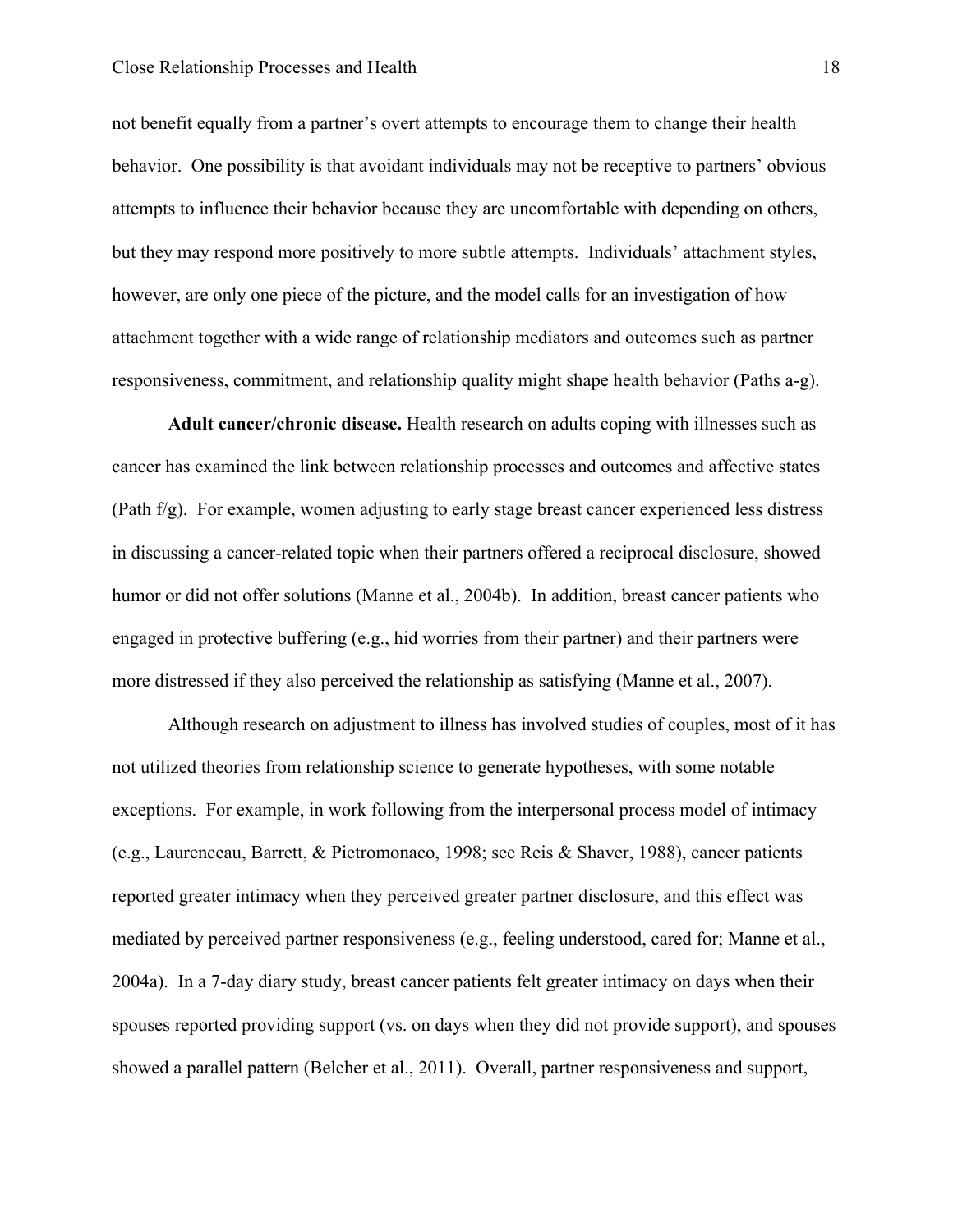both central constructs in attachment theory and relationship science in general (Clark & Lemay, 2010), appear important to relationship functioning in couples coping with cancer **(**addressing Paths c-e in Figure 1), a finding that should generalize to other illnesses and health issues.

Individual differences in attachment style have been linked to affective states in studies examining only one partner's (the cancer patient's) perspective. In one cross-sectional study of 326 individuals with metastatic cancer, patients with more severe physical symptoms who also were more anxiously attached were more likely to experience depressive symptoms; however, this association was attenuated for those low in attachment anxiety (Rodin et al., 2007). This work raises several issues for future research. First, it may be that the link between attachment and affective states occurs through the relationship pathways depicted in Figure 1, a possibility that would need to be investigated in research examining both relationship partners. Second, an attachment perspective suggests that more severe disease symptoms may trigger greater threat for those with anxious attachment leading them to be more vulnerable to distress; conversely, secure attachment (e.g., low anxiety) may buffer individuals from distress even under threatening circumstances. Thus, another implication of this study that needs greater examination is that disease-related factors (e.g., health and disease outcomes in Figure 1) are not only a downstream outcome of attachment style but also may activate attachment concerns (path not shown in the model). Investigation of such questions would benefit from longitudinal designs to establish, for example, whether the link between attachment anxiety and depression becomes stronger as disease symptoms become more severe.

In general, attachment security facilitates emotional adaptation to stress (see Mikulincer & Shaver, 2007). Furthermore, attachment security may buffer individuals from distress via perceptions of support. Consistent with this idea, in one study, attachment security in end stage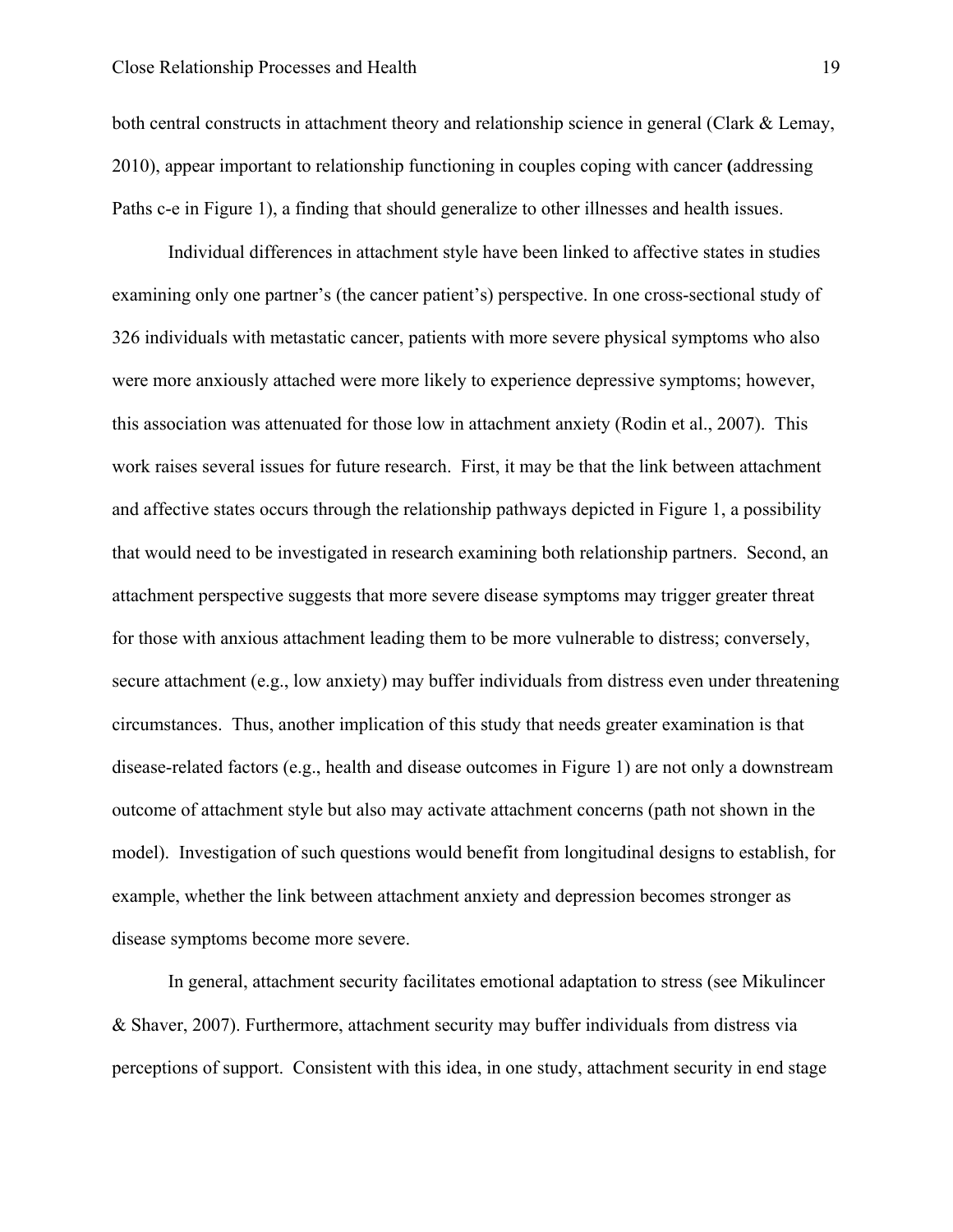cancer patients (most of whom were older and married) predicted greater perceived support (Path a/b), which in turn, predicted lower depression scores (Paths f/g; Rodin et al., 2007).

Although relationship processes and individual differences in attachment have received consideration in the cancer literature, our model points out some important gaps. For example, most studies of couples coping with cancer focus primarily on links within the dyadic processes component in our model (Paths c-e), and little work has examined other paths such as how relationship processes are linked to physiological responses, health behavior or subsequent disease outcomes. As one example, studies of couples in which one partner is at risk for cancer would benefit from examining how attachment-related couple dynamics (e.g., partner responsiveness, caregiving) during stressful interactions impact physiological stress responses (Path f-i), which have been shown to predict important health outcomes (see Miller et al., 2009). Furthermore, couples in which one or both partners are insecurely attached may be at greater risk of experiencing potentially harmful physiologically responses (Paths a-i). For example, more avoidantly attached spouses have shown an increased inflammatory response (IL-6) after a conflict interaction (Gouin et al., 2010) and more insecurely attached dating partners show greater cortisol reactivity in response to conflict (Powers, Pietromonaco, Gunlicks, & Sayer, 2006). Examining connections among attachment, relationships processes and physiological responses is important because interpersonal factors (e.g., social support) can impact biological processes including neuroendocrine regulation, which in turn, can affect biological risk factors for cancer and tumor development and growth (see Miller et al., 2009 and Stefanek & McDonald, 2009).

**Pain**. The experience of chronic pain is relatively common and associated with significant social, psychological, and medical costs (Meredith, Ownsworth, & Strong, 2008).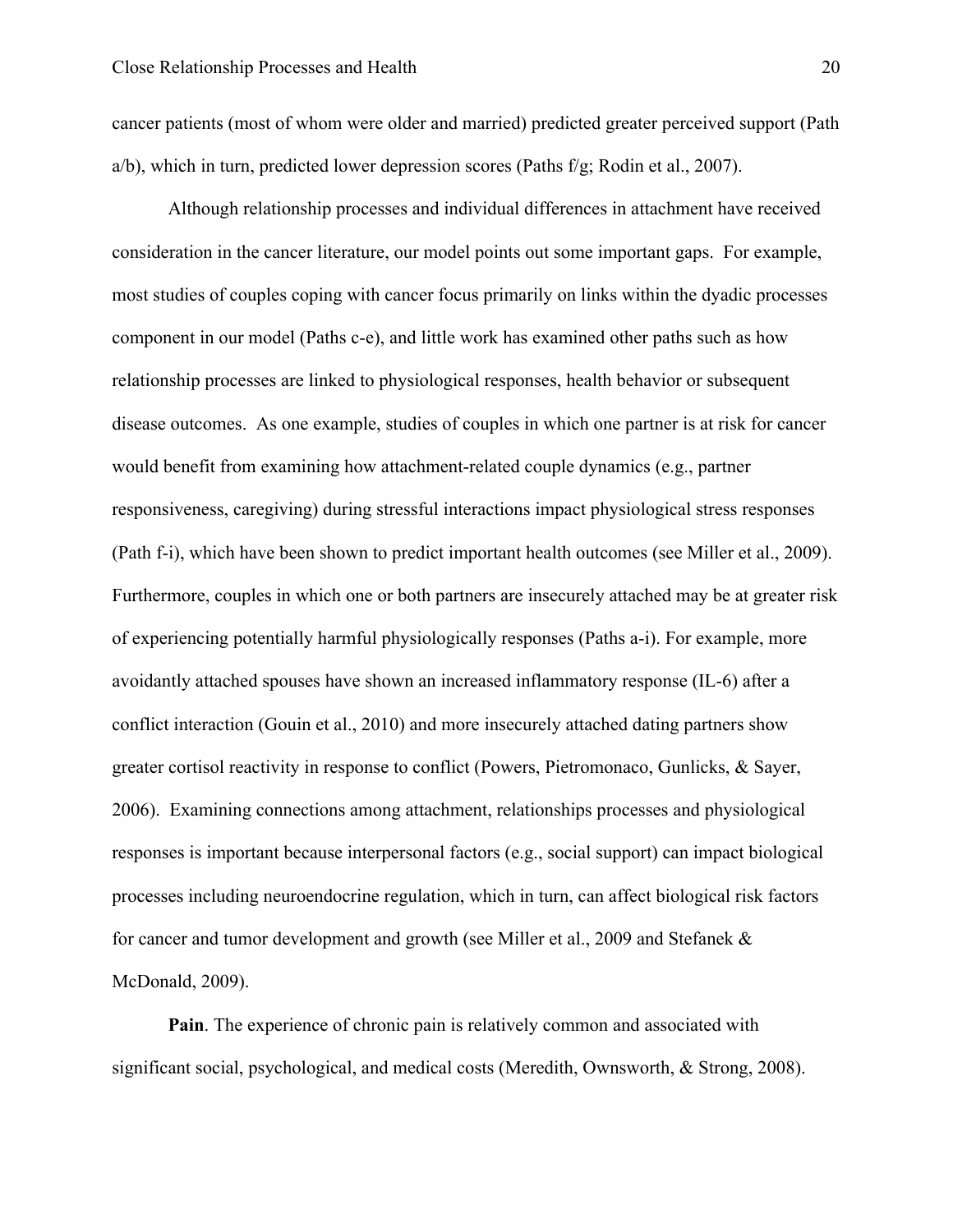Recently, Meredith and colleagues (2008) proposed an integrative attachment framework of chronic pain that is consistent with many features of our proposed model (e.g., attachment influencing support-seeking). However, our model extends their analysis and research in this area more generally by making salient a broader array of interpersonal processes (see Paths c-e), including social negativity. This extension is important as insecurely attached individuals may react to pain by using interpersonal strategies that lead to greater conflict in their relationships (Pietromonaco, Greenwood, & Barrett, 2004), which in turn may influence adjustment outcomes (see Meredith et al., 2008) such as the experience of pain and rehabilitation (also see Paths f-l).

Second, the dyadic features of the model allow for an incorporation of both patients' and partners' reactions to chronic pain. Few studies on pain take an explicit dyadic approach, which can facilitate a broader consideration of interpersonal processes. For instance, how do partners of chronic pain patients provide support or respond to catastrophizing to facilitate adjustment and recovery (Paths h/i)? Recent work suggests the promise of such a dyadic approach. For example, one study found greater agreement on pain severity between osteoarthritis patients and their spouse was related to better patient well-being (Cremeans-Smith et al., 2003). A recent study incorporating both attachment and dyadic perspectives found that less securely attached women (e.g., anxious) responded more negatively to experimentally-induced pain when they were with an anxiously attached partner (Wilson & Ruben, 2011). Although our framework is broader than most existing pain models, it might be used to refine these models in ways that make salient important interpersonal processes within a dyadic context.

**Older Adults and Caregiving**. A broad, active area of research in health psychology focuses on the mental and physical health consequences of caregiving. Caregiving broadly includes activities that require extraordinary care, typically going beyond normative standards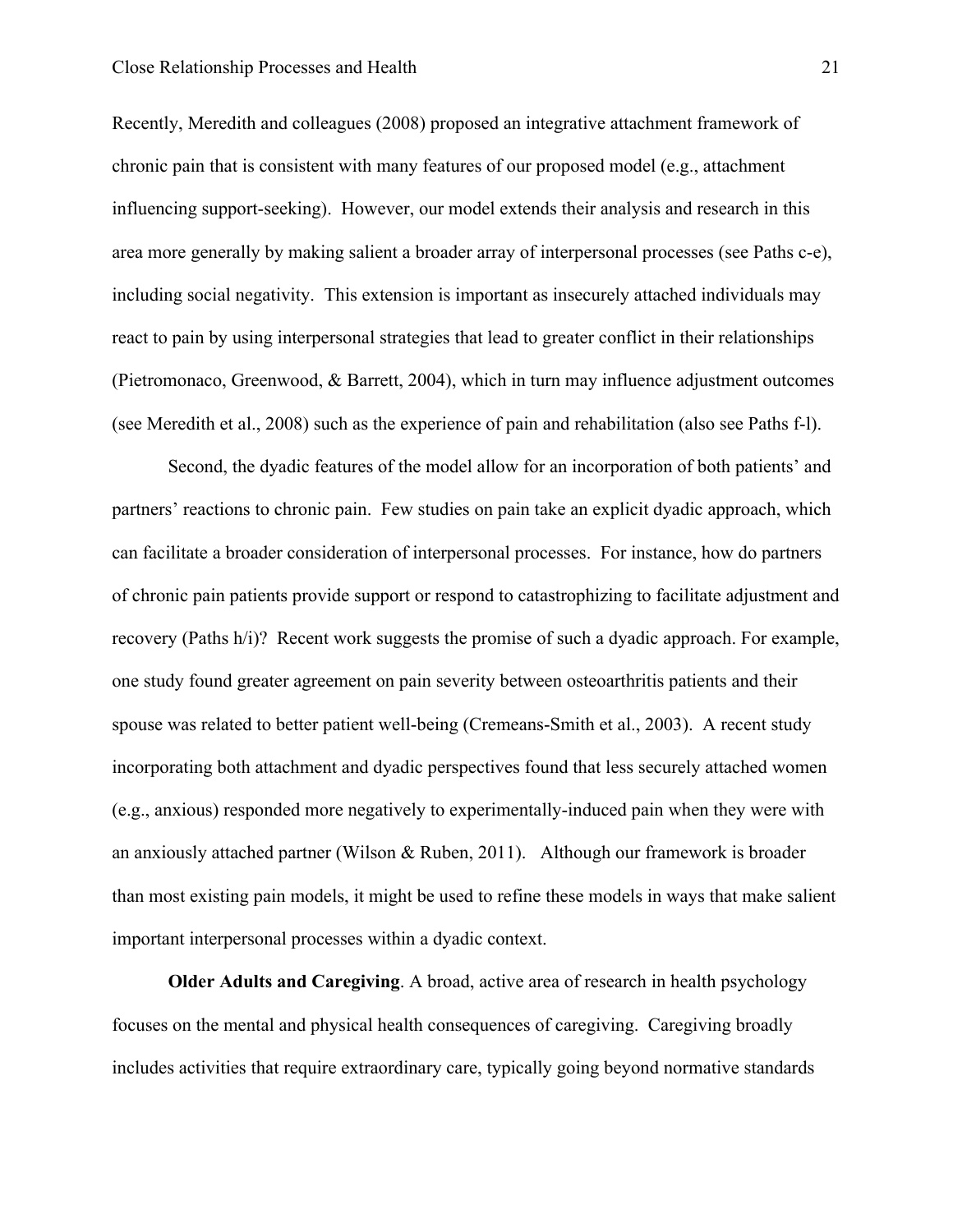(Schulz & Quittner, 1998). It can occur in many contexts such as caring for a child with serious injuries or developmental disorders (e.g., traumatic brain injuries, schizophrenia) or a family member who has a chronic condition (e.g., cancer, Alzheimer's Disease). Indeed, an abundant literature has linked caregiving to adverse health outcomes (Pinquart & Sorensen, 2007).

Much of the caregiving work in older adults has focused on family caregivers of Alzheimer's Disease (AD) patients. Consistent with our model, interpersonal processes such as social support and the quality of the pre-illness relationship appear to influence links between caregiving and health (Paths f/g; Uchino, Kiecolt-Glaser, & Cacioppo, 1994). However, our framework makes salient several important areas for future research. First, little of this work has considered how individual differences in attachment (Paths a/b) might influence how individuals provide care to older family members or outcomes for both the caregivers and older adults, despite that this caregiving situation likely activates the attachment system (e.g., threat of losing the attachment figure, motivated attempts at maintaining felt security through helping behavior, Magai, 2008). A recent study illustrates the value of such an approach: attachment avoidance predicted higher caregiver burden and lower willingness to provide future care (Karantzas, Evans, & Foddy, 2010).

The importance of considering attachment processes in this research becomes especially important in light of an emerging literature suggesting that a higher proportion of middle-aged and older adults tend to have less secure and more avoidant attachment styles compared to their younger counterparts (Diehl, Elnick, Bourbeau, & Labouvie-Vief, 1998). The reasons behind these findings are not clear and may represent loss experiences or cohort effects (Magai, 2008). However, these findings suggest that working with avoidant older adults in a caregiving (or other health) context may be a more common experience compared to other stages of the lifespan, with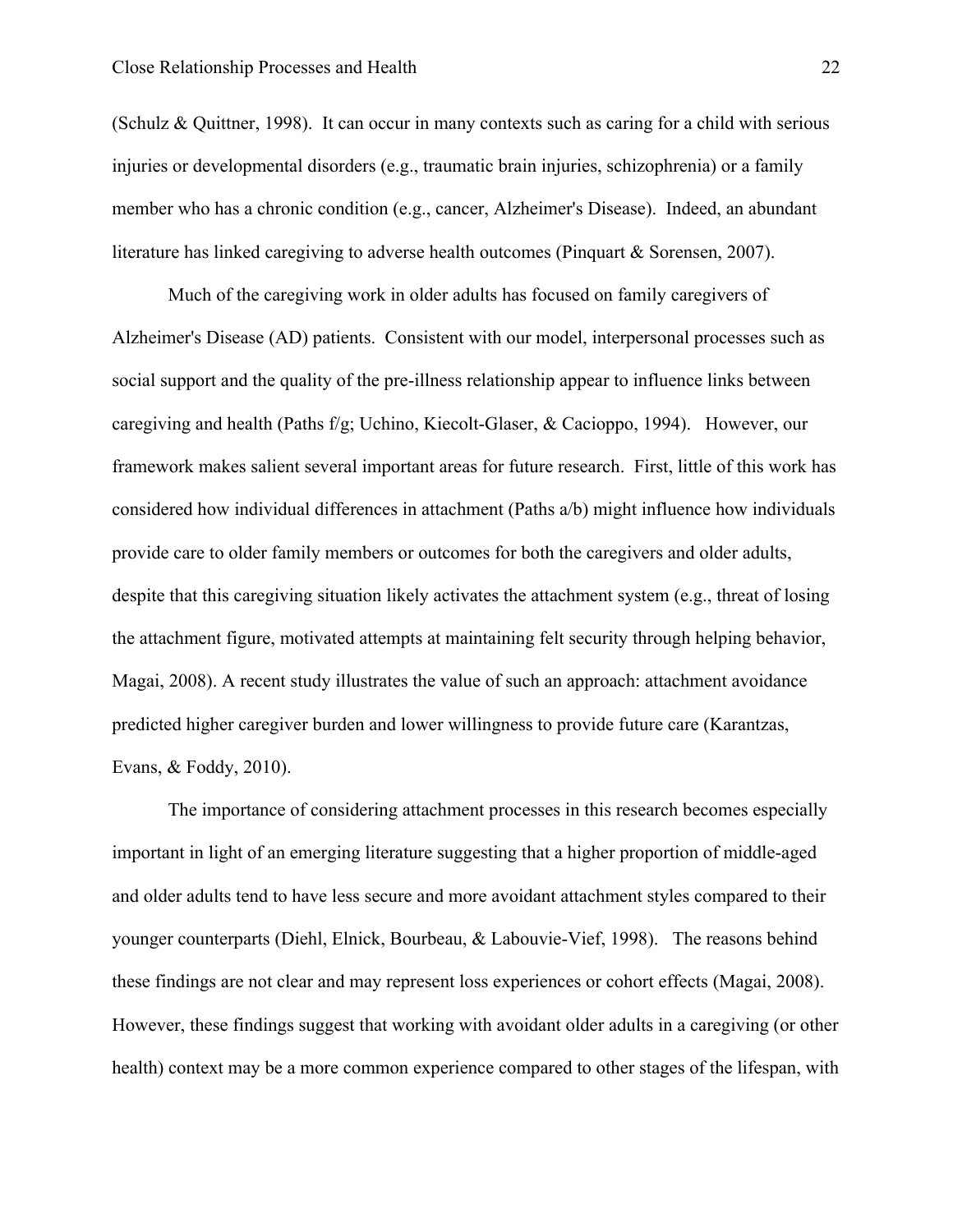resulting implications for interpersonal tensions and complications with support (Paths a/b) that may influence health-related outcomes (e.g., Paths f/g and k/l).

Caregiving is also inherently an interpersonal phenomenon involving complex interaction patterns between a caregiver and care recipient, highlighting the need for greater dyadic approaches in some areas of caregiving research. Studies suggesting the utility of such approaches have appeared in some caregiving areas (Dorros et al., 2010; Hong et al., 2005; Manne et al., 2004b). For instance, greater responsiveness and lower negativity from parents have been associated with less externalizing behaviors and symptoms in children with severe traumatic brain injuries (Wade et al., 2011). Of course, an explicit dyadic approach is more difficult in some caregiving situations (e.g., family member with advanced Alzheimer's disease, terminal patients) but raises the intriguing question of how the dyadic interpersonal processes unfolding in our model might impact on the quality of life but also the rate of health declines in such care recipient populations (e.g., Paths f-i, k/l).

Some researchers have also conceptualized caregiving as a form of support provision and argued for the potential health benefits of being a support provider (Brown et al., 2009). In one longitudinal study, people who reported providing at least 14 hours of care per week to a spouse had lower mortality rates (Brown et al., 2009). Furthermore, individual differences in the inclination or general tendency to give informal support to others are related to lower ambulatory blood pressure during daily life, which predicts future cardiovascular risk (Piferi & Lawler, 2006). These findings suggest that greater attention to positive interpersonal processes in the model may benefit future work examining both the costs and benefits of caregiving.

Finally, most of the prior studies in the caregiving literature have focused on either adjustment (e.g., depression), relationships (e.g., relationship satisfaction), or physical health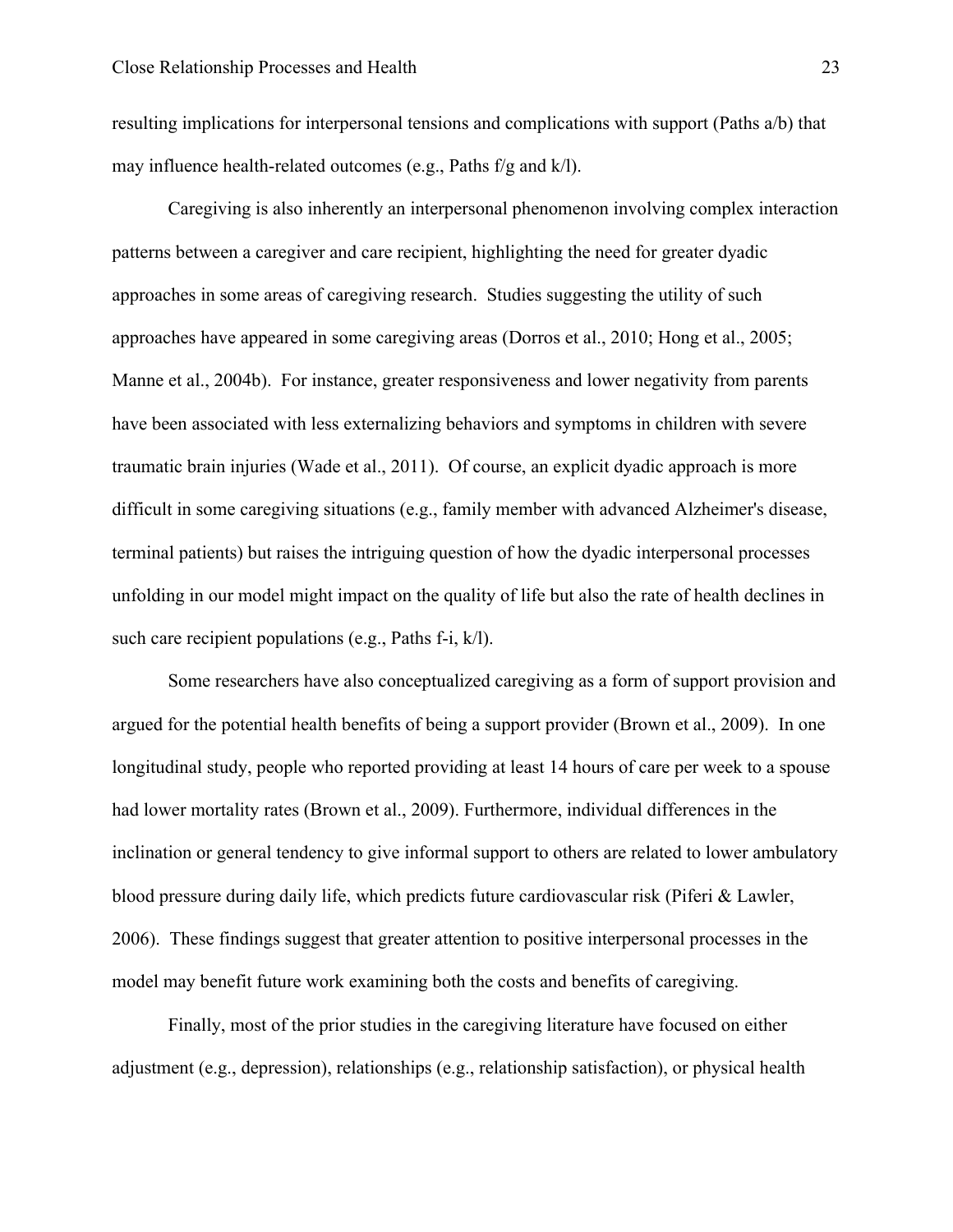(e.g., immune function) outcomes. Research in this area would benefit from a more integrative approach that examines these processes as mediators of longer-term health outcomes (Paths f-n).

**Older Adults and Patient-Practitioner Relationships.** Older adults typically have more interactions with the health care system due to chronic medical conditions. As a result, our model might be fruitfully applied to patient-health care provider interactions. Consistent with the model, a large literature has documented how interpersonal variables such as patientpractitioner communication and relationship quality are linked to cooperation with medical regimens and the course of treatment (Paths f-n; e.g., Frostholm et al., 2005).

Few studies, however, have examined how attachment might influence these health provider interactions, leading to downstream effects on health outcomes (Paths a/b). Although attachment is thought to be linked to close relationships, it has been argued that patients may desire strong attachment relationships with their regular provider to help them cope with health threats and that attachment may set the basis for patients' expectations and behaviors towards practitioners (Noyes et al., 2003). For instance, doctors rated relationships with insecure patients as more difficult, although they were unaware of patients' attachment styles (Maunder et al., 2006). Also, dismissing-avoidant diabetics who perceived low quality communications with their provider showed poorer metabolic control (Ciechanowski, Katon, Russo, & Walker, 2001).

Although this area of research takes an interpersonal view (e.g., communication), it also could benefit from a more explicit dyadic approach that takes into account multiple perspectives and their synergistic influences (see Figure 1, LeBlanc, Kenny, O'Connor, & Legare, 2009). This approach appears important as patients and providers have distinct goals and perspectives in communicating with each other (Roter et al., 1997). Indeed, patients' and practitioners' reports of the causes of symptoms are only moderately related (Greer & Halgin, 2006). The emphasis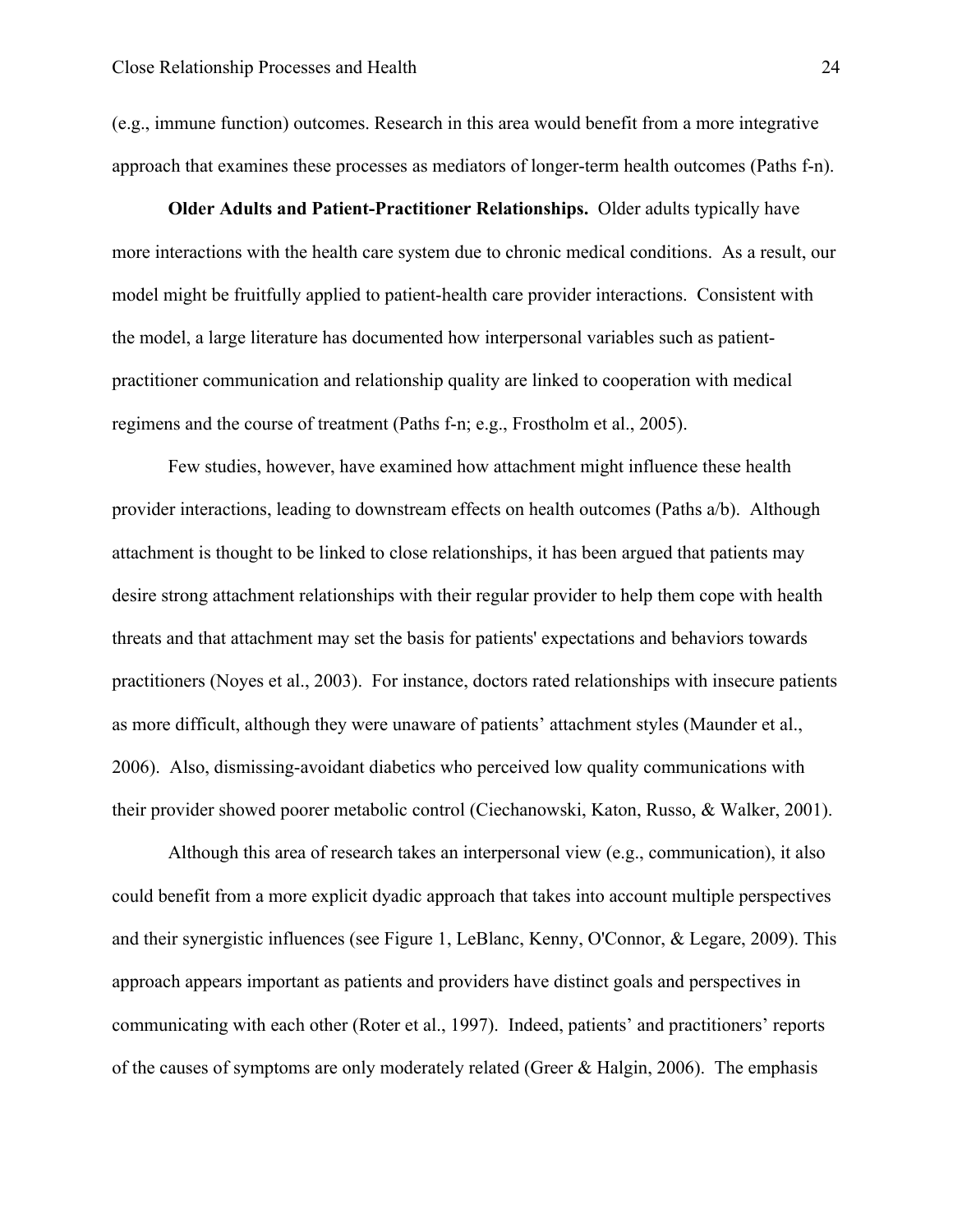on patient-centered communication, including on how practitioners can better understand patients' illness experiences (e.g., Stewart et al., 2000), highlights the need to consider such dyadic processes and if they predict more downstream health-related outcomes (Paths f-n). The model also makes salient that the patient's spouse or close others might facilitate or impede patient-practitioner interactions (e.g., enhancing understanding or conflict regarding a treatment regimen, Paths c-e) in ways that subsequently influence other aspects of the model.

## **Implications for Health Interventions**

Our theoretical framework on relationship orientations such as attachment, relationship processes, and health has many implications for increasing the effectiveness of interventions for married and cohabiting couples and other dyads. A recent meta-analysis of 33 studies on couplebased interventions for chronic illness including cancer, arthritis, cardiovascular disease, chronic pain, HIV and Type 2 diabetes revealed that such interventions are beneficial for depressive symptoms, pain, and marital functioning, although the effect sizes were small (Martire et al., 2010). As Martire et al. (2010) note, however, most researchers have not assessed outcomes for both the patient and partner, and given the reciprocal effects of dyadic processes (as illustrated in the figure), interventions might be improved by considering both partners' perspectives. For instance, partners may lack insight into the level of pain or fatigue experienced by a patient, which can lead to less responsive support (Lehman et al., 2011).

In addition, couple interventions typically do not take into account individual differences, but as our model suggests, each partner brings specific relationship orientations such as an attachment style and related expectations and beliefs about the relationship to the situation. It is estimated that approximately 55-65% of adults are secure, 22-30% avoidant, and 15-20% ambivalent, with some evidence that avoidant styles are more prevalent in older adult samples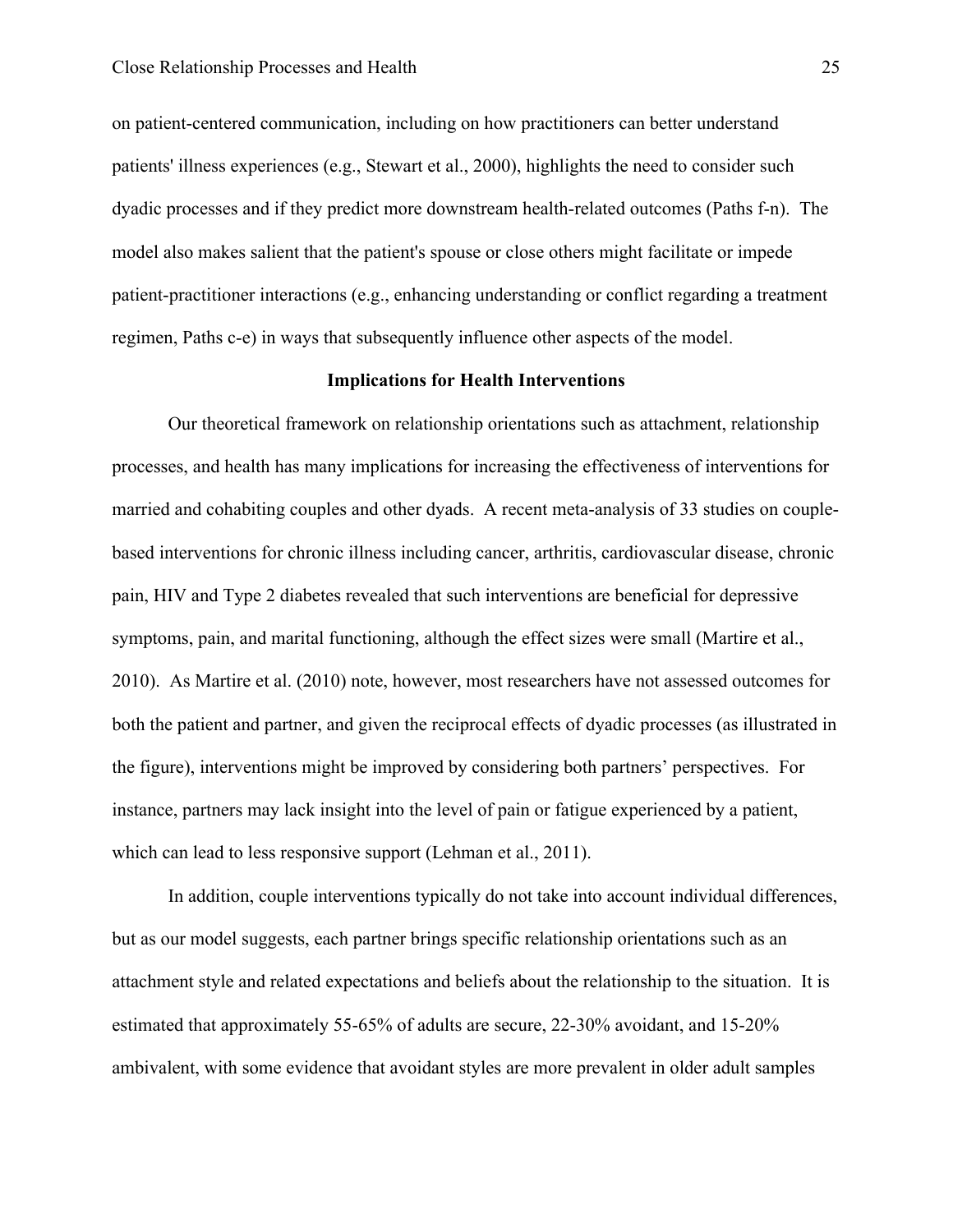(Magai, 2008). Thus, it is very likely that a couples intervention will include at least one insecurely-attached person. This is important because an intervention that is effective for one pair such as a husband and wife who both have secure attachment styles may not work well for another, for example, an anxious wife with an avoidant husband. To illustrate further, a secure husband who is comfortable with closeness and intimacy would be hypothesized to respond favorably to an intervention designed to help him be more supportive to facilitate his wife's adjustment to breast cancer, but an avoidant husband who is uncomfortable with intimacy is not expected to be receptive to an intervention framed in this way and may require a different variation. Similarly, patients' own attachment styles also are likely to be important for how they respond to supportive attempts from their spouse. For example, a study of dating couples suggests that the effectiveness of emotional or instrumental support will depend on the recipient's attachment style; individuals showing secure attachment to parents were more calm after their romantic partner provided emotional support during a conflict interaction, whereas more dismissing avoidant partners were more calm after receiving instrumental (concrete, rational advice) support (Simpson, Winterheld, Rholes, & Oriña, 2007). Thus, utilizing attachment styles, which have broad applicability, underlines the importance of tailoring interventions to take into account not only individual patients' or target persons' needs but also the match between relationship partners in how secure, anxious or avoidant they each are.

Although our model focuses on individual differences in attachment styles, interventions can consider other relationship-related individual differences such as relationship goals (see Canevello & Crocker, 2011 and Gable & Impett, in press). For example, Canevello and Crocker (2011) report work showing that compassionate relationship goals (which focus on another's needs and well-being) motivate people to be more responsive to a close other who, in turn, is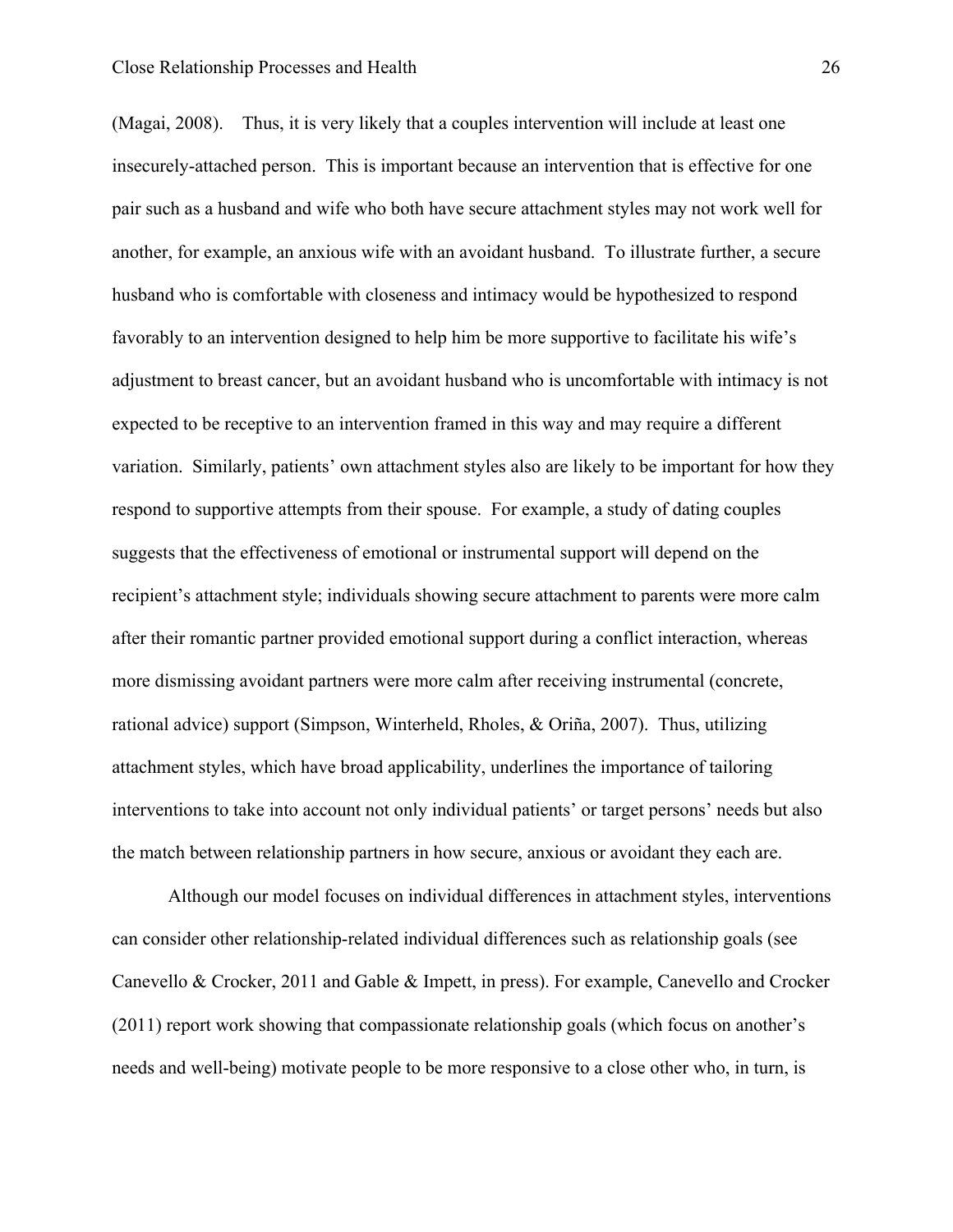more responsive to them. Furthermore, when people who hold more compassionate goals give more support to another, they also show a decrease over time in their own psychological distress. This work suggests that a promising direction for future research on health interventions would be to train people to use compassionate goals to be more responsive to one another and to regulate distress (see Canevello & Crocker, 2011).

Clearly, close relationship partners influence each other's health behavior given that they share an environment and daily routines. Interventions designed to change one spouse's behavior such as weight loss or smoking cessation spill over to influence the other spouse in many ways including his or her behavior (e.g., Gorin et al., 2008; Pollak et al., 2006). In a longitudinal study of pregnant smokers and their partners, women were more likely to quit smoking late in pregnancy when both they and their partners reported higher levels of earlier positive support from the partner (e.g., helps her think of substitutes for smoking, compliments her for not smoking), but women's reports alone did not predict smoking cessation (Pollak et al., 2006). Other research has examined whether more specific social control strategies used by one spouse predicted the partner's self-reported change in a health behavior such as exercise, diet, and smoking (Lewis & Butterfield, 2007; Stephens et al., 2010). This work has found that partner attempts to promote change are more effective when partners use positive control tactics (e.g., modeling the behavior) than negative ones (e.g., inducing fear). These effects have been shown even after controlling for social support from the spouse (Lewis & Butterfield, 2007), indicating the value of examining other aspects of interpersonal exchanges such as influence tactics, not only social support. Thus, relationship related processes such as social support and social control have been examined as predictors of health behavior, but otherwise, research investigating Paths f and g in the model is lacking and can lend increased specificity to guide relevant interventions.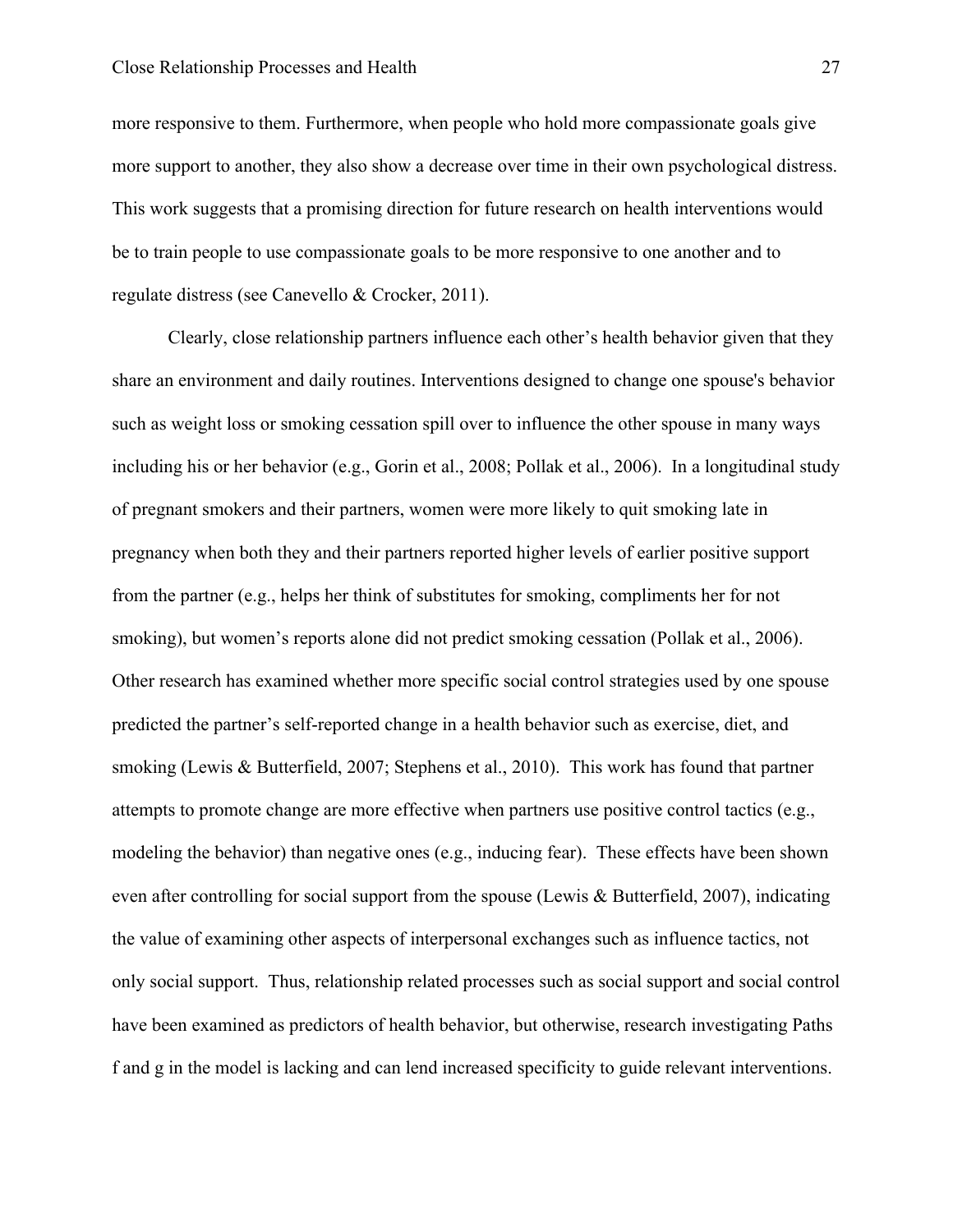Understanding the dyadic relationship processes that influence health-promoting behaviors is important for developing more effective health behavior change programs that incorporate both partners (see Lewis et al., 2006). This goal calls for research that examines how a wider range of relationship mediators and outcomes such as partner responsiveness and relationship quality shape health behavior. To our knowledge, no studies have directly examined how individual differences in attachment styles and other relationship concepts might alter the link between relationship mediators/outcomes and health behavior. For example, avoidant individuals may not be receptive to partners' obvious or explicit attempts to be supportive or to influence their behavior because they are uncomfortable with depending on others, but they may respond more positively to more subtle or implicit attempts.

The focus on dyads also makes salient the need for more comprehensive couples-based interventions. As an example, couples interventions in the cardiac literature focus mainly on increasing spousal involvement or support around basic tasks involved in managing the chronic condition (Sher & Baucom, 2001, see also Levine et al., 1979 for an early example). Although effective, these interventions may be enhanced by incorporating knowledge from relationship science. For instance, the Partners for Life intervention encourages cardiac patients and their spouses to adopt healthy behavioral change, increase social support and motivation for such changes, and decrease relationship stress more generally via skills training (e.g., problemsolving, Sher et al., 2002).

Finally, most health interventions focus on individuals who are at risk (secondary) or who already have medical problems (tertiary). Alternatively, relationship interventions can be considered a form of primary prevention for healthy individuals to enhance overall health and well-being and prevent mental and physical health problems. Given that many chronic diseases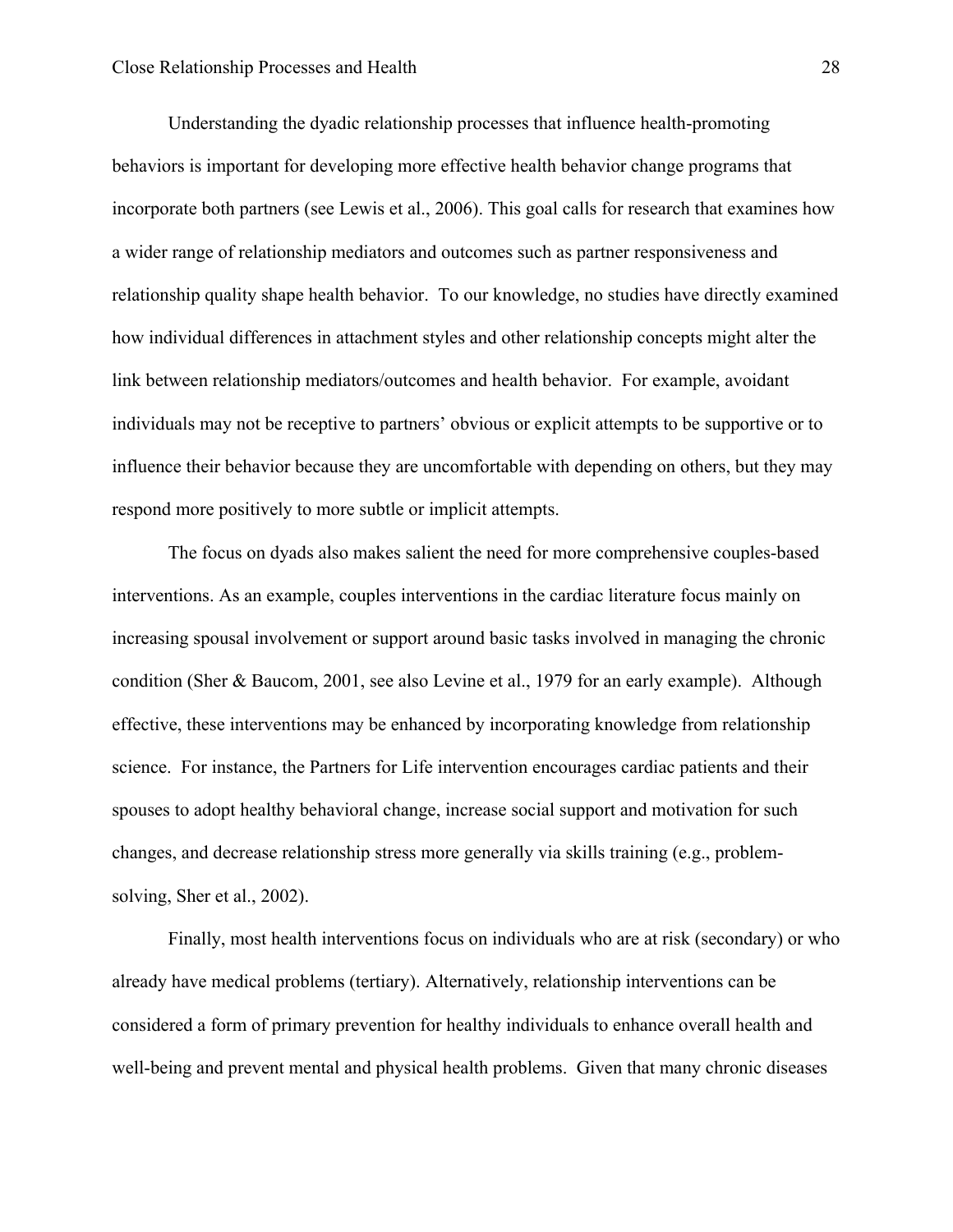develop over decades, it may be advantageous to consider primary prevention efforts directed at interpersonal processes early in relationships such as among newlyweds. Evidence-based marital interventions designed to prevent health conditions of individuals have not yet been considered and may offer promise for improving individuals' health trajectories.

## **Recommendations for Future Research**

This article has focused on the importance of studying close relationships more thoroughly as they have profound relevance to health throughout the lifespan and to specific health topics such as pregnancy and birth, self-regulation and health behavior, adjustment to chronic disease, caregiving and more. The themes were several: First, dyadic relationships are critical to our health, and we emphasized close relationships such as those with a marital partner, which have received the most attention in relationship science, though most of our arguments are certainly not exclusive to dyads. Second, a next generation of studies of couples and health should involve both partners, and not only perceptions by one individual in the couple. Third, relationship science theories bring richness and value to the study of health over the lifespan and, in particular, certain theoretical perspectives such as attachment theory have a long and distinguished history of explanatory power and bring innovation to health psychology research on close relationships. In the remainder of the article, we highlight some directions and make recommendations for future research.

Our model emphasizes not only the importance of taking into account dyadic effects by assessing relationship processes for both partners, but also the reciprocal influences between partners. An important consideration for the design of future investigations in health is that dyadic data vary in the degree to which they reflect reciprocal, dynamic processes between couple members (see Butler, 2011). For instance, a methodological choice to use self-reports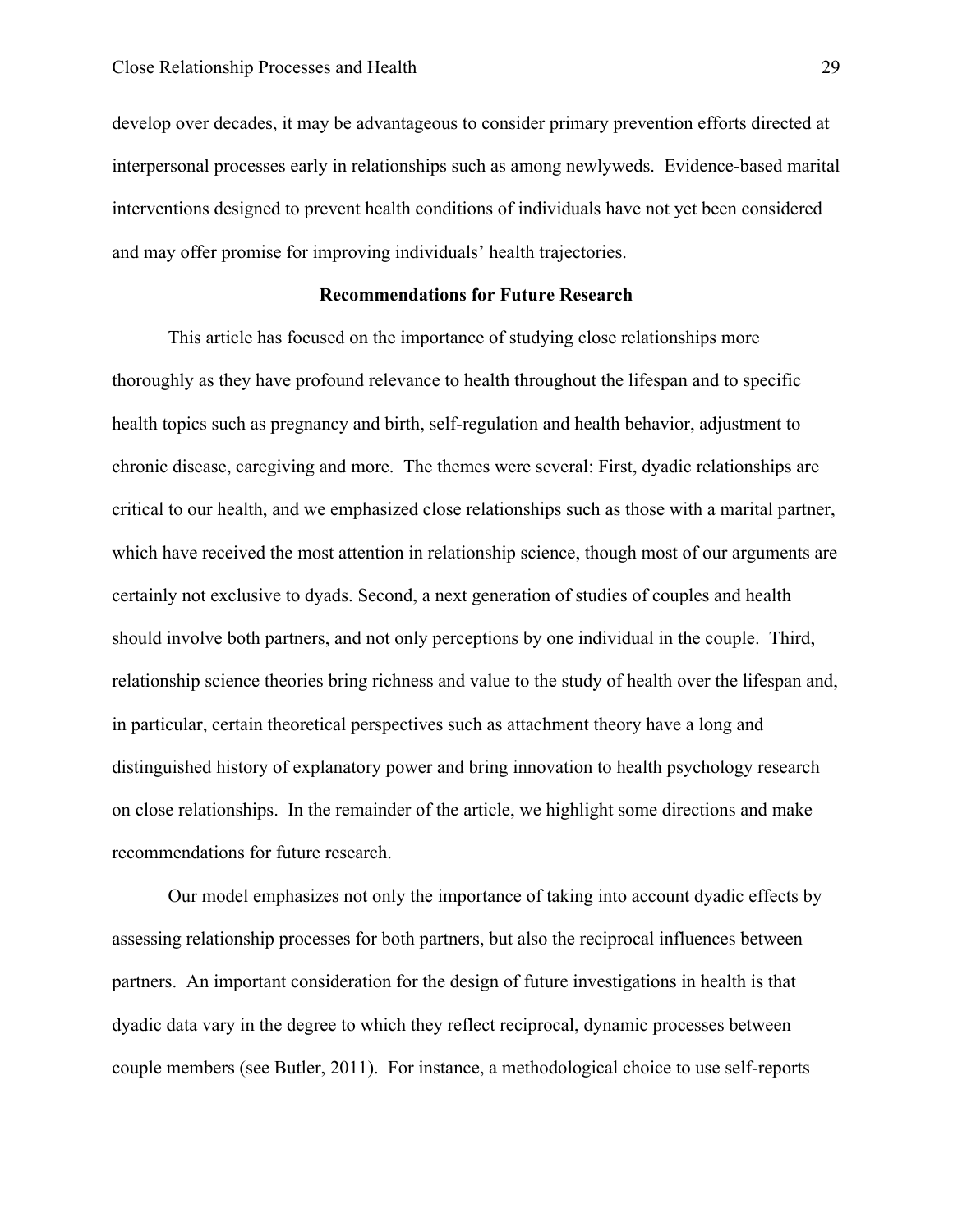from both partners (which are dyadic data) does not provide an understanding of couples' perceptions and behavior as they are interrelated and unfold during interactions. Thus, the implementation of dyadic interaction paradigms may add richness to some health studies.

To illustrate from the perspective of attachment theory, romantic partners are thought to influence each other's psychological and physiological responses through coregulation (see Sbarra & Hazan, 2008), which is an inherently dyadic process occurring over time in a close relationship. Research on coregulation is fairly new, but many exciting questions can be posed about the potential links between coregulation and health: To what extent do partners up- or down-regulate one another's health-related physiological responses (e.g., cortisol, oxytocin)? Intriguing work finds, for example, that wives' cortisol reactivity is heightened when their own negative behavior is followed by their husband's withdrawal (Kiecolt-Glaser et al., 1996), but many questions remain about when and how such coregulation processes may occur (Sbarra  $\&$ Hazan, 2008). Do such physiological linkages predict the extent to which partners adjust to a health condition or engage in health-protective or health-damaging behaviors? Might they contribute to major health outcomes over time such as a repeat myocardial infarction, remission of cancer or poor diabetic control? And, importantly, do individual differences in attachment style moderate these associations? Addressing questions such as these may better reveal how dyadic relationship processes translate into health-related processes, behaviors, and outcomes.

Our model suggests that relationship constructs and processes operate together to produce particular health behaviors and outcomes over time. However, most studies have examined only one or two of these relationship processes at a time (e.g., social support and affective or cardiovascular reactivity). Similarly, past research rarely tests complex models of dyadic interactions or relationship mediators influencing physiological processes. For example, prior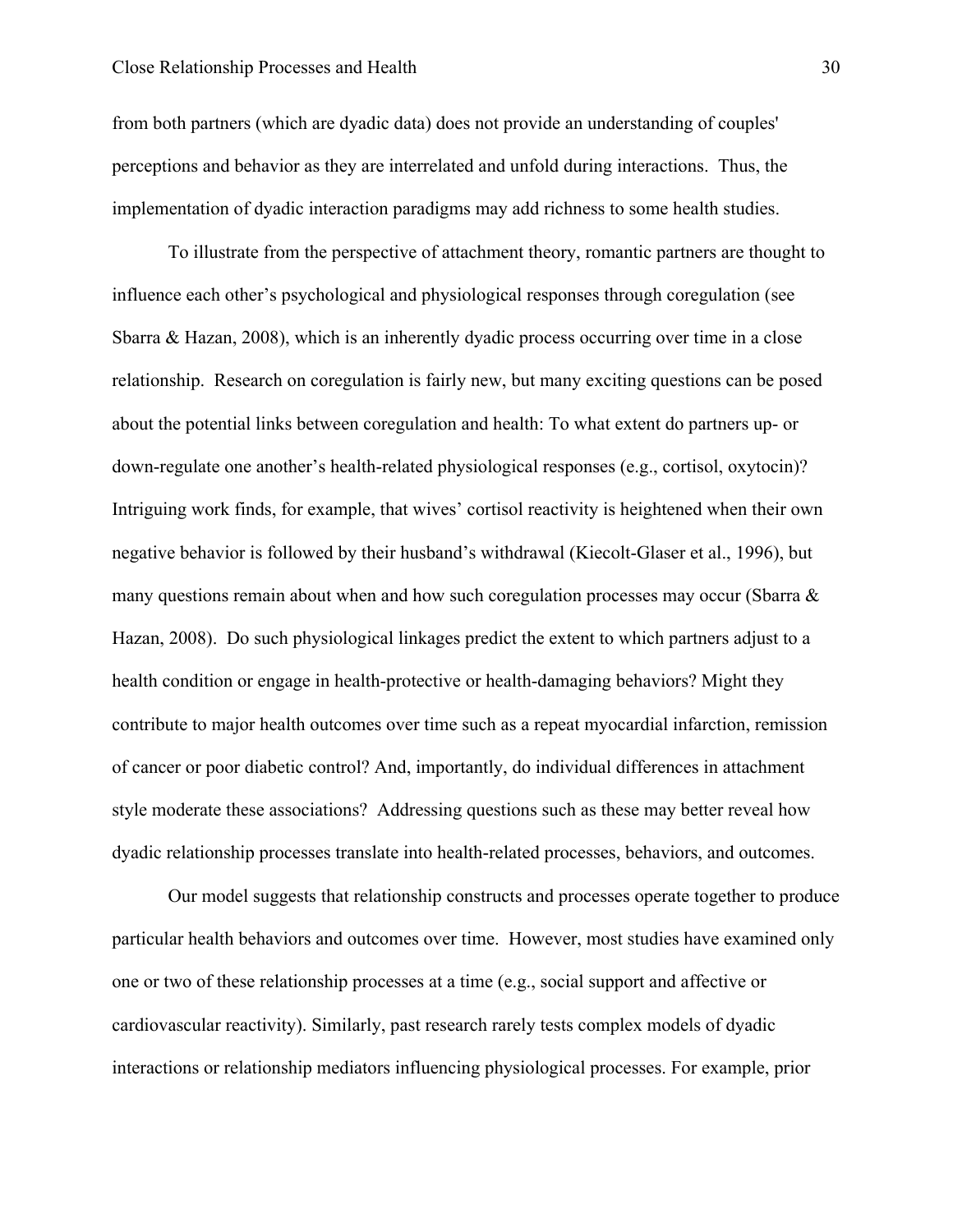work has found that marital quality predicts lower cardiovascular mortality (e.g., Coyne et al., 2001; King & Reis, 2011), but our model further suggests that marital quality is a function of dyadic processes, which ultimately are linked to health and disease outcomes via other relationship processes, physiology, affect, and health behaviors. Tests of integrative models, even more elaborated than our general one, that are tailored to specific health issues can evaluate a postulated chain of mediating factors which will be important for advances in health psychology and for theory-building in relationship science. Furthermore, research following from such models can help to pinpoint which relationship constructs and processes might be most effective to target in health-related interventions. Strongly testing such models would require analyses of mediating factors using either covariance structural modeling or appropriate mediational analyses (MacKinnon, 2008; Rucker et al., 2011). Thus, collaboration with quantitative experts and across disciplines is strongly recommended.

A disproportionate amount of health research has examined three primary concepts - social support, social negativity, or relationship satisfaction -- thus, these constructs are already known in health psychology; however, our framework emphasizes the importance of integrating a wider range of relationship variables from the social psychological literature into health psychology research as predictors and mediators of health outcomes. For example, couples' positive interactions (i.e., not problem-focused or conflict-oriented) have rarely been investigated in the context of health. Yet recent research has shown that sharing positive events, termed *capitalization*, predicts better relationship health (see Gable & Reis, 2010). Whether and how such events predict physical health is an open question. It is possible that the effects of such positive exchanges on relationship functioning that typically occur under low stress may create a context in which couple members are able to more effectively influence each other's health in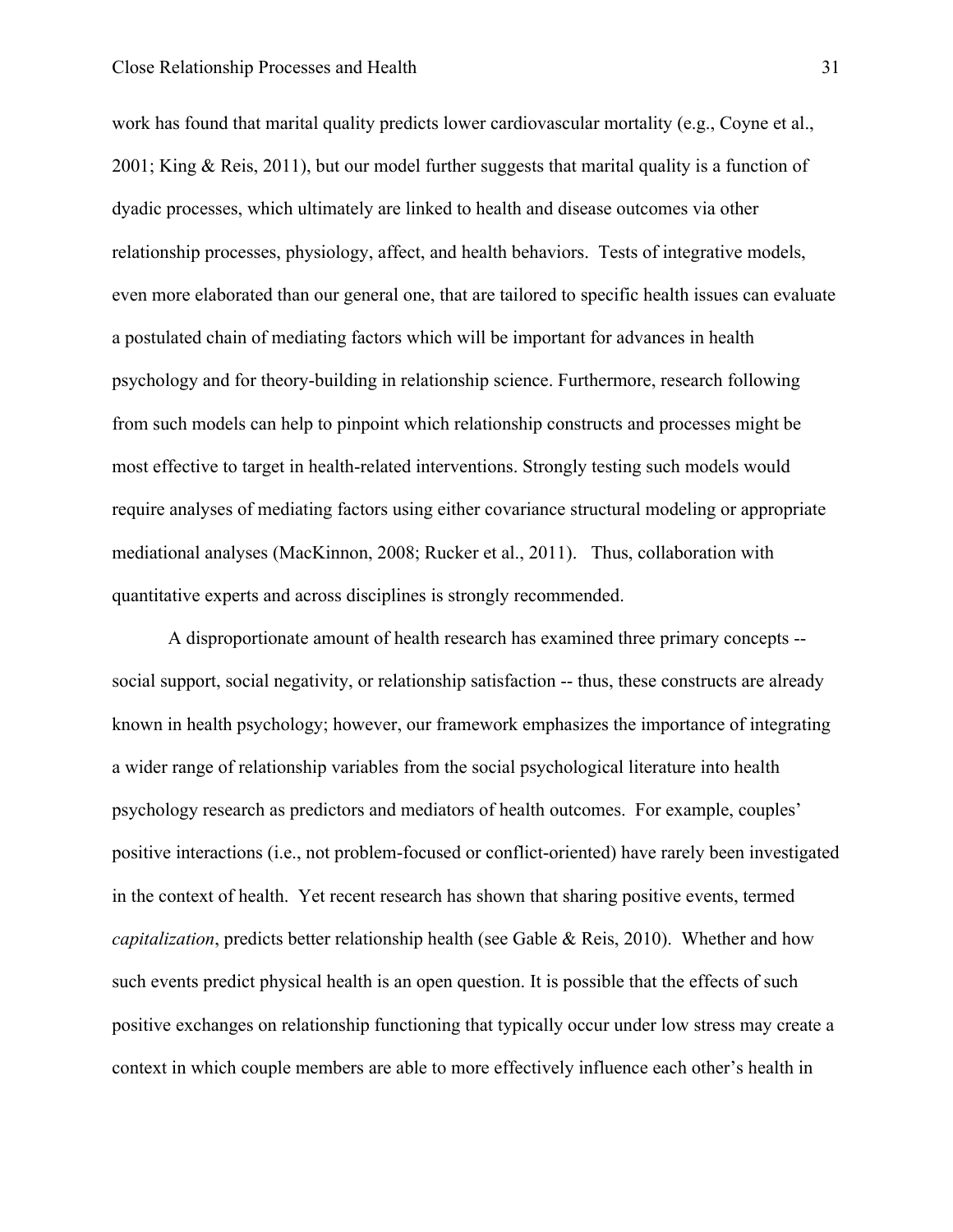positive ways such as by encouraging behavior change or cooperation with a medical regimen. Another possibility is that couples who engage in capitalization early in their relationship history may be predisposed to better manage major health events that develop later on.

Throughout this article, we have suggested several ways in which individual differences in attachment might alter how relationship processes are relevant to pregnancy outcomes, health behavior, adjustment to cancer, coping with pain, and issues facing older adults. In each of these areas, we have suggested that approaches that treat all individuals or couples in the same way may not be effective; for example, couple-based interventions are apt to be more effective when they are tailored to fit the specific attachment orientations of individuals and their partners. Note that we are not recommending interventions to change individuals' attachment styles, which may be a difficult, lengthy, and costly process or even an insurmountable goal, especially in the face of life threatening illnesses such as cancer. Instead, we are suggesting that interventions be tailored to specific attachment-related characteristics such as the degree to which patients and partners are comfortable with receiving or giving care or disclosing to their partner.

Another important direction will be to expand and adapt the proposed framework to generate hypotheses across other attachment-relevant relationships in adulthood (with parents, siblings, friends, and children; see Doherty  $\&$  Feeney, 2004). Emerging work suggests the value of applying an attachment perspective to understand relationships between adult children and their older parents who need care (e.g., Karantzas, Evans, & Foddy, 2010), relationships in which parents are caring for young children with a chronic health problem (e.g., Berant, Mikulincer, & Shaver, 2008), and in patient-practitioner relationships. Applying this perspective to patient-practitioner relationships, for example, represents a potentially exciting direction that we could not expand on in detail. However, as noted, insecurely attached patients have more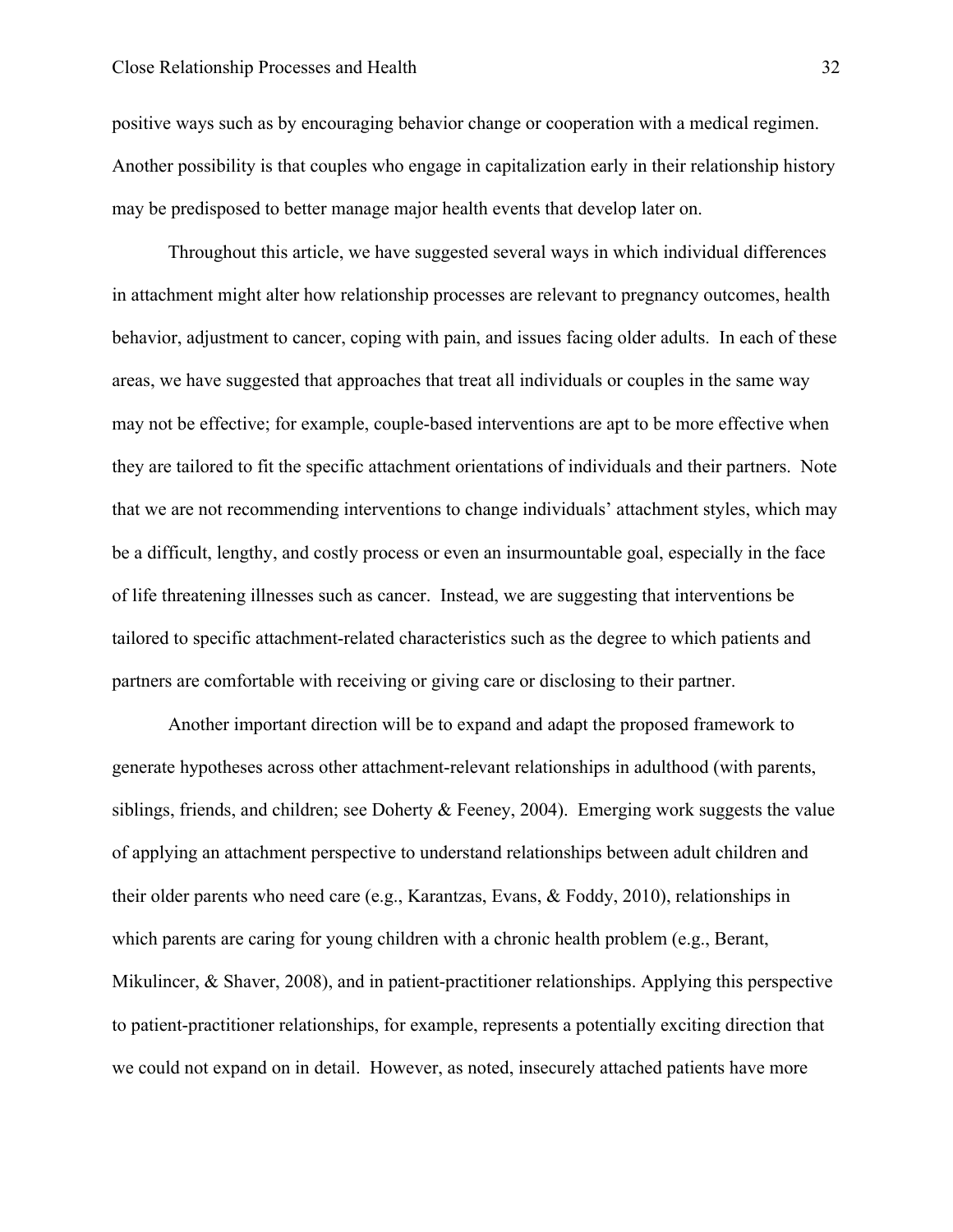difficulty in their relationships with health care providers (e.g., Maunder et al., 2006; Noyes et al., 2003), which may impact a variety of health care issues including utilization of services, cooperation with treatment plans, and understanding diagnosis and treatment options. Furthermore, it will be important to investigate how a patient's close relations (spouse, relative, friend) who may accompany him or her to appointments might either heighten or reduce the negative effects of insecure attachment on the doctor-patient relationship.

Relationship science research has revealed some gender differences in the concepts and processes in the model such as social support, emotion regulation, and physiological responses that beg for a more focused understanding of gender roles as they operate in relationships and influence health. Much of this work has focused on married couples given the centrality of such relationships for health (Kiecolt-Glaser & Newton, 2001). However, other types of genderlinked health processes have been less studied from a truly dyadic perspective. For instance, gender differences may arise in patient-practitioner interactions, which have implications for outcomes (e.g., disclosure of symptoms, Martin & Lemos, 2002). Important gender differences also emerge in friendship support processes (Barbee, Gulley, & Cunningham, 1990). Extending work to investigate the role of gender in dyadic contexts will help in formulating more specific models that would be of interest to health psychologists and can guide relevant interventions.

Finally, few studies in relationship science have incorporated diverse samples in terms of socioeconomic status and ethnicity. Health psychology, in contrast, has embraced the major issue of health disparities between socioeconomic groups and racial and ethnic groups in the United States, and it increasingly is becoming international in its understanding of diversity. Given that ethnicity, race, culture and social class are highly influential in health processes and that health disparities are prevalent and a high priority for public health, future investigations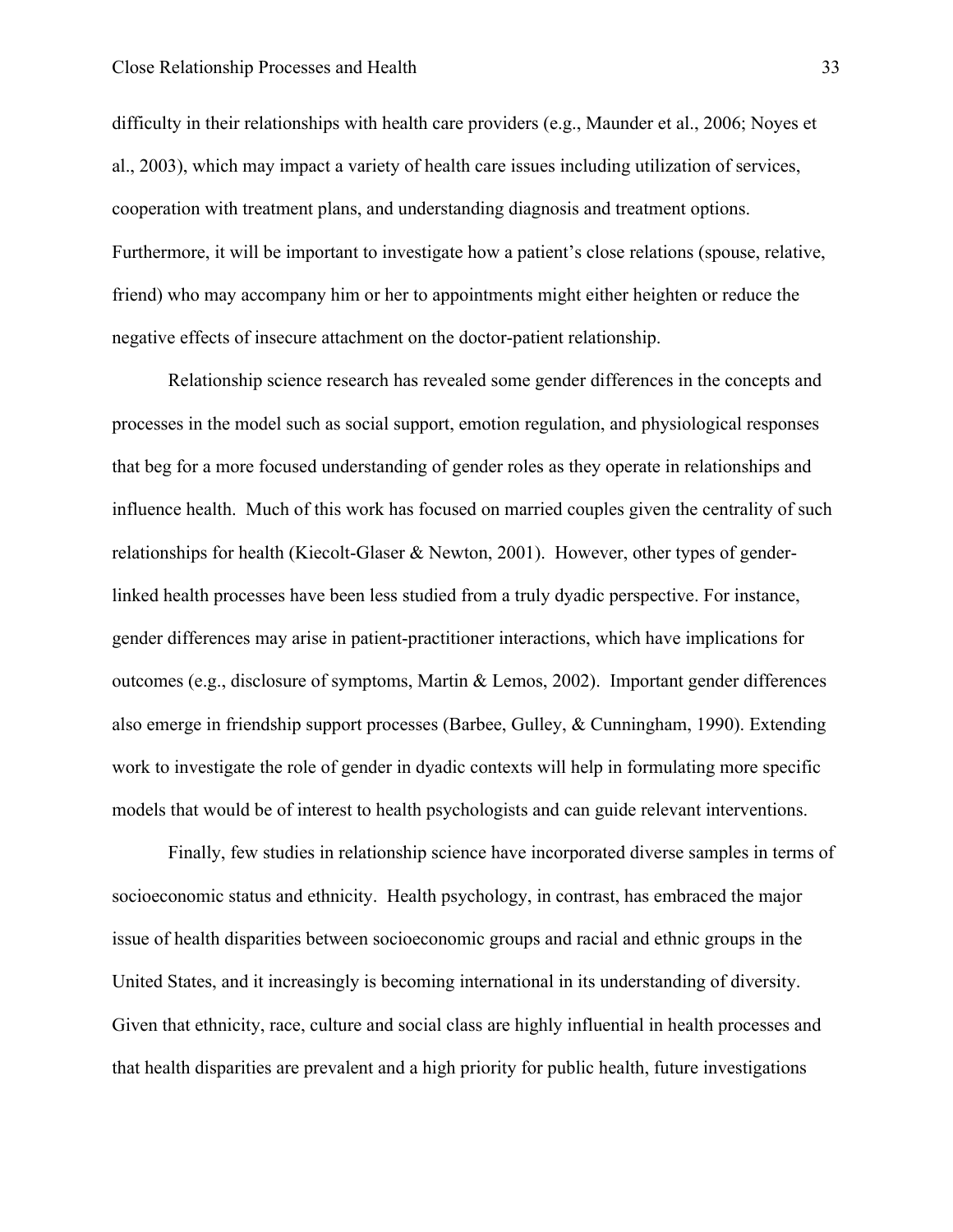with a broader range of participants will yield a more generalizable and impactful relationship science.

Of note, relationship science is itself an interdisciplinary science that involves not only psychology but also sociology, anthropology, communication studies, and other disciplines. However, uniform within relationship science is its inherent theory-driven approach, allowing for the generation of precise questions about the mechanisms underlying links between close relationships and health. The emphasis here has been on social and personality perspectives, and by providing an example of a specific theoretical framework, we have illustrated how this approach can yield insights into the critical links between close relationships and health and reveal valuable directions for future research. We selectively focused on attachment theory because it is a comprehensive and empirically supported framework and because attachment processes are centrally implicated in how people respond to threats such as those arising from physical pain or the diagnosis of a serious life-threatening illness. Attachment theory is particularly useful for understanding how people engage with relationship partners when they or their partners face distressing circumstances and the extent to which such engagement helps or hinders the regulation of emotion and behavior.

Other relationship science theories (e.g., interdependence theory, communal/exchange theory, relational goal approaches) offer complementary perspectives that also can be utilized to promote health and well-being. For example, interdependence theory focuses to a greater extent than attachment theory on the immediate situational features that shape specific interactions between partners, and such features may be amenable to change through interventions. Indeed, one model of health behavior change has already drawn on interdependence theory to suggest how couple members' motivation may be transformed such that individuals relinquish goals that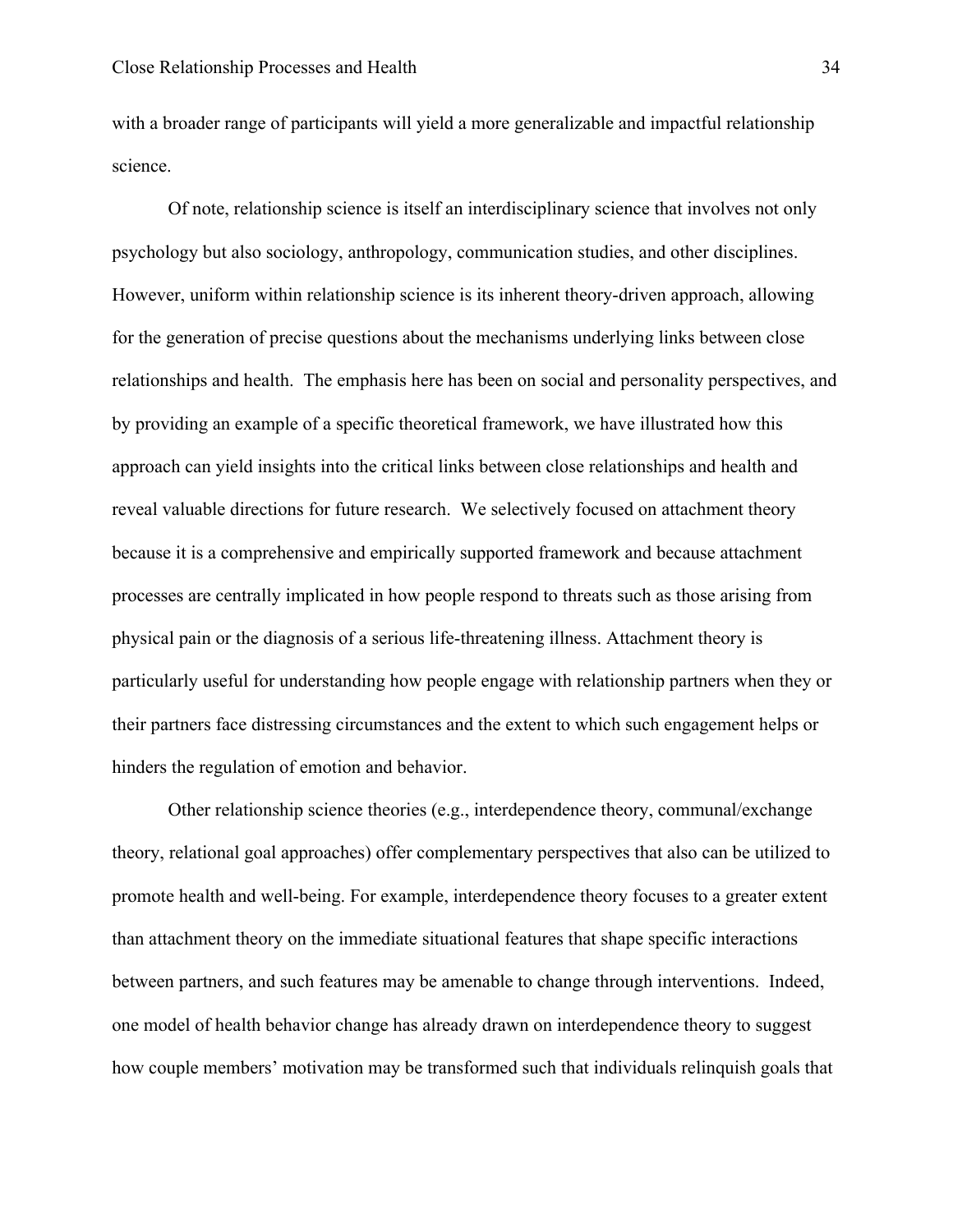promote their own self-interest and instead adopt goals that will yield the best outcomes for both partners (Lewis et al., 2006). Although empirical tests of this model are needed, it offers another potentially promising application of relationship science to research designed to promote the health and well-being of both individuals and couples.

Health psychology and relationship science have historically progressed along independent trajectories in their development as relatively young disciplinary areas. At this juncture where each has matured for several decades, these two areas have much to offer each other. Health psychology can benefit from the considerable theoretical and methodological progress in relationship science, and relationship science can benefit equally from research findings and the large and widespread impact that is possible in health psychology. The framework proposed here highlights many specific opportunities for integrating theory with future research and intervention development in health and in ways that we hope will enhance both relationship science and health psychology. We further aspire that this analysis will encourage collaborations among research scientists in health, behavioral medicine, psychological science and related fields in the conduct of research aimed to expand our knowledge of precisely how close relationships influence, and are influenced by, health outcomes and behaviors.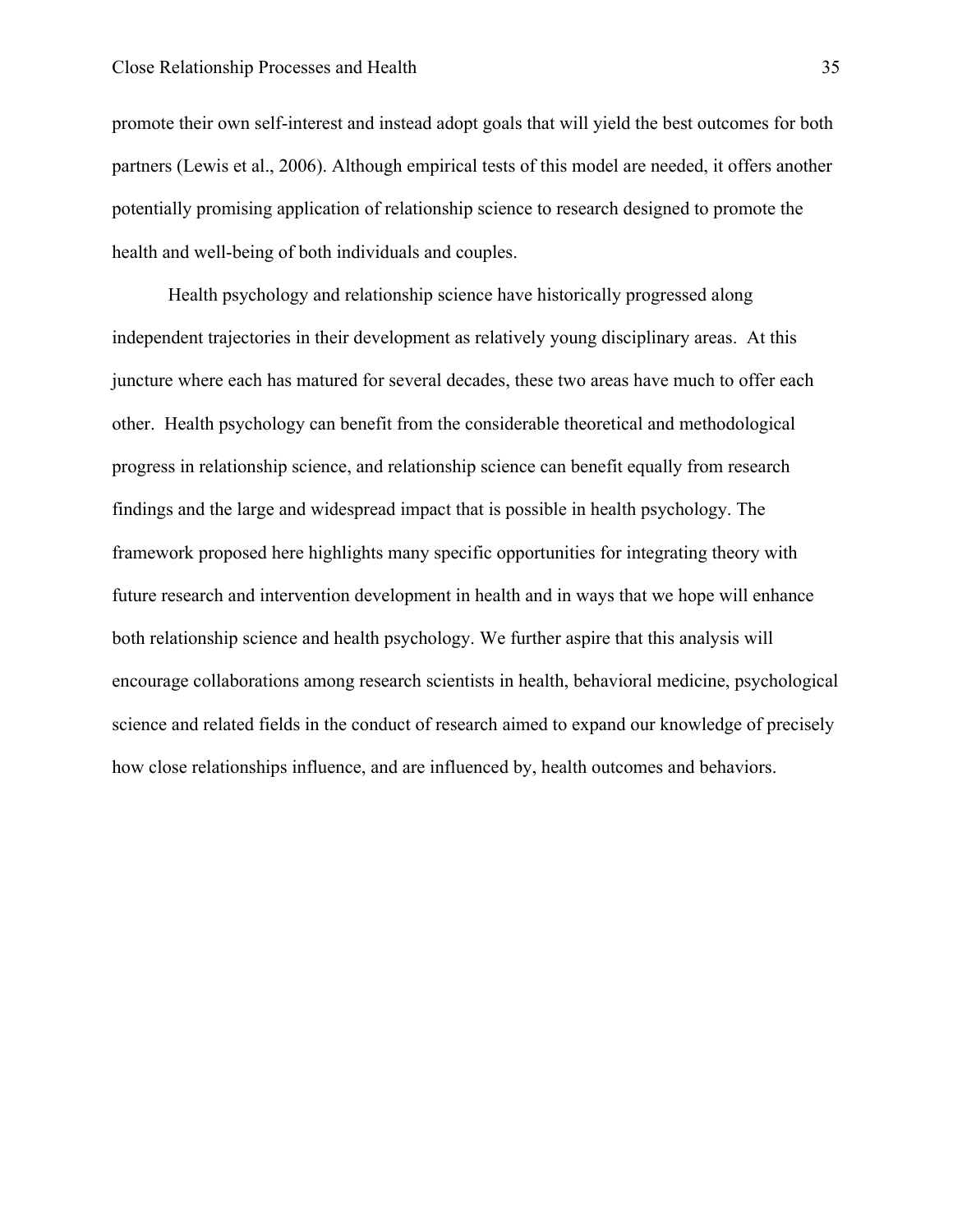## References

- Aron, A., & Aron, E. N. (2001). The self expansion model of motivation and cognition in close relationships and beyond. In M Clark & G. Fletcher (Eds*.), Blackwell Handbook in Social Psychology, Vol. 2: Interpersonal Processes* (pp. 478-501). Oxford: Blackwell.
- Badr, H. (2004). Coping in marital dyads: A contextual perspective on the role of gender and health. *Personal Relationships, 11*, 197–211.
- Badr, H., Carmack, C. L., Kashy, D. A., Cristofanilli, M., & Revenson, T. A. (2010). Dyadic coping and metastatic breast cancer. *Health Psychology, 29*, 169-180.
- Barbee, A. P., Gulley, M. R., & Cunningham, M. R. (1990). Support seeking in personal relationships. *Journal of Social and Personal Relationships, 7*, 531-540.
- Belcher, A. J., Laurenceau, J-P, Graber, E. C., Cohen, L. H., Dasch, K. B., Siegel, S.D. (2011). Daily support in couples coping with early stage breast cancer: Maintaining intimacy during adversity. *Health Psychology, 30*(6), 665-673.
- Berant, E., Mikulincer, M., Shaver, P. R. (2008). Mothers' attachment style, their mental health, and their children's emotional vulnerabilities: A 7-year study of children with congenital heart disease. *Journal of Personality*, 76(1), 31-66.
- Berkman, L. F., Glass, T., Brissette, I., and Seeman, T. E. (2000). From social integration to health: Durkheim in the new millennium. *Social Science and Medicine, 51*, 843-857.
- Bowlby, J. (1969). *Attachment and loss: Vol. 1. Attachment*. NY: Basic.
- Bowlby, J. (1973). *Attachment and loss: Vol. 2. Separation: Anxiety and anger*. NY: Basic.
- Brooks, K. & Dunkel Schetter, C. (2011). Social negativity and health. *Social and Personality Psychology Compass, 5*(11), 904-918.
- Brown, S.L., Smith, D.M., Schulz, R., Kabeto, M.U., Ubel, P.A., Poulin, M., Yi, J., Kim, C., & Langa, K.M. (2009). Caregiving behavior is associated with decreased mortality risk. *Psychological Science, 20*, 488-492.
- Buka, S.L., Brennan, R.T., Rich-Edwards, J.W., Raudenbush, S. W., & Earls, F. (2003). Neighborhood Support and the Birth Weight of Urban Infants. *American Journal of*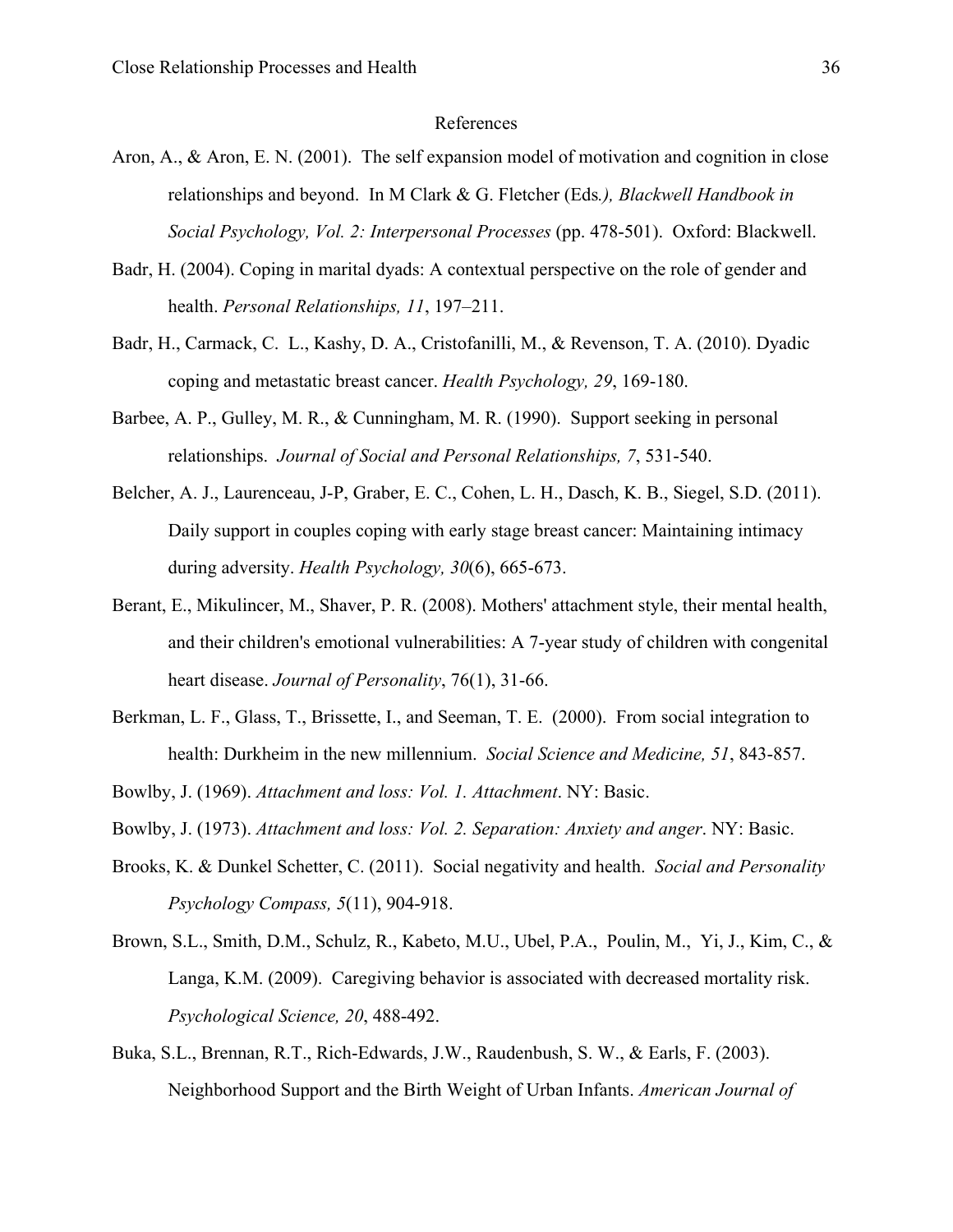*Epidemiology*, 157(1): 1-8.

- Burton, J., Darbes, L. A., & Operario, D. (2010). Couples-focused behavioral interventions for prevention of HIV: Systematic review of the state of evidence. *AIDS Behavior, 14*, 1-10.
- Butler, E. A. (2011). Temporal interpersonal emotion systems: The "TIES" that form relationships. *Personality and Social Psychology Review, 15*(4), 367-393.
- Canevello, A. & Crocker, J. (2011). Interpersonal goals and close relationship processes: Potential links to health. *Social and Personality Psychology Compass*, *5*(6), 346-358.
- Chida, Y., & Steptoe, A. (2010). Greater cardiovascular responses to laboratory mental stress are associated with poor subsequent cardiovascular risk status. *Hypertension, 55*, 1026- 1032.
- Ciechanowski, P. S., Katon, W. J., Russo, J. E., & Walker, E. A. (2001). The patient-provider relationship: attachment theory and adherence to treatment in diabetes. *American Journal of Psychiatry, 158*, 29-35.
- Clark, M. S., & Lemay, E. P. (2010). Close relationships. In S. T. Fiske, D. T. Gilbert & G. Lindzey (Eds.) *Handbook of social psychology* (pp. 898-940). Hoboken, N. J.: Wiley.
- Clark, M. S., Lemay, E. P., Jr., Graham, S. M., Pataki, S. P., & Finkel, E. J. (2010). Ways of giving benefits in marriage: Norm use and attachment-related variability. *Psychological Science, 21*, 944-951.
- Clark, M.S., & Mills, J. (1979). Interpersonal attraction in exchange and communal relationships. *Journal of Personality and Social Psychology, 37*, 12–24.
- Cohen, S. (2004). Social relationships and health. *American Psychologist, 59*, 676-684.
- Collins, N. L. & Feeney, B. C. (2010). An attachment theoretical perspective on social support dynamics in couples: Normative processes and individual differences. In K. Sullivan & J. Davila (Eds.), *Support processes in intimate relationships* (pp. 89-120). NY: Oxford University Press.
- Cooper, M. L., Shaver, P. R., & Collins, N. L. (1998). Attachment styles, emotion regulation, and adjustment in adolescence. *Journal of Personality and Social Psychology, 74*(5),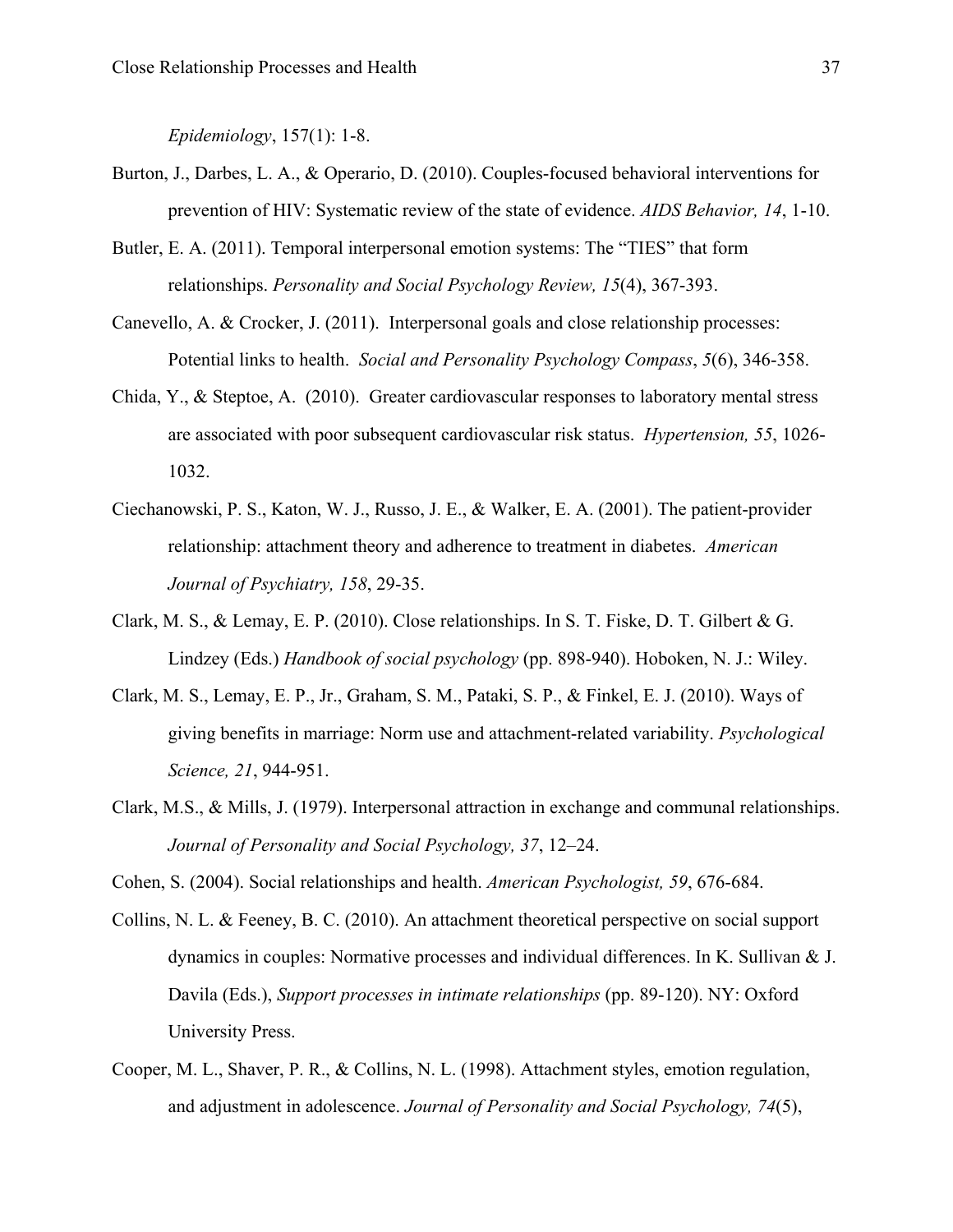1380-1397.

- Coyne**,** J. C., Rohrbaugh**,** M. J., Shoham, V., Sonnega, J. S., Nicklas, J. M., & Cranford, J. A. (2001). Prognostic importance of marital quality for survival of congestive heart failure. *American Journal of Cardiology, 88*(5,) 526-529.
- Cremeans-Smith, J. K., Parris Stephens, M. A., Franks, M. M., , L. M., Druley, J. A., & Wojno, W. C. (2003). Spouses' and physicians' perceptions of pain severity in older women with osteoarthritis: Dyadic agreement and patients' well-being. *Pain, 106*, 27-34.
- Dailey, R. M., Romo, L. K., & Thompson, C. M. (2011). Confirmation in couples' communication about weight management: An analysis of how both partners contribute to individuals' health behaviors and conversational outcomes. *Human Communication Research, 37,* 553-582.
- Dejin-Karlsson E., Hanson, B. S., Ostergren, P. O., Lindgren, A., Sjoberg, N. O., Marsal, K. (2000). Association of a lack of psychosocial resources and the risk of giving birth to small for gestational age infants: a stress hypothesis. *British Journal of Obstetrics & Gynaecology. 107,* 89-100.
- Dickerson, S. S. (2008). Emotional and physiological responses to social-evaluative threat. *Social and Personality Psychology Compass, 2*(3), 1362-1368.
- Diehl, M., Elnick, A. B., Bourbeau, L. S., & Labouvie-Vief, G. (1998). Adult attachment styles: Their relations to family context and personality. *Journal of Personality and Social Psychology, 74*(6), 1656-1669.
- Doherty, N. A., & Feeney, J. A. (2004). The composition of attachment networks throughout the adult years. *Personal Relationships, 11*, 469-488.
- Dorros, S. M., Card, N. A., Segrin, C., & Badger, T. A.(2010). Interdependence in women with breast cancer and their partners: An interindividual model of distress. *Journal of Consulting and Clinical Psychology, 78(*1), 121-125.
- Dunkel Schetter, C. (2010). Psychological science on pregnancy: Stress processes, biopsychosocial models, and emerging research issues. *Annual Review of Psychology, 62*,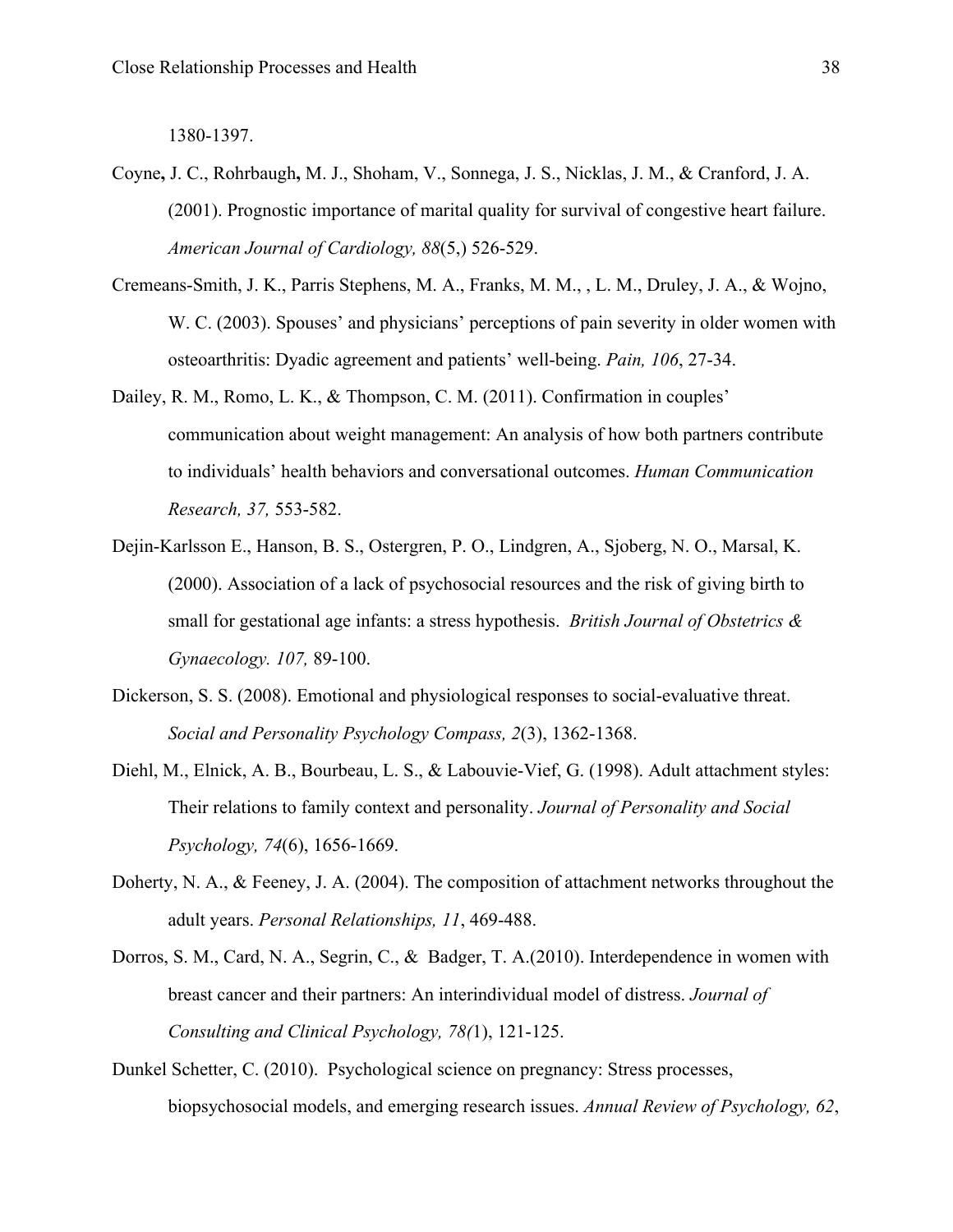531-558*.*

- Dunkel Schetter, C., Gurung, R. A. R., Lobel, M., & Wadhwa, P. D. (2000). Stress processes in pregnancy and birth: Psychological, biological and sociocultural influences. In A. Baum, T. Revenson, & J. Singer (Eds.), *Handbook of health psychology* (pp. 495-518). Hillsdale New Jersey: Lawrence Erlbaum.
- Feeney, J. A., Peterson, C., Gallois, C., Terry, D. J. (2000). Attachment style as a predictor of sexual attitudes and behavior in late adolescence. *Psychology & Health, 14*(6), 1105- 1122.
- Feldman, P.J., Dunkel-Schetter, C., Sandman, C.A., & Wadhwa, P.D. (2000). Maternal social support predicts birth weight and fetal growth in human pregnancy. *Psychosomatic Medicine, 62*(5), 715-725.
- Frostholm, L., Fink, P., Oernboel, E., Christensen, K. S., Toft, T., Olesen, F., & Weinman, J. (2005). The uncertain consultation and patient satisfaction: The impact of patients' illness perceptions and a randomized controlled trial on the training of physicians' communication skills. *Psychosomatic Medicine, 67*, 897-905.
- Gable, S. L., & Impett, E. A. (in press). Approach and avoidance motives and close relationships. *Social and Personality Psychology Compass*.
- Gable, S. L., & Reis, H. T. (2010). Good news! Capitalizing on positive events in an interpersonal context. In M. Zanna (Ed.) *Advances in Experimental Social Psychology, 42,* (pp. 198-257) Elsevier Press: New York.
- Gorin, A. A., Wing, R. R., Fava J. L., Jakicic, J. M., Jeffery, R., West, D. S., et al. (2008). Weight loss treatment influences untreated spouses and the home environment: Evidence of a ripple effect*. International Journal of Obesity, 32*, 1678–1684.
- Gouin, J.-P., Glaser, R., Loving, T. J., Malarkey, Stowell, J., Houts, C., & Kiecolt-Glaser, J. (2009). Attachment avoidance predicts inflammatory responses to marital conflict. *Brain, Behavior, and Immunity, 23*, 898-904.

Greer, J., & Halgin, R. (2006). Predictors of physical-patient agreement on symptom etiology in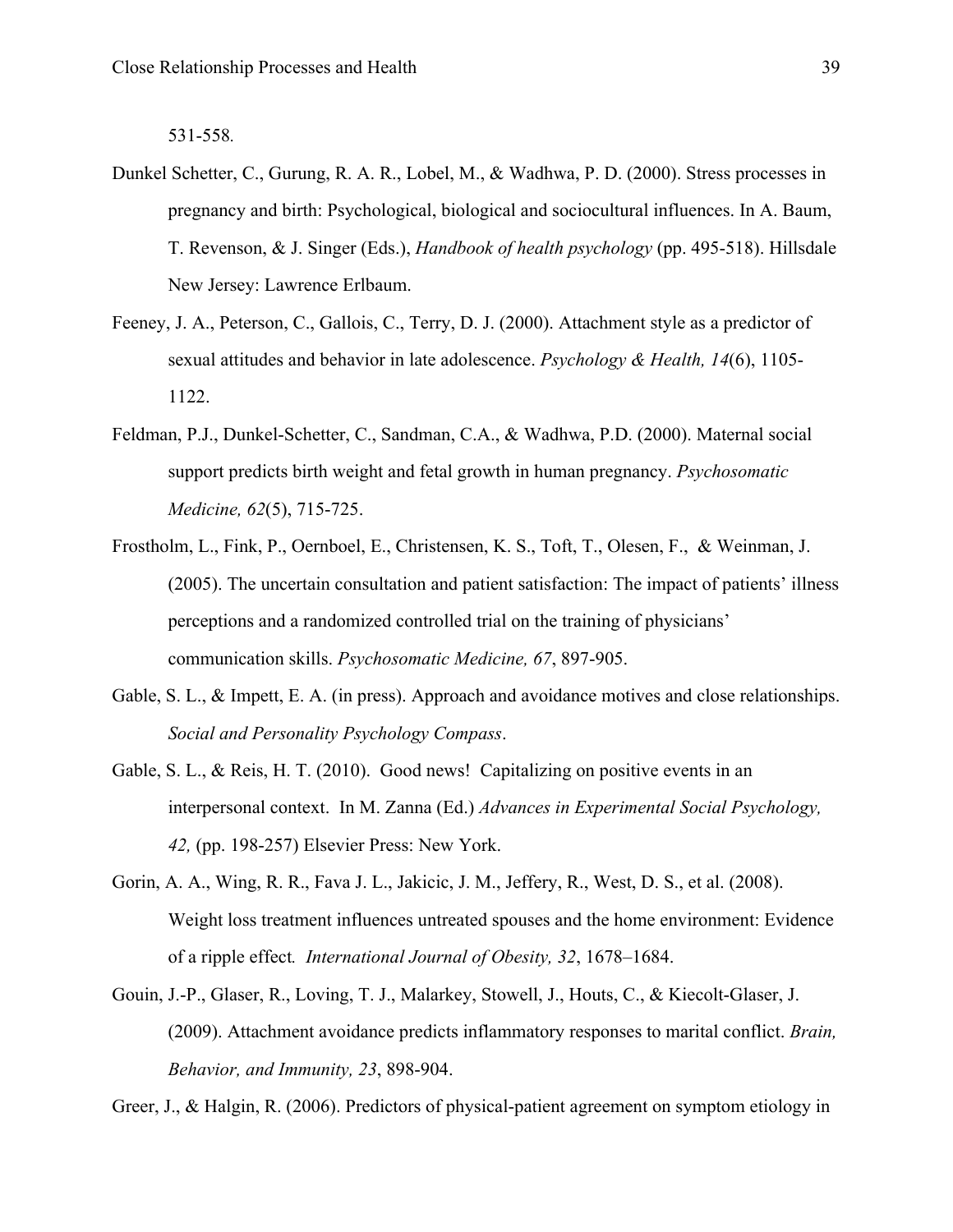primary care. *Psychosomatic Medicine, 68*, 277-282.

- Hedegaard, M., Henriksen, T. B., Secher, N. J., Hatch, M. C., & Sabroe, S. (1996). Do stressful life events affect duration of gestation and risk of preterm delivery? *Epidemiology*, 7(4), 339-345.
- Helgeson, V.S. (2003). Gender-related traits and health. In J. Suls & K. Wallston (Eds.), *Social psychological foundations of health and illness* (pp. 367-394). Oxford, UK: Blackwell.
- Hodnett, E. D., & Fredericks S. (2003). Support during pregnancy for women at increased risk of low birth-weight babies. *Cochrane Database Systematic Review*, *3*:CD000198.
- Holt-Lunstad, J., Smith, T.B., & Layton, B. (2010). Social Relationships and mortality: A metaanalysis. *PLoS Medicine, 7*, 1-20.
- Hong, T. B., Franks, M. M., Gonzalez, R., Keteyian, S. J., Franklin, B. A., & Artinian, N. T. (2005). A dyadic investigation of exercise support between cardiac patients and their spouses. *Health Psychology. 24*, 430-434.
- House, J. S., Landis, K. R., & Umberson, D. (1988). Social relationships and health. *Science, 421*, 540-545.
- Iida, M., Stephens, M. A. P., Rook, K. S., Franks, M. M., & Salem, J. K. (2010). When the going gets tough, does support get going? Determinants of spousal support provision to type 2 diabetic patients. *Personality and Social Psychology Bulletin, 36*, 780-791.
- Karantzas, G. C., Evans, L., & Foddy, M. (2010). The role of attachment in current and future parent caregiving. *Journal of Gerontology: Psychological Sciences, 65B*(5), 573-580.
- Kawachi I., S.V. & Subramanian, K.D. (2008). *Social capital and health*. New York: Springer.
- Kenny, D. A., Kashy, D. A., & Cook, W. L. (2006). *Dyadic data analysis.* New York, NY: Guilford Press.
- Kiecolt-Glaser, J. K., & Newton, T. L. (2001). Marriage and health: His and hers. *Psychological Bulletin, 127*, 472-503.
- Kiecolt-Glaser, J. K., McGuire, L., Robles, T. F., Glaser, R. (2002). Emotions, morbidity, and mortality: New perspectives from psychoneuroimmunology. *Annual Review of*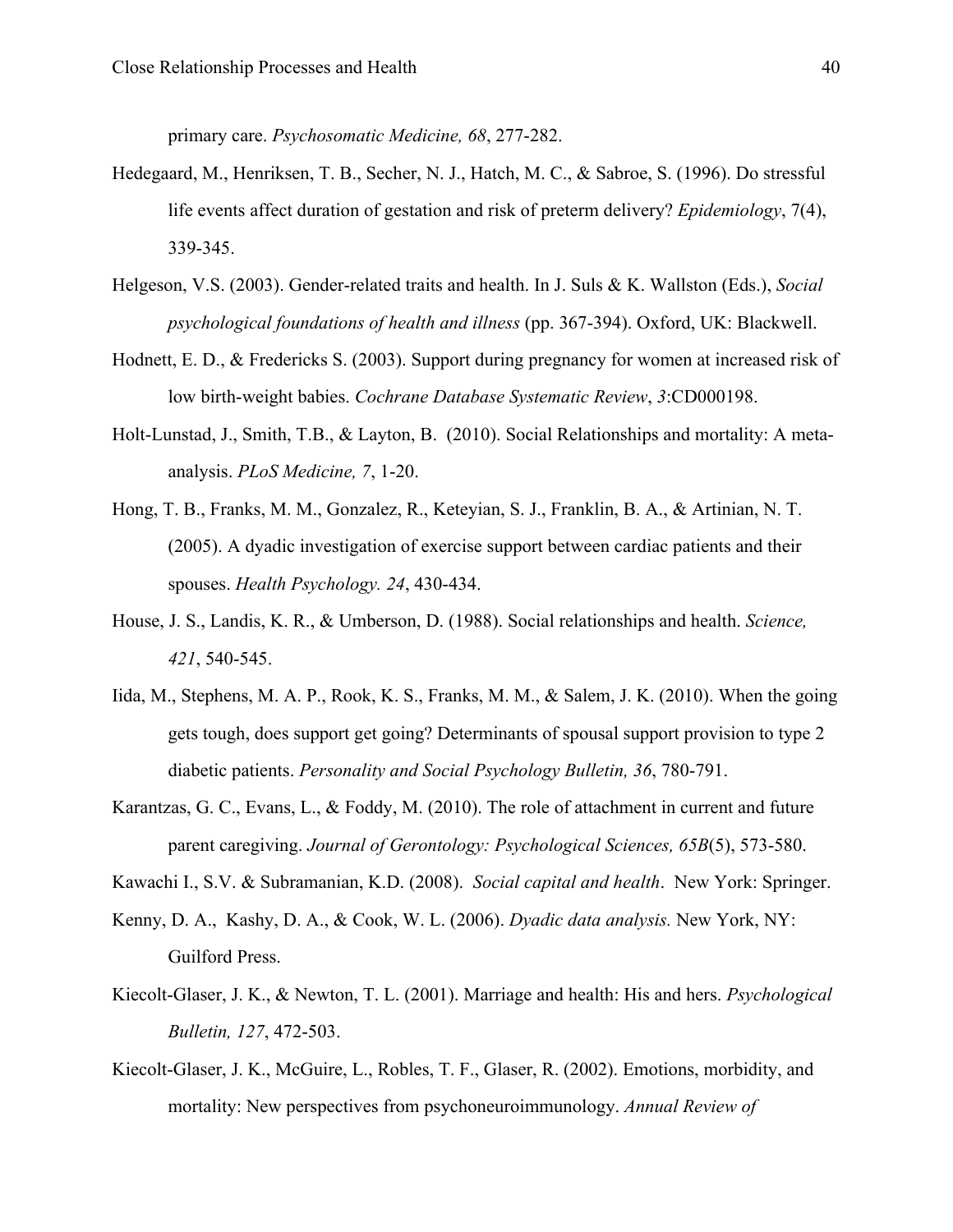*Psychology, 5*3, 83-107.

- Kiecolt**-**Glaser**,** J. K., Newton, T., Cacioppo, J. T., MacCallum, R. C., Glaser, R., Malarkey, W. B. (1996). Marital conflict and endocrine function: Are men really more physiologically affected than women? *Journal of Consulting and Clinical Psychology, 64*(2), 324-332.
- Kim, Y., Carver, C. S., Deci, E. L., & Kasser, T. (2008). Adult attachment and psychological well-being in cancer caregivers: The mediational role of spouses' motives for caregiving. *Health Psychology, 27*(2, Suppl.), S144-S154.
- King, K. B., & Reis, H. T. (2011, August 22). Marriage and long-term survival after coronary artery bypass grafting. *Health Psychology*.
- Laurenceau, J. P., Barrett, L. F., & Pietromonaco, P. R. (1998). Intimacy as an interpersonal process: The importance of self-disclosure, partner disclosure, and perceived partner responsiveness in interpersonal exchanges. *Journal of Personality and Social Psychology, 74,* 1238-1251.
- LeBlanc, A., Kenny, D. A., O'Connor, A. M., & Legare, F. (2009). Decisional conflict in patients and their physicians: A dyadic approach to shared decision making. *Medical Decision Making, 29*, 61-68.
- Lehman, A.J., Pratt, D.D., DeLongis, A., Collins, J.B., Shojania, K., Koehler, R., Offer, R., & Esdaile, J.M. (2011). Do spouses know how much fatigue, pain, and physical limitation their partners with rheumatoid arthritis experience? Implications for social support. *Arthritis Care and Research, 63*, 120-127.
- Lemay, E. P., Jr., & Clark, M. S. (2008). How the head liberates the heart: Projection of communal responsiveness guides relationship promotion. *Journal of Personality and Social Psychology, 94,* 647-671.
- Lewis, M. A., & Butterfield, R. M. (2007). Social control in marital relationships: Effect of one's partner on health behaviors*. Journal of Applied Social Psychology, 37*, 298-319.
- Lewis, M. A., McBride, C. M., Pollak, K. I., Puleo, D., Butterfield, R. M., & Emmons, K. (2006). Understanding health behavior change among couples: An interdependence and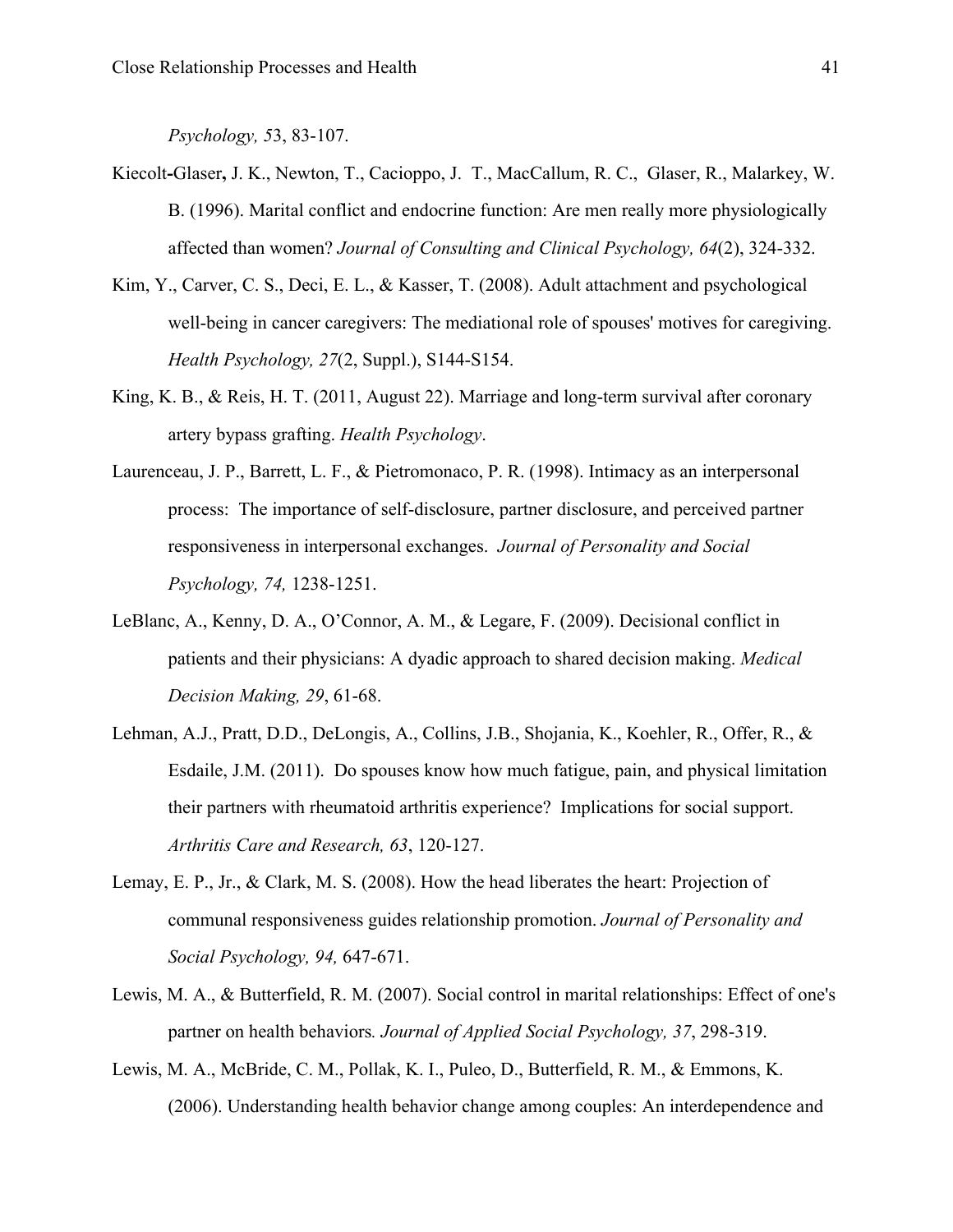communal coping approach. *Social Science and Medicine, 62*, 1369-1380.

- Levine, D.M., Green, L.W., Deeds, S.G., Chwalow, J., Russell, R.P., Finlay, J. (1979). Health education for hypertensive patients. *JAMA, 241*, 1700-1703.
- Lu, Q., Lu, M.C., & Dunkel Schetter, C. (2005). Learning from success and failure in psychosocial intervention: An evaluation of low birth weight prevention trials. *Journal of Health Psychology, 10*(2), 185-195.
- Lyons, K., & Sayer, A. G. (2005). Longitudinal dyad models in family research. *Journal of Marriage and Family, 67,* 1048–1060.
- MacKinnon, D.P. (2008). *Introduction to statistical mediational analyses*. New York: Erlbaum.
- Magai, C. (2008). Attachment in middle and later life. In J. Cassidy & P. R. Shaver (Eds.) *Handbook of attachment: Theory, research, and clinical applications* (2nd ed., pp. 532- 551). New York, NY, US: Guilford Press.
- Manne, S.,Ostroff, J., Rini, C., Fox, K., Goldstein, L., Grana, G. (2004a).The interpersonal process model of intimacy: The role of self-disclosure, partner disclosure, and partner responsiveness in interactions between breast cancer patients and their partners. *Journal of Family Psychology, 18*(4), 589-599.
- Manne, S., Norton, T., Ostroff, J., Winkel, G., Fox, K., & Grana, G. (2007). Protective buffering and psychological distress among couples coping with breast cancer: The moderating role of relationship satisfaction. *Journal of Family Psychology*, *21*(3), 380-388.
- Manne, S., Sherman, M., Ross, S., Ostroff, J., Heyman, R. E., & Fox, K. (2004b). Couples' support-related communication, psychological distress, and relationship satisfaction among women with early stage breast cancer. *Journal of Consulting and Clinical Psychology, 72*(4), 660-670.
- Martin, R. & Lemos, K. (2002). From heart attacks to melanoma: Do common sense models of somatization influence symptoms interpretation for female victims. *Health Psychology, 21*, 25-32.

Martire, L. M., Helgeson, V. S., & Saghafi, E. M. (2010). Review and meta-analysis of couple-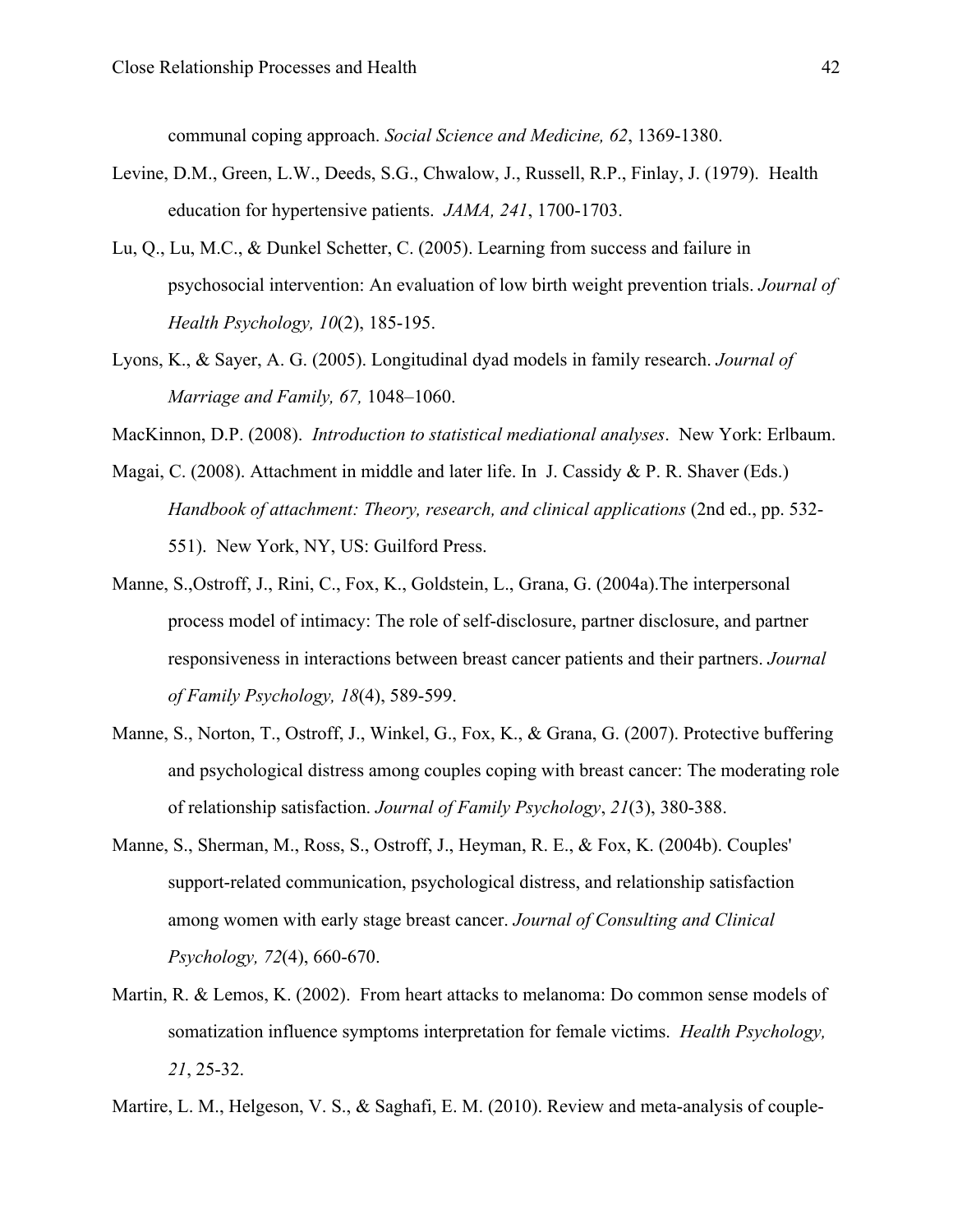oriented interventions for chronic illness. *Annals of Behavioral Medicine, 40*, 325–342.

- Maunder, R. G., Panzer, A., Viljoen, M., Owen, J., Human, S., & Hunter, J. J. (2006). Physicians' difficulty with emergency department patients is related to patients' attachment style. *Social Science and Medicine, 63*, 552-562.
- Meredith, P., Ownsworth, T., & Strong, J. (2008). A review of the evidence linking adult attachment theory and chronic pain: Presenting a conceptual model. *Clinical Psychology Review, 28*, 407-429.
- Mikulincer, M., & Shaver, P. R. (2007). *Attachment in adulthood: Structure, dynamics, and change*. New York: Guilford Press.
- Miller, G.E., Chen, E., & Cole, S.W. (2009). Health psychology: Developing biologically plausible models linking the social world and physical health. *Annual Review of Psychology, 60*, 501-524.
- Murray, S. L., Holmes, J. G., & Collins, N. L. (2006). Optimizing assurance: The risk regulation system in relationships. *Psychological Bulletin, 132*, 641-666.
- Norbeck, J., De Joseph, J.F., & Smith, R. T. (1996). A randomized trial of an empirically-derived social support intervention to prevent low birth weight among African American women. *Social Science & Medicine, 43(*6), 947-954.
- Noyes, Jr., R., Stuart, S. P., Langbehn, D. R., Happel, R. L., Longley, S. L., Muller, B. A., & Yagla, S. J. (2003). Test of an interpersonal model of hypochondriasis. *Psychosomatic Medicine, 65*, 292-300.
- Pietromonaco, P. R., & Barrett, L. F. (2000). Internal working models: What do we really know about the self in relation to others? *Review of General Psychology, 4*, 155-175.
- Pietromonaco, P. R., Greenwood, D., & Barrett, L. F.(2004). Conflict in adult close relationships: An attachment perspective. In W. S. Rholes & J. A. Simpson (Eds.), *Adult attachment: New directions and emerging issues* (pp. 267-299).NY: Guilford Press.
- Piferi, R.I., & Lawler, K.A. (2006). Social support and ambulatory blood pressure: An examination of both receiving and giving*. International Journal of Psychophysiology,*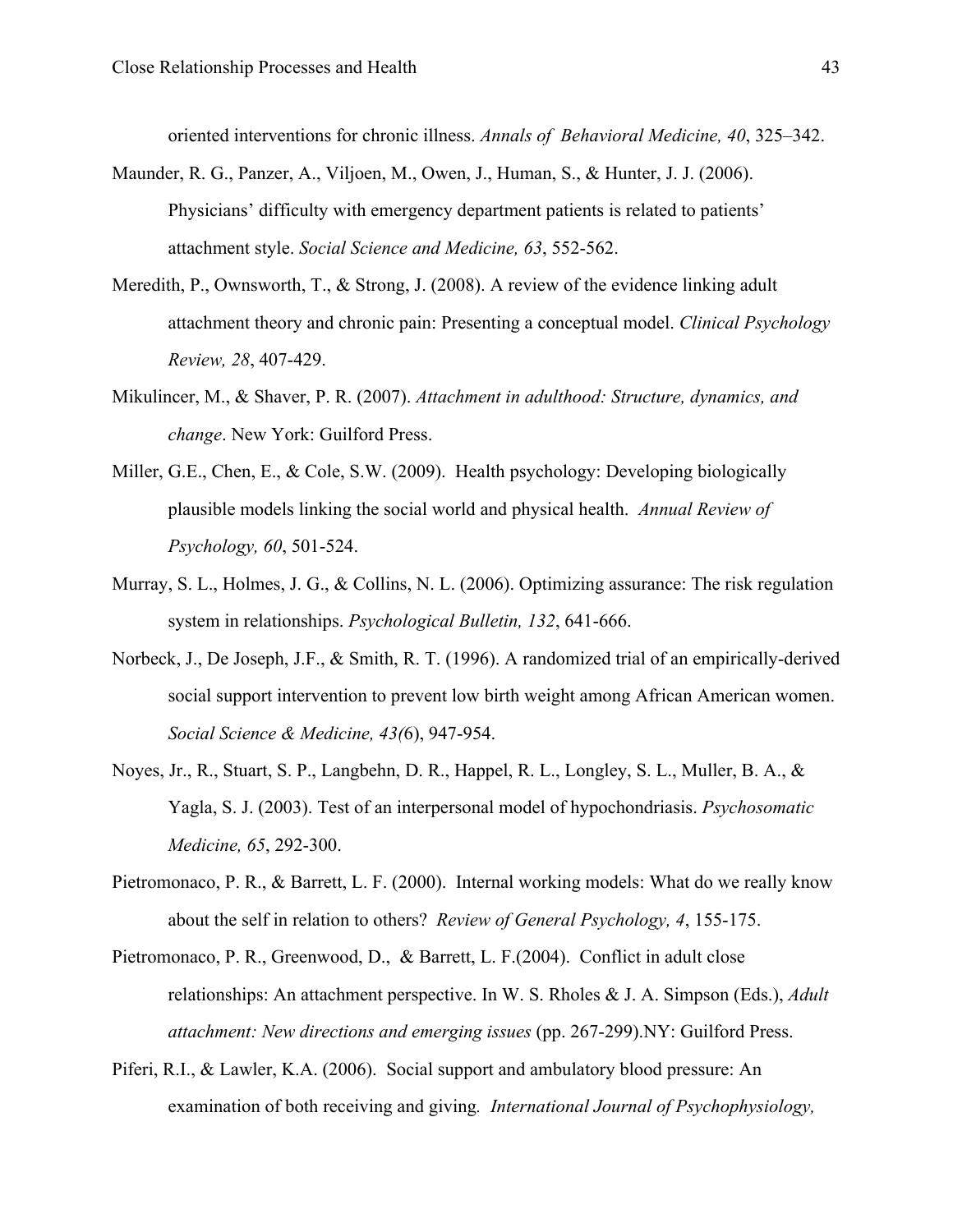*62*, 228-236.

- Pinquart, M., & Sorensen, S. (2007). Correlates of physical health of informal caregivers: A meta-analysis. *Journal of Gerontology: Psychological Sciences, 62B*(2), P126-P137.
- Pollak, K., Baucom, D. H., Palmer, C. A., Peterson, B. L., Ostbye, T., & Stanton, S. (2006). Couples' reports of support for smoking cessation predicting women's late pregnancy cessation. *American Journal of Health Promotion, 21*, 90-96.
- Powers, S. I., Pietromonaco, P. R., Gunlicks, M., & Sayer, A. (2006). Dating couples' attachment styles and patterns of cortisol reactivity and recovery in response to a relationship conflict. *Journal of Personality and Social Psychology, 90*, 613-628.
- Reis, H. T. (in press). A brief history of relationship research in social psychology. In A. W. Kruglanski & W. Stroebe (Eds.), *Handbook of the history of social psychology*. NY: Francis and Taylor.
- Reis, H. T., & Shaver, P. R. (1988). Intimacy as an interpersonal process. In S. Duck (Ed.), *Handbook of research in personal relationships* (pp. 367-389). London, England: Wiley.
- Rholes, W. S., Simpson, J. A., Kohn, J. L., Wilson, C. L., Martin, A. M., III; Tran, S., Kashy, D. A. (2011). Attachment orientations and depression: A longitudinal study of new parents. *Journal of Personality and Social Psychology, 100*(4), 567-586.
- Rini, C.M., Dunkel-Schetter, C., Hobel, C.J., Glynn, L.M., & Sandman, C.A. (2006) Effective social support: Antecedents and consequences of partner support during pregnancy. *Personal Relationships, 13*(2), 207-229.
- Rini, C. & Dunkel Schetter, C. (2010). The effectiveness of social support attempts in intimate relationships: 'T ain't what you do, it's the way that you do it.' In K. Sullivan  $\&$  J. Davila (Eds.), *Support processes in intimate relationships* (pp. 26-70). NY: Oxford University Press.
- Roberts, B. W., Smith, J., Jackson, J. J., Edmonds, G. (2009). Compensatory conscientiousness and health in older couples. *Psychological Science, 20*(5), 553-559.

Rodin, G., Walsh, A., Zimmermann, C., Gagliese, L., Jones, J., Shepherd, F. A. et al. (2007).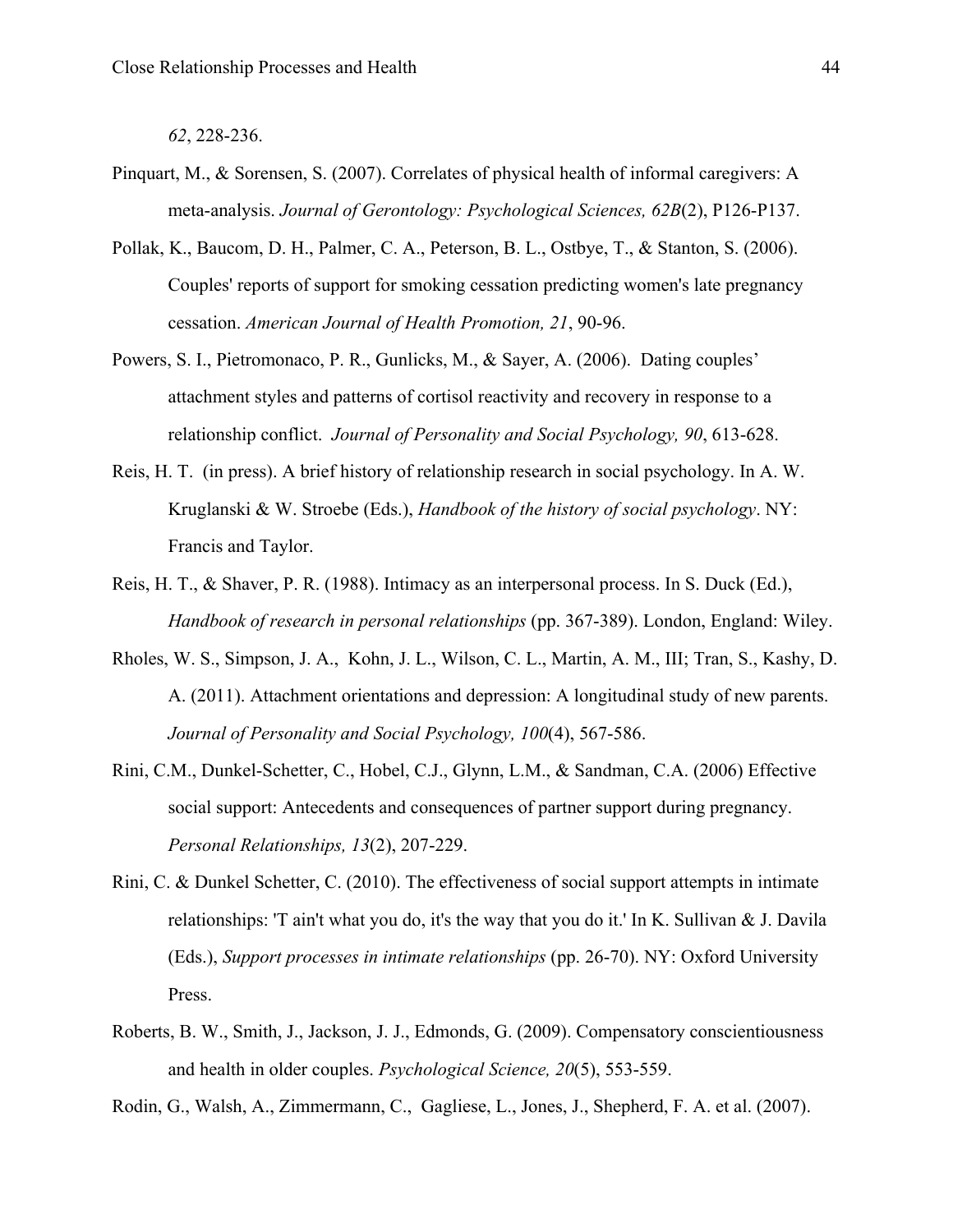The contribution of attachment security and social support to depressive symptoms in patients with metastatic cancer. *Psycho-Oncology, 16* (12), 1080-1091.

- Roter, D. L., Stewart, M., Putnam, S. M., Lipkin, M. Jr. et al. (1997). Communication patterns of primary care physicians. *Journal of the American Medical Association, 277*(4), 350-356.
- Rucker, D. D., Preacher, K. J., Tormala, Z. L., & Petty, R. E. (2011). Mediation analysis in social psychology: Current practices and new recommendations. *Social and Personality Psychology Compass*, *5/6*, 359-371.
- Sbarra, D.A., & Hazan, C. (2008). Co-regulation, dysregulation, self-regulation: An integrative analysis and empirical agenda for understanding adult attachment, separation, loss, and recovery. *Personality and Social Psychology Review, 12*, 141-167.
- Sher, T.G. & Baucom, D.H. (2001). Mending a broken heart: A couples approach to cardiac risk reduction. *Applied and Preventive Psychology*, *10*, 125-133.
- Sher, T.G., Bellg, A.J., Braun, L., Domas, A., Rosenson, R., & Canar, W.J. (2002). Partners for life: A theoretical approach to developing an intervention for cardiac risk reduction. *Health Education Research, 17*, 597-605.
- Schulz, R., & Quittner, A. L. (1998). Caregiving for children and adults with chronic conditions: Introduction to the special issue. *Health Psychology, 17*, 107-111.
- Simpson, J. A., Rholes, W. S., Campbell, L., Tran, S., & Wilson, C. L. (2003). Adult attachment, the transition to parenthood, and depressive symptoms. *Journal of Personality and Social Psychology, 84,* 1172-1187.
- Simpson, J. A., Winterheld, H. A., Rholes, W. S., & Oriña, M. M. (2007). Working models of attachment and reactions to different forms of caregiving from romantic partners. *Journal of Personality and Social Psychology, 93,* 466-477.
- Smith, T.W. (2006). Personality as risk and resilience in physical health. *Current Directions in Psychological Science, 15*, 227-231.
- Smith, K.P., & Christakis, N.A. (2008). Social networks and health. *Annual Review of Sociology, 34*, 405-429.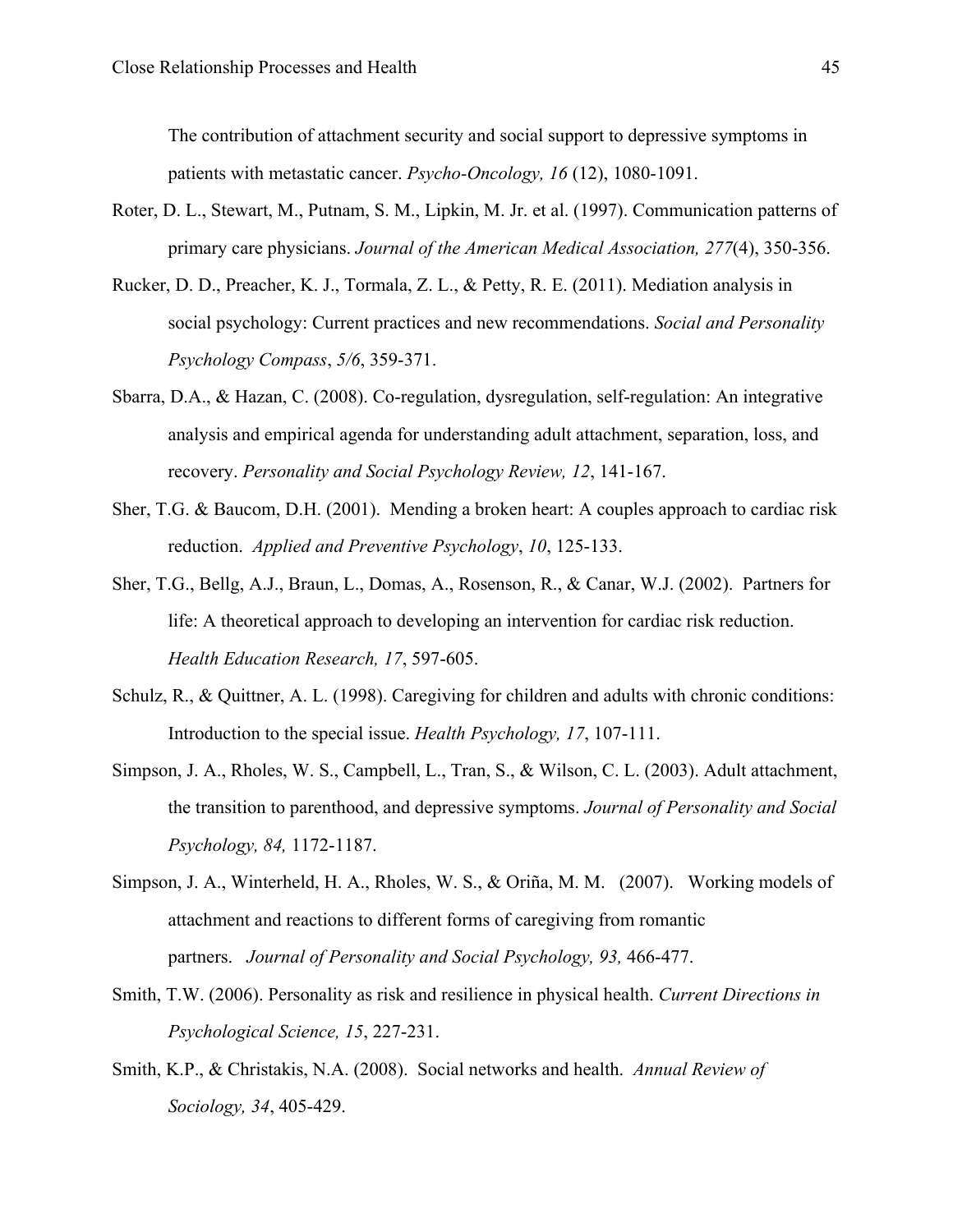- Smith, T.W., Cribbitt, M.A., Nealey-Moore, J.B., Uchino, B.N., Williams, P.G., MacKenzie, J., & Thayer, J.F. (2011). Matters of the variable heart: Respiratory sinus arrhythmia response to marital interaction and associations with marital quality. *Journal of Personality and Social Psychology, 100*, 103-119.
- Smith, T.W., Limon, J.P., Gallo, L.C., & Ngu, L.Q. (1996). Interpersonal control and cardiovascular reactivity: Goals, behavioral expression, and the moderating effects of sex. *Journal of Personality and Social Psychology, 70*, 1012-1024.
- Stefanek, M., & McDonald, P. G. (2009). Brain, behavior, and immunity in cancer. In S. M. Miller, D. J. Bowen, R. T. Croyle , & J. H. Rowland (Eds.). *Handbook of cancer control and behavioral science: A resource for researchers, practitioners, and policymakers* (pp. 499-516). Washington, DC: American Psychological Association.
- Stephens, M. A. P., Rook, K. S., Franks, M. M., Khan, C., Iida, M. (2010). Spouses use of social control to improve diabetic patients' dietary adherence. *Families, Systems, & Health, 28*(3), 199-208.
- Stewart, M., Brown, J. B., Donner, A., McWhinney, I. R., Oates, J., Weston, W. W., & Jordan, J. (2000). The impact of patient-centered care on outcomes. *The Journal of Family Practice, 49*, 796-804.
- Taylor, S. E., Klein, L. C., Lewis, B. P., Gruenewald, T. L., Gurung, R. A. R., & Updegraff, J. A. (2000). Biobehavioral responses to stress in females: Tend-and-befriend, not fight-orflight. *Psychological Review, 107*, 411-429.
- Tanner, L., & Dunkel Schetter, C. (2012). *Perceived Partner Support in Pregnancy Predicts Lower Maternal and Infant Distress*. Manuscript submitted for publication.
- Uchino, B.N. (2009). Understanding the links between social support and physical health: A lifespan perspective with emphasis on the separability of perceived and received support. *Perspectives in Psychological Science, 4,* 236-255.
- Uchino, B. N., Cacioppo, J. T., & Kiecolt-Glaser, J. K. (1996). The relationship between social support and physiological processes: A review with emphasis on underlying mechanisms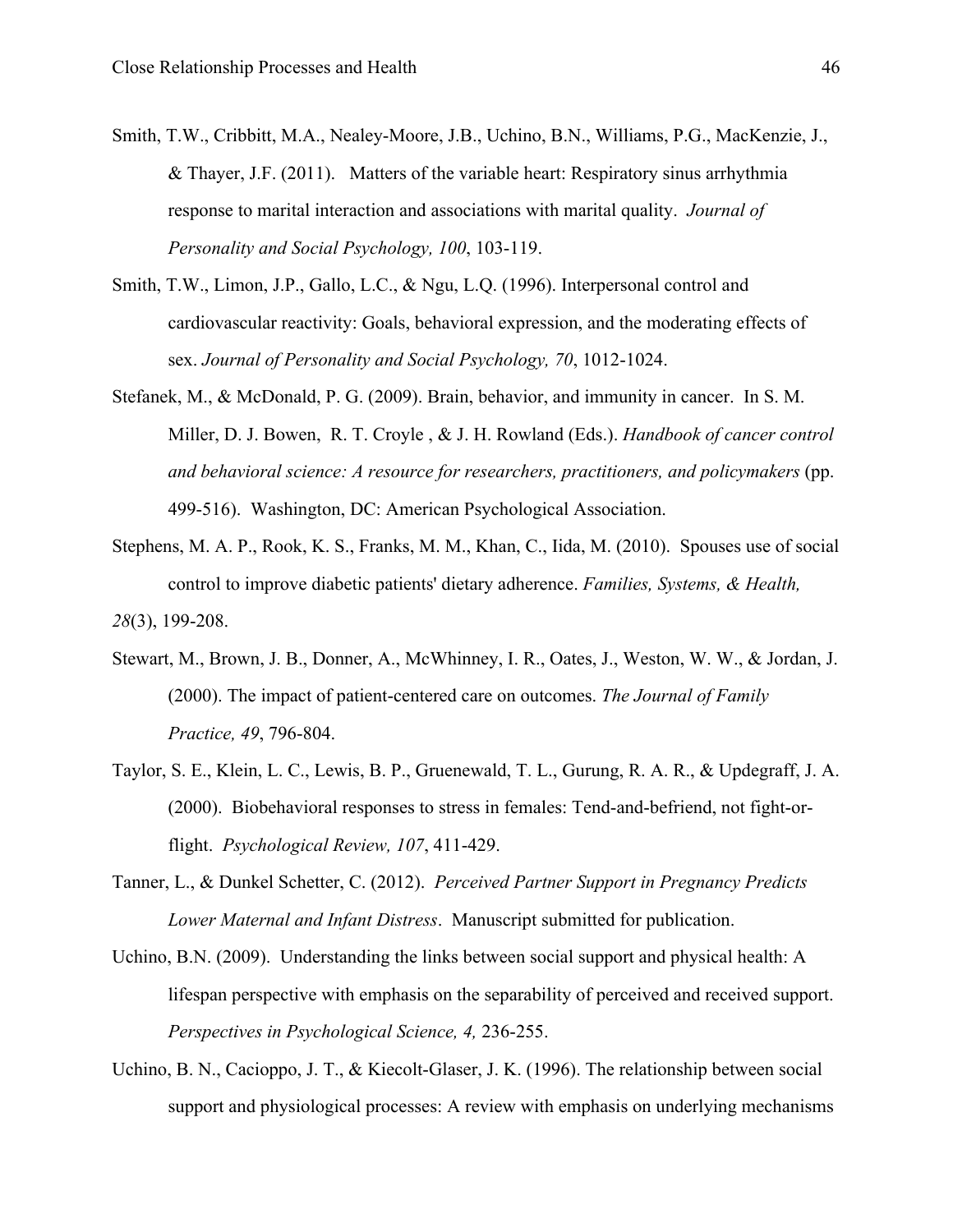and implications for health. *Psychological Bulletin, 119*(3), 488-531.

- Vilchinsky, N., Dekel, R., Leibowitz, M., Reges, O., Khaskia, A., & Mosseri, M. (2011). Dynamics of support perceptions among couples coping with cardiac illness: The effect on recovery outcomes. *Health Psychology, 30*(4), 411-419.
- Wade, S. L., Cassedy, A., Walz, N. C., Taylor, H. G., Stancin, T., & Yeates, K. O. (2011). The relationships of parental warm responsiveness and negativity to emerging behavior problems following traumatic brain injury in young children. *Developmental Psychology, 47*, 119-133.
- Wilson, C. L., & Ruben, M. A. (2011). A pain in her arm: Romantic attachment orientations and the tourniquet task. *Personal Relationships, 18*, 242-265.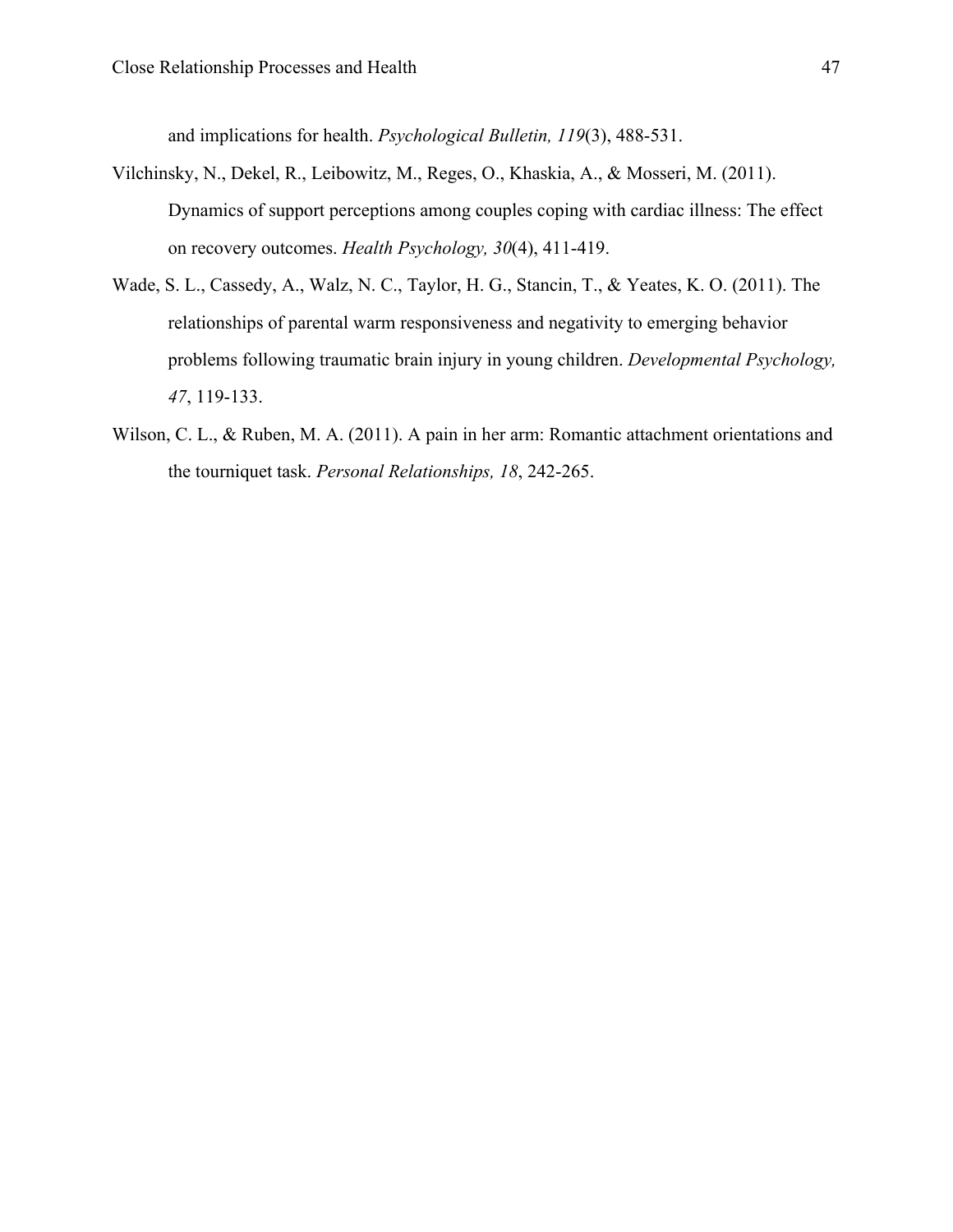# Figure Caption